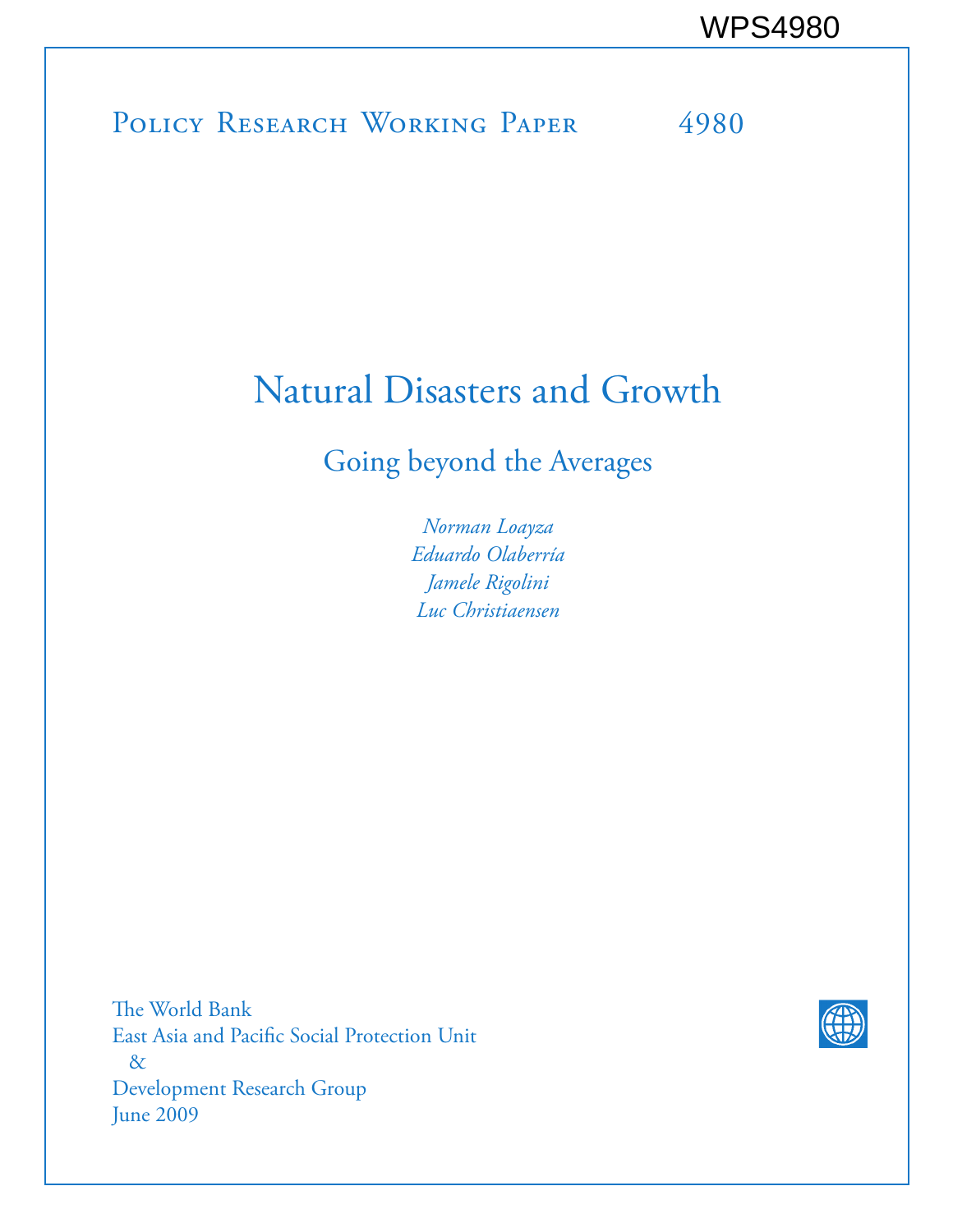#### POLICY RESEARCH WORKING PAPER 4980

### **Abstract**

There has been a steady increase in the occurrence of natural disasters. Yet their effect on economic growth remains unclear, with some studies reporting negative, and others indicating no, or even positive effects. These seemingly contradictory findings can be reconciled by exploring the effects of natural disasters on growth separately by disaster and economic sector. This is consistent with the insights from traditional models of economic growth, where production depends on total factor productivity, the provision of intermediate outputs, and the capital-labor ratio, as well as the existence of

important intersector linkages. Applying a dynamic Generalized Method of Moments panel estimator to a 1961–2005 cross-country panel, three major insights emerge. First, disasters affect economic growth—but not always negatively, and differently across disasters and economic sectors. Second, although moderate disasters can have a positive growth effect in some sectors, severe disasters do not. Third, growth in developing countries is more sensitive to natural disasters—more sectors are affected and the magnitudes are non-trivial.

This paper—a product of the East Asia and Pacific Social Protection Unit and the Development Research Group—is part of a larger effort to study main sources of vulnerability. Policy Research Working Papers are also posted on the Web at http://econ.worldbank.org. The authors may be contacted at nloayza@worldbank.org, and jrigolini@worldbank.org.

*The Policy Research Working Paper Series disseminates the findings of work in progress to encourage the exchange of ideas about development*  issues. An objective of the series is to get the findings out quickly, even if the presentations are less than fully polished. The papers carry the *names of the authors and should be cited accordingly. The findings, interpretations, and conclusions expressed in this paper are entirely those of the authors. They do not necessarily represent the views of the International Bank for Reconstruction and Development/World Bank and its affiliated organizations, or those of the Executive Directors of the World Bank or the governments they represent.*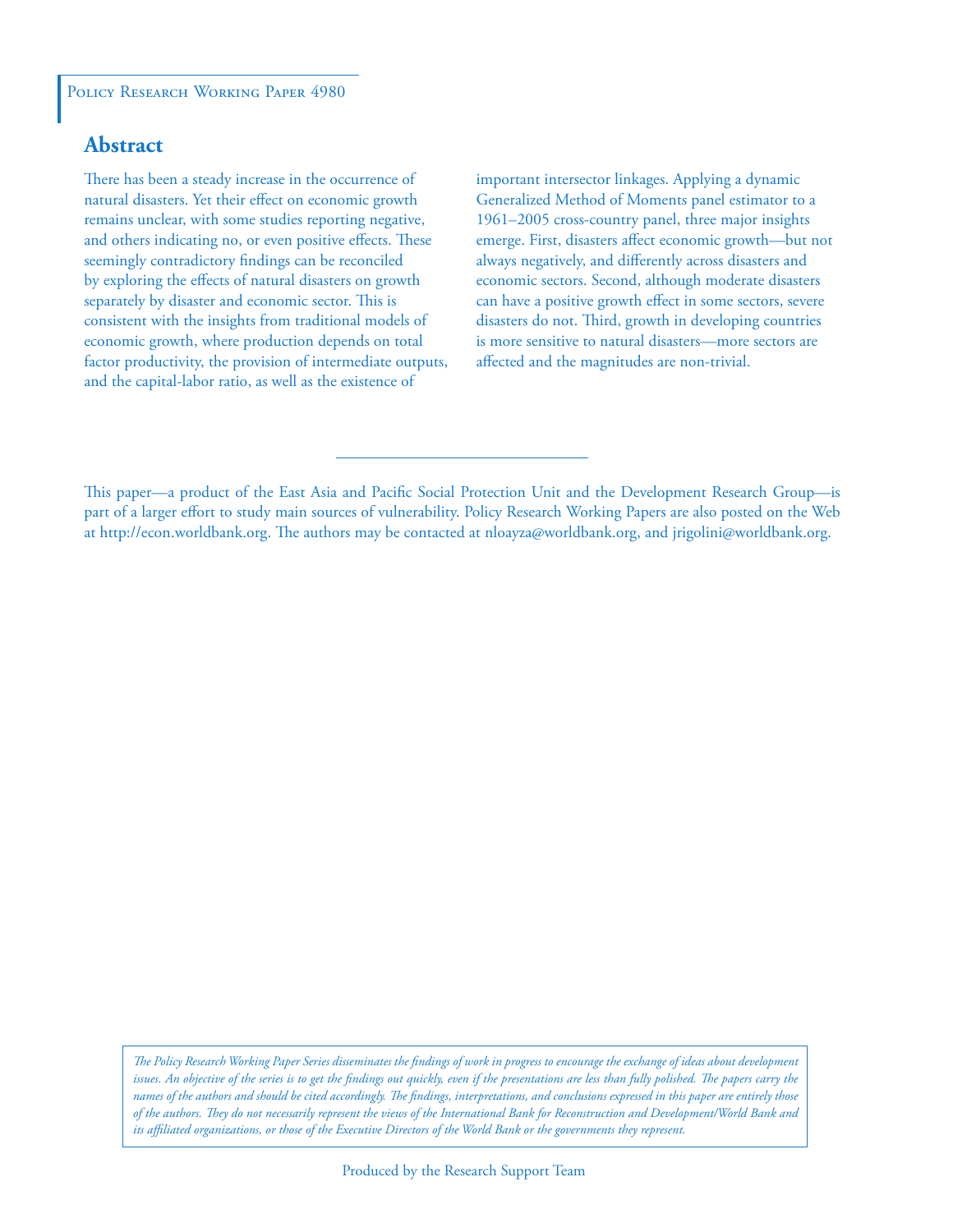## **Natural Disasters and Growth – Going beyond the Averages\***

Norman Loayza Eduardo Olaberría Jamele Rigolini Luc Christiaensen *World Bank U. of Maryland World Bank UNU-WIDER* 

*JEL Classification:* O11, O40, Q54

 $\overline{a}$ 

*Key Words:* Natural disasters, economic growth, sectoral value added

<sup>\*</sup> We thank Jesús Crespo Cuaresma, Reinhard Mechler, S. Ramachandran, Apurva Sanghi, and seminar participants at the World Bank for thoughtful discussions and suggestions. Tomoko Wada provided excellent research assistance. This paper was commissioned by the Joint World Bank - UN Project on the Economics of Disaster Risk Reduction. Partial funding of this work by the Global Facility for Disaster Reduction and Recovery is gratefully acknowledged. The findings, interpretations, and conclusions expressed in this paper are entirely those of the authors, They do not necessarily represent the views of the International Bank for Reconstruction and Development/World Bank and its affiliated organizations, or those of the Executive Directors of the World Bank or the governments they represent.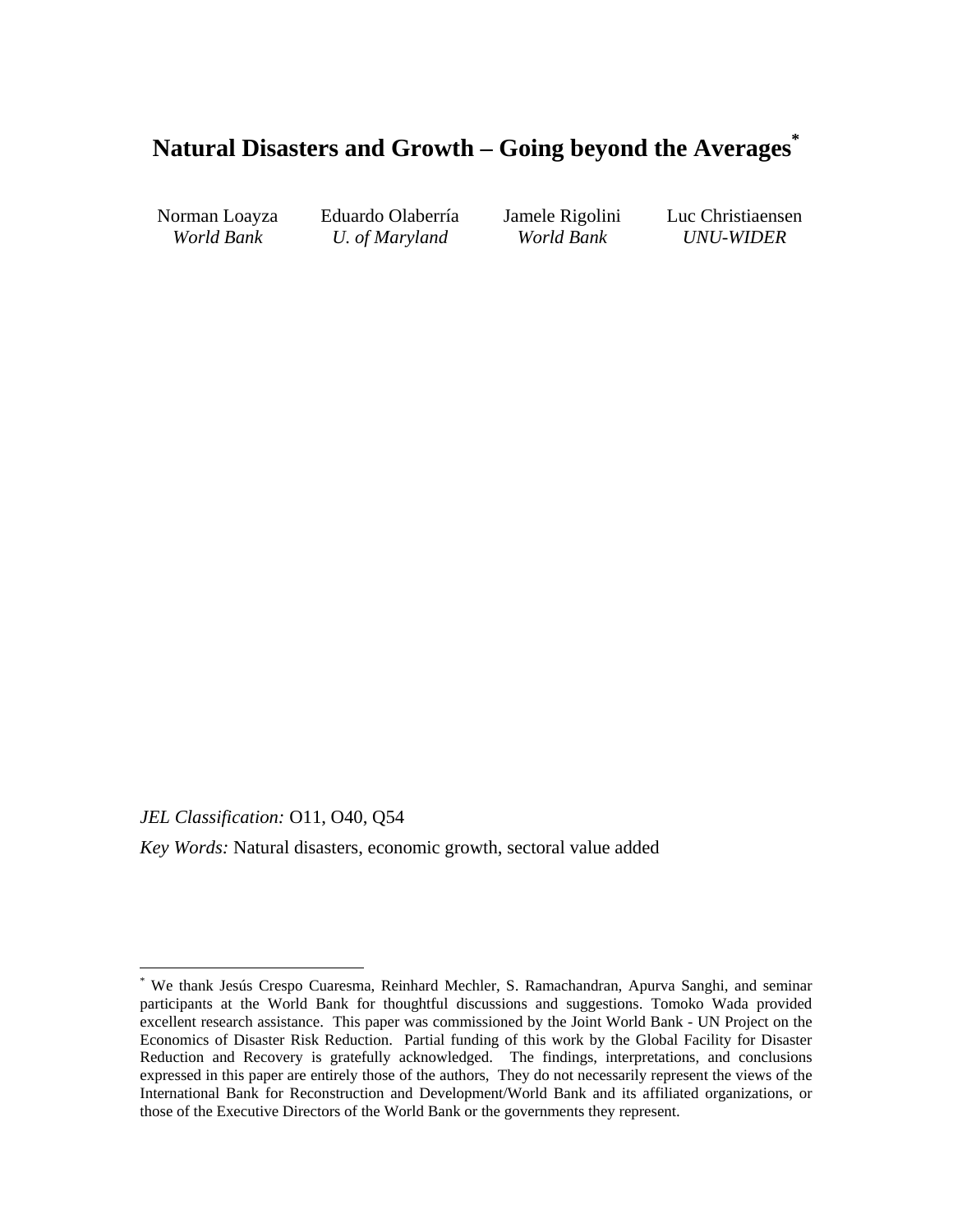### **1. Introduction**

 $\overline{a}$ 

Along with climate change has come an increase in the frequency of natural disasters across the world (Figure 1). This poses an important policy challenge. Natural disasters cause tremendous human suffering. Locally, they often also yield substantial physical and economic damages, which may temporarily, or even permanently, jeopardize a country's overall economic development. To help policymakers gauge the benefits from disaster risk mitigation and adaptation, it is important to better understand the economic costs associated with natural disasters.





Source: author's own calculations using data on natural disasters from CRED- EMDAT.

This has instigated an incipient literature on the empirical relationship between natural disasters and economic growth. As expected, several papers report a (substantive) negative effect of disasters on growth. For instance, using a cross-country sample for the period 1970-2002, Rasmussen (2004) finds that natural disasters lead to a median reduction of 2.2 percent in the same-year real GDP growth, and that they increase the current account deficit and public debt.<sup>1</sup> Surprisingly however, many others find no

<sup>&</sup>lt;sup>1</sup> Other studies that report a negative effect include Raddatz (2007), Heger, Julca, and Paddison (2008), and most recently, Noy (2009). Based on reviews of events (as opposed to cross-country studies), Charveriat (2000), Crowards (2000), and Auffret (2003) also find that major events are associated with drops in aggregate output.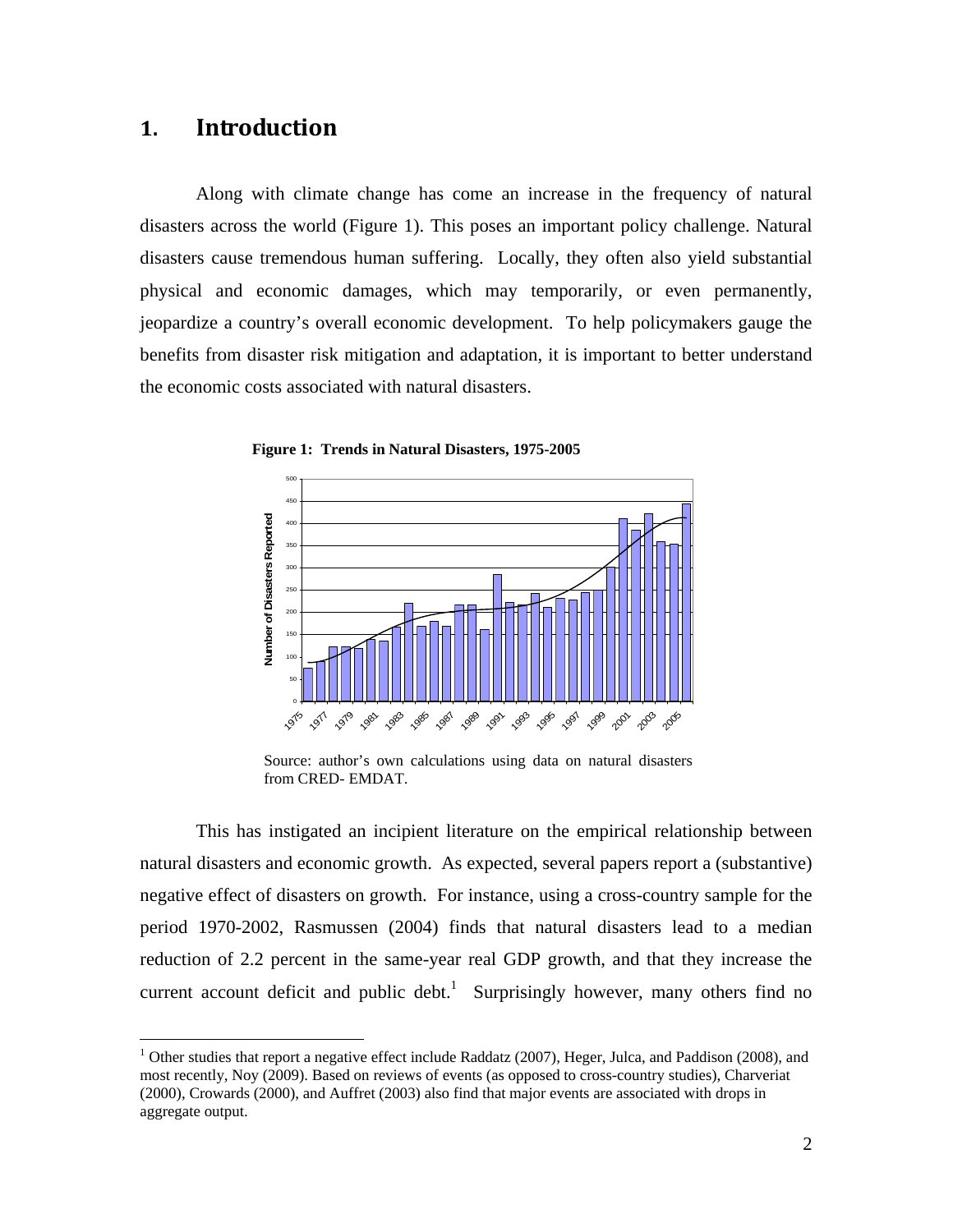effect, or at times even a positive one. Testing the empirical validity of the predictions of the Solow model, Caselli and Malhotra (2004) fail to find a negative relationship between natural disasters and medium-term aggregate economic growth. Similarly, Albala-Bertrand (1993, Ch. 4) find no or little effect.

Jaramillo (2007) observes that the sign and magnitude of the relationship depends on the type of disaster. Skidmore and Toya (2002) consider average per capita GDP growth over 1960-1990 and find that climatic disasters are associated with higher longrun economic growth, while geologic disasters are negatively associated with growth. In analyzing long-term empirical relationships, causality considerations are however substantially complicated, as countries may have adopted (less remunerative) technologies that are less sensitive to frequent disasters.

In sum, the current empirical literature remains inconclusive about the effects of natural disasters on growth. This should not necessarily come as a surprise, as theory suggests that different types of disasters can have diverse (even opposite) effects on growth. Disasters that affect the provision of essential intermediate inputs in production, for instance, such as droughts in agriculture, should have an adverse impact on growth, but disasters that affect adversely the capital-labor ratio, such as earthquakes, can in principle have a positive impact on growth through increasing returns and high reconstruction investments. Consequently, the impact should also vary across sectors (and given their differing relative importance, also across countries): for instance, droughts are likely to significantly affect agriculture, but less so industry, while earthquakes are more likely to affect industry.

Drawing on insights on the dynamics of economic growth from the stylized Solow-Swan growth model, this paper seeks to reconcile the apparent contradictions in the current empirical literature through a more systematic recognition that different disasters affect economic sectors through different channels and that, as a result, their effects are likely to differ by the type of disaster, and also across sectors and countries, depending on their level of economic and institutional development<sup>2</sup>.

 $\overline{a}$ 

 $2^2$  A related strand of literature demonstrates that the quality of a country's institutions, its democratic election processes, educational attainments, and openness reduce casualties and damages, and improve macroeconomic performance after the event (Kahn, 2003; Rasmussen, 2004; Toya and Skidmore, 2005; Skidmore and Toya, 2007; Noy, 2009).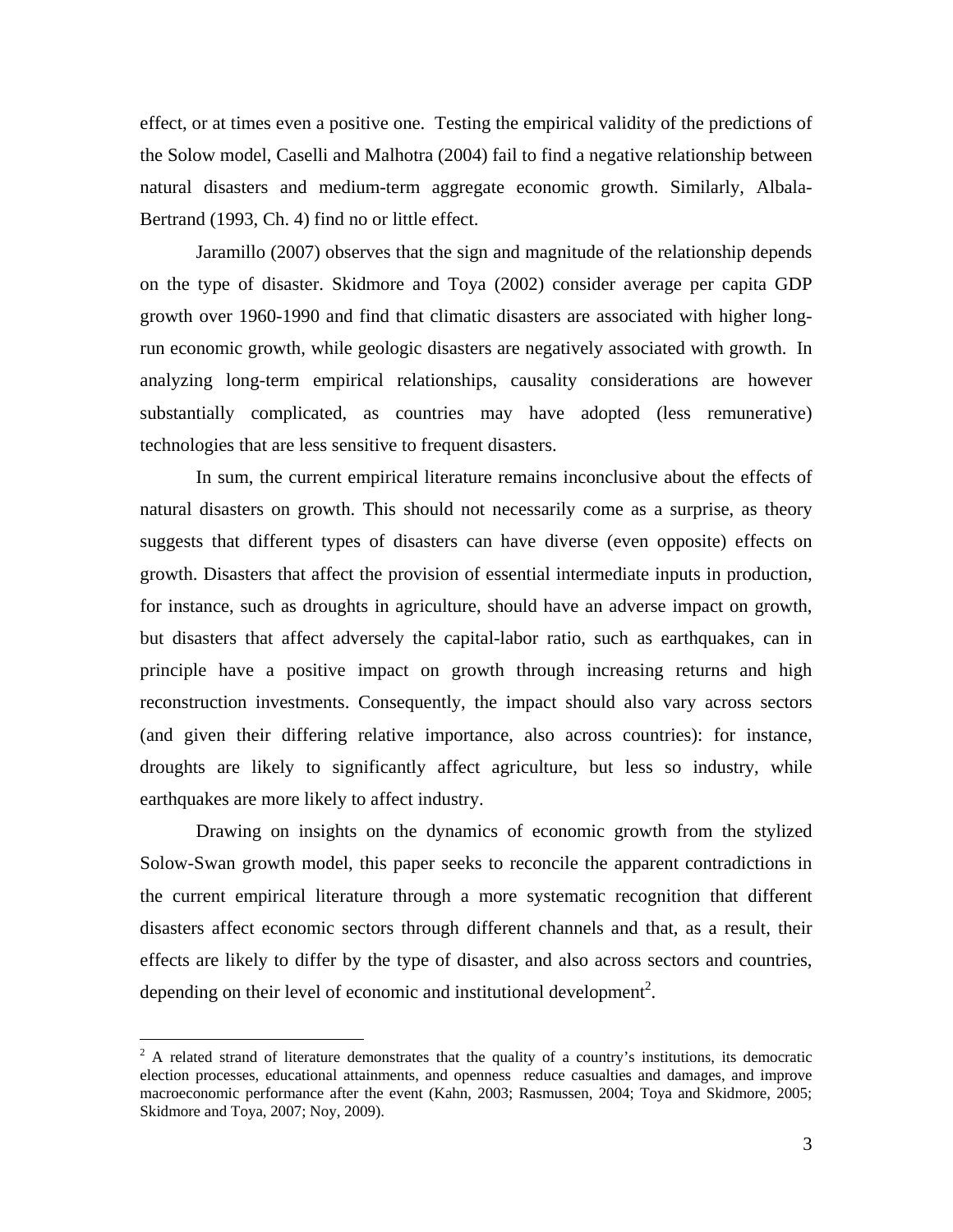The focus is on medium-term economic growth (5-year periods) thereby mitigating potential biases due to adaptation. The effects of the different natural disasters (i.e. droughts, floods, earthquakes and storms) are examined separately by economic sector (agriculture, industry, and services), each time controlling for a series of well known growth determinants. This way the paper broadens the scope of the existing literature, which has so far largely concentrated on aggregate measures of disasters and/or economic activity. This disaggregated approach also yields preliminary insights in the distributive effects of natural disasters. Through the use of the dynamic panel GMM estimator developed by Arellano and Bover (1995) and Blundell and Bond (1998) great care is taken in addressing endogeneity issues related to the potential correlation between explanatory variables and unobserved country-specific factors.

To maintain consistency with other studies, the data on natural disasters are obtained from the Emergency Disasters Database (EM-DAT) database of the Centre for Research on the Epidemiology of Disasters (CRED). The share of the population affected by a specific type of disaster over a given period of time is taken as measure of natural disaster. This way, both the *frequency* and *intensity* of the disaster are reflected. The sample spans 94 developing and developed countries over the period 1961-2005.

The empirical results are consistent with the implications from the traditional Solow-Swan model. Three major conclusions emerge. First, different disasters affect growth in different economic sectors differently and the insights obtained with overaggregation are misleading. Second, while moderate disasters can have a positive growth effect on certain sectors, severe disasters don't. Third, growth in developing countries is more sensitive to natural disasters—more sectors are affected, the magnitudes are nontrivial, and the poor are likely to be more affected by disasters (both positively and negatively).

To motivate the disaggregated approach and facilitate the interpretation of the empirical results Section 2 proceeds by reviewing the Solow-Swan growth model. Section 3 discusses the estimation methodology and section 4 elaborates on the growth determinants and the natural disaster data used. The empirical findings are discussed in section 5. Section 6 concludes.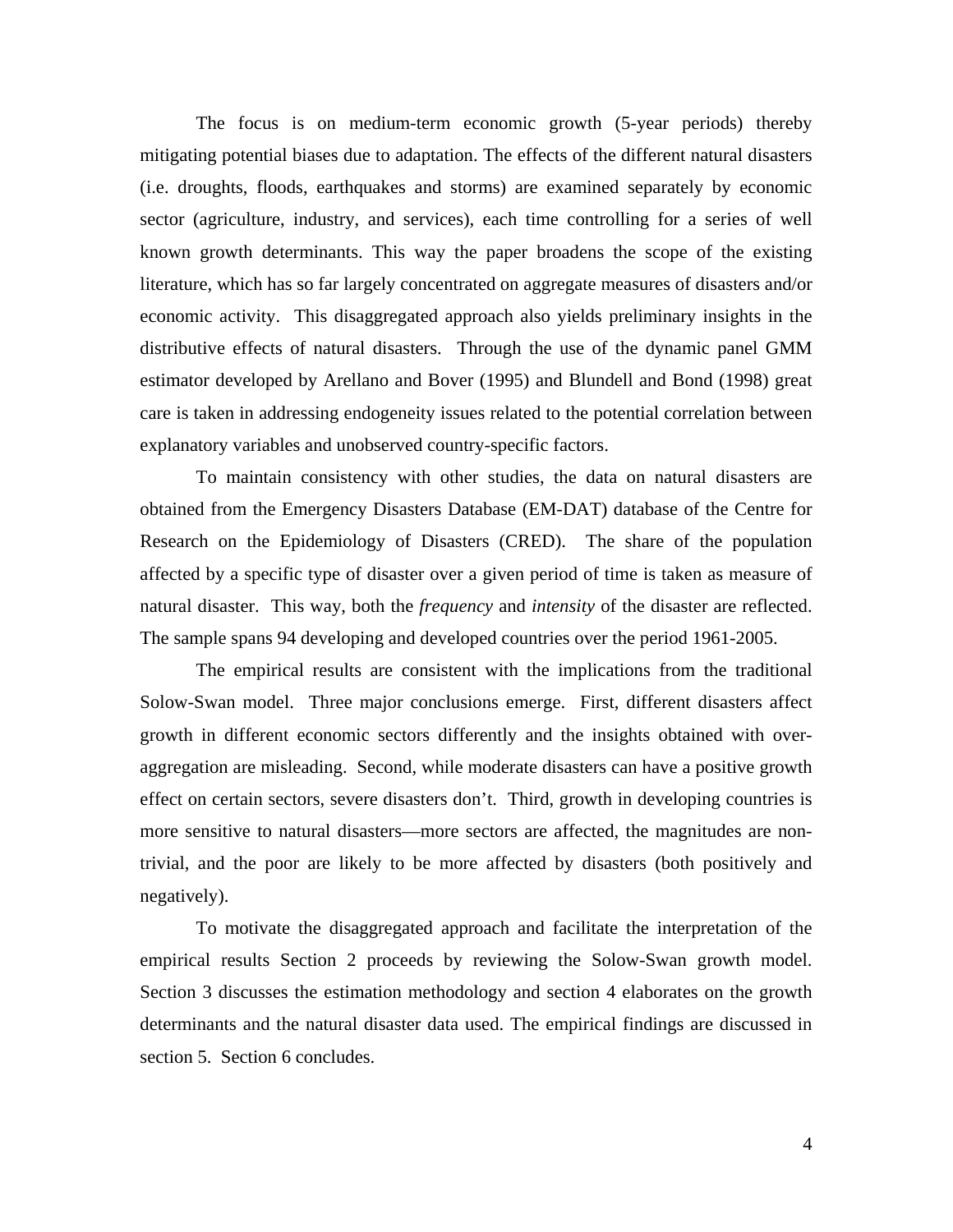### **2. Conceptual Framework**

 To better understand through which channels natural disasters may affect economic growth across sectors and to better motivate the disaggregated approach, the basic elements of the Solow-Swan growth model are revisited. This well-known model has been used extensively in the past for its conceptual strength and clarity in elucidating the process that occurs in the transition to a long-run steady state. This is reflected in the medium-term economic growth variables and forms the relevant time horizon for this paper.

 Consider a production function with decreasing marginal returns, constant returns to scale, three production factors, and a general productivity parameter. For simplicity, assume a production function of the Cobb-Douglas form:

$$
Y = AK^{\alpha}L^{\beta}M^{1-\alpha-\beta} \tag{2.1}
$$

Where, *Y* is output, *A* represents the general productivity parameter, *K* is capital, *L* is labor, *M* represents materials and other intermediate inputs, and  $\alpha$ ,  $\beta$ ,  $1-\alpha-\beta$  are the corresponding factor shares (all between 0 and 1). The marginal product of each factor is positive but decreasing (with limits of  $\infty$  and 0 as the factor approaches 0 and  $\infty$ , respectively).

 The action in the Solow model is given by its dynamic equations. It is assumed that only one factor of production, capital, is accumulated purposively. A constant fraction of output is saved and invested in capital formation. Labor follows an exogenously fixed growth rate. Productivity and intermediate inputs can change arbitrarily. Thus,

$$
\Delta K = sY - \delta K \tag{2.2}
$$

$$
\Delta L = nL \tag{2.3}
$$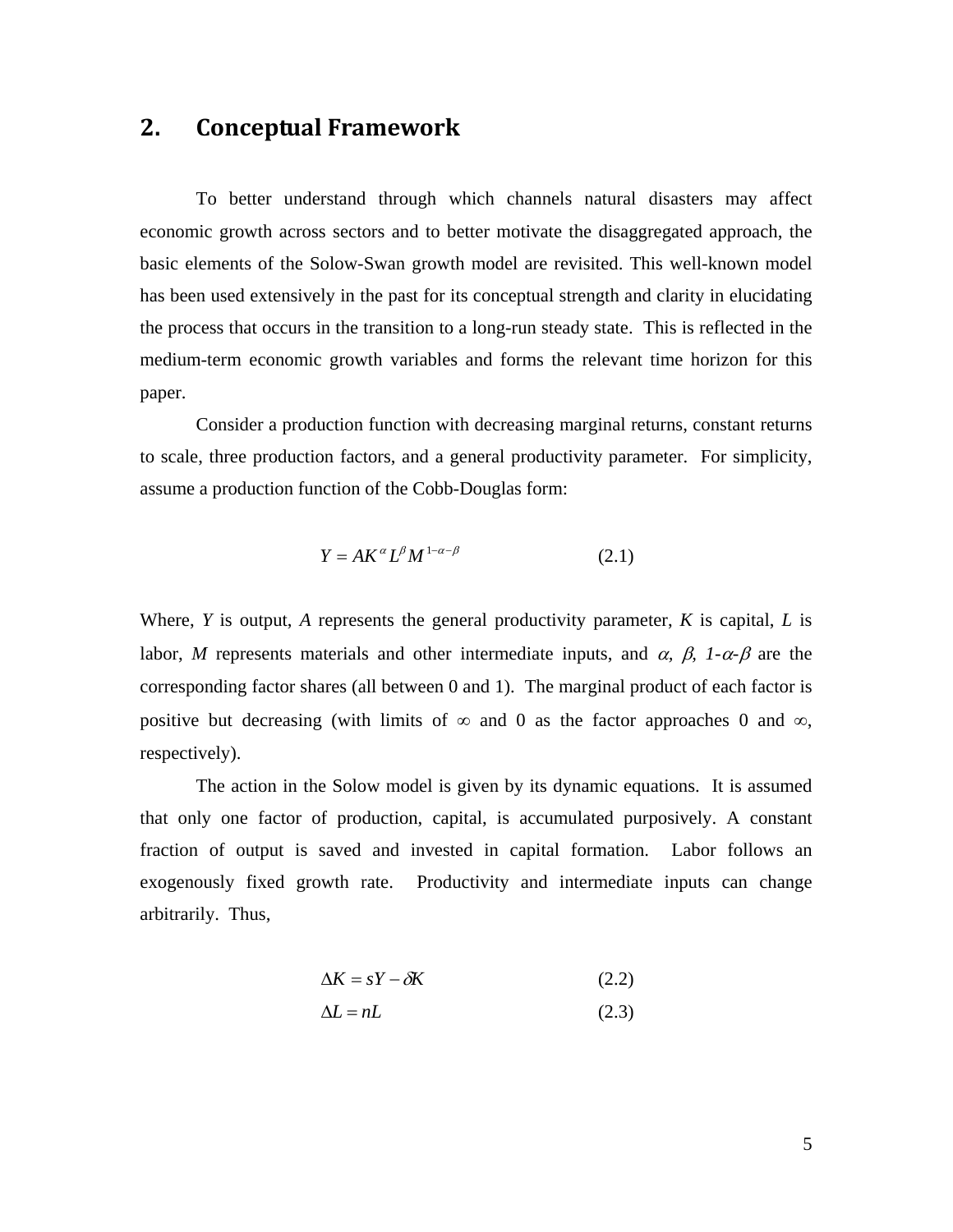Where, *s* is the saving rate,  $\delta$  represents the capital depreciation rate, *n* is the population growth rate, and  $\Delta$  indicates change. The neoclassical production function (eq. 2.1) and the accumulation equations (eqs. 2.2 and 2.3) fully describe the dynamic behavior of the economy. The purpose is now to characterize the growth rate of capital and output along the path to the "steady state", towards which the economy converges in the long run. In the steady state, defined as the situation of constant growth rates, capital and output *per worker* will be constant (implying that *K* and *Y* will grow at rate *n*). For this reason, it is convenient to transform all variables to per-worker terms (all denoted with lower case letters).

After some algebra the growth rates of capital and output per worker are given by,

$$
Gr(k) = \frac{\Delta(k)}{k} = s\frac{y}{k} - (\delta + n)
$$
 (2.4)  

$$
Gr(y) = \frac{\Delta(y)}{y} = \alpha Gr(k)
$$
 (2.5)

The growth rate of output goes hand-in-hand with the capital growth rate. Both depend crucially on the average product of capital (*y/k*), which is a decreasing function of capital per worker (*k*):

$$
\frac{y}{k} = Am^{1-\alpha-\beta}k^{\alpha-1}
$$
 (2.6)

The growth of capital per worker (and, thus, output per worker) is then given by the difference between two terms,  $s(y/k)$  and  $(\delta+n)$ . For illustration purposes, they are both plotted as a function of capital per worker (*k*) in Figure 2.

The steady-state level of capital per worker, *k\**, is given by the intersection of the two lines. When capital per worker is below *k\**, capital is relatively scarce and therefore more productive, leading to capital accumulation and output growth (per worker). This occurs at gradually slower rates until capital per worker reaches *k\**, and the economy grows at the rate of population growth. If, on the other hand, capital per worker is above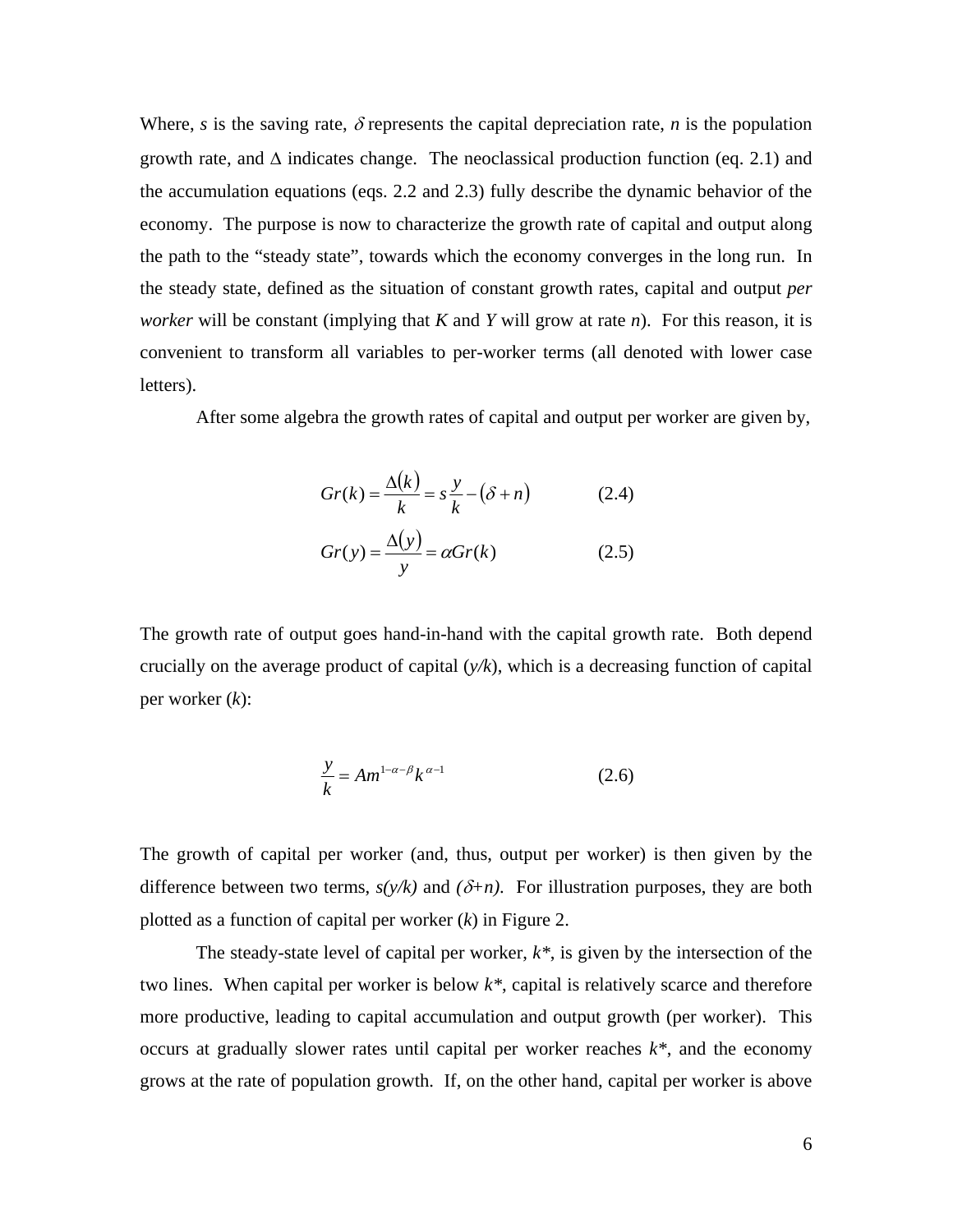*k\**, capital is relatively abundant and less productive, producing a capital and output contraction (per worker). Again, this occurs at declining rates until reaching the steady state.



**Figure 2: Economic Growth in the Transition to the Steady-State** 

 Three important channels emerge through which natural disasters could affect (transitional) growth<sup>3</sup>; they may affect 1) total factor productivity (A), (2) the supply of materials and intermediate inputs (m), and (3) the relative endowment of capital and labor (k). If a natural disaster hurts general productivity (decreasing *A*), the average product of capital declines for every level of capital per worker (i.e., a left shift of the downward sloping curve) and growth is expected to decrease. The same occurs if the supply of intermediate inputs declines as a consequence of a natural disaster. However, if a natural disaster destroys more capital than labor, thus reducing *k*, growth is expected to increase (with respect to normal, steady-state conditions).

 $\overline{a}$ 

 $3$  The model can also inform regarding the growth effects of other variables, such as factor intensities, population growth, and capital depreciation rates, but these variables seem less relevant in explaining the effects of natural disasters.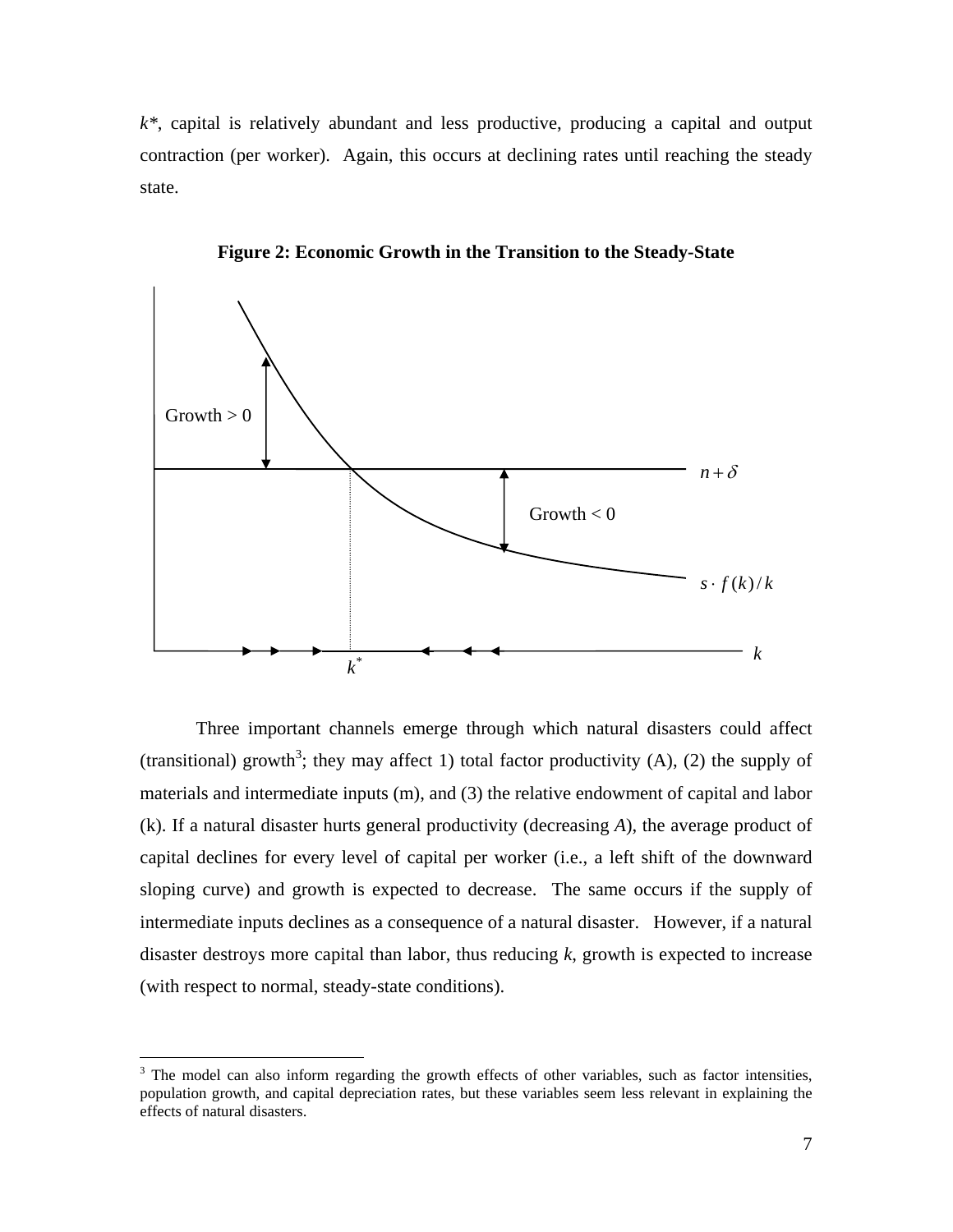Building on these basic insights, droughts are expected to have a negative effect on agricultural growth because they entail a drastic reduction of water, a vital input in agricultural production. These negative effects likely extend to industrial growth through two mechanisms both related to the provision of raw materials and intermediate inputs. The first is by reducing the supply of agricultural products that serve as inputs to the (agro-processing) industry. The second is by hampering electricity generation, particularly where hydropower is a major source of electricity. In addition, their negative effect may be compounded by the fact that droughts affect people and workers much more than they destroy physical capital, thus increasing *k* beyond its steady state level.

 Floods induce a disruption of farming, urban activities, and transportation in the areas most affected by them, negatively affecting overall productivity. When floods are severe and long lasting, the emergence of water borne diseases may further exacerbate this decline in TFP. However, when floods are localized and moderate, they could also be associated with higher growth through a variety of mechanisms. In agriculture, floods may raise growth by increasing both the supply of water for future irrigation and land productivity. They may also reflect more abundant rainfall nationwide. In industry, floods may increase growth by raising the supply of agricultural products and electric power, both important intermediate inputs for industrial production. The positive effect of floods on services growth may also come through inter-linkages with other sectors (e.g., a larger supply of inputs for commerce and retail).

 Earthquakes may have a positive impact on industrial growth. Although they severely affect both workers and capital, earthquakes particularly destroy buildings, infrastructure, and factories. The capital-worker ratio is then sharply diminished, the average (and marginal) product of capital increases, and output grows as the economy enters a cycle of reconstruction. Moreover, if destroyed capital is replaced by a vintage of better quality, factor productivity increases, leading to a further push to higher growth.

 Storms may have a negative effect on agricultural growth, but, if they are not severe, a positive one on industrial growth. Agricultural growth declines after storms because they destroy the seedlings and plants (or the harvest) on the fields, which are intermediate inputs in the final product. Storms also destroy considerable amounts of physical capital important in industrial production, devastating capital relatively more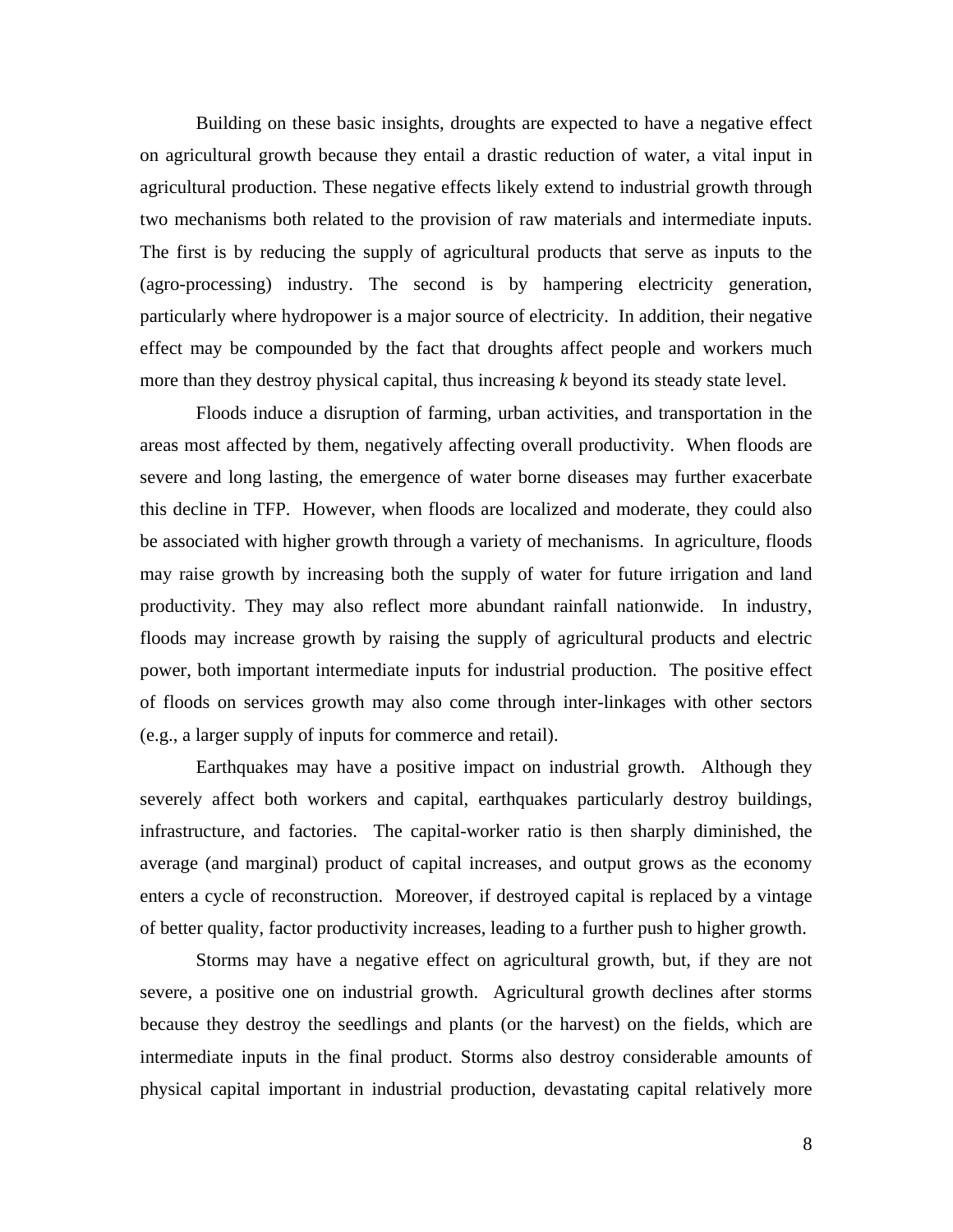than incapacitating workers. As the capital-worker ratio drops, this mechanism would suggest a growth expansion in industry.

### **3. Estimation Methodology**

The point of departure is a standard growth regression equation designed for estimation using (cross-country, time-series) panel data:

$$
y_{i,t} - y_{i,t-1} = \beta_0 y_{i,t-1} + \beta_1 CV_{i,t} + \beta_2 ND_{i,t} + \mu_t + \eta_i + \varepsilon_{i,t}
$$
(3.1)

Where the subscripts *i* and *t* represent country and time period, respectively; *y* is the log of output per capita, *CV* is a set of growth control variables, and *ND* represents natural disasters;  $\mu_t$  and  $\eta_i$  denote unobserved time- and country-specific effects, respectively; and  $\varepsilon$  is the error term. The dependent variable  $(y_{i,t} - y_{i,t-1})$  is the average rate of real output growth (i.e., the log difference of output per capita normalized by the length of the period).

The regression equation is dynamic in the sense that it includes the level of output per capita  $(y_{i,t-1})$  at the start of the corresponding period in the set of explanatory variables. This poses a challenge for estimation given the presence of unobserved periodand country-specific effects. While the inclusion of period-specific dummy variables can account for the time effects, the common methods of dealing with country-specific effects (that is, within-group or difference estimators) are inappropriate when a regression is dynamic in nature.

The second challenge is that most explanatory variables are likely to be jointly endogenous with economic growth, so we need to control for the biases resulting from simultaneous or reverse causation. Although natural disasters are exogenous–and treated as such in the econometric estimation<sup>4</sup>—their effects would be incorrectly estimated if the endogeneity of the remaining variables in the model is ignored.

 $\overline{a}$ 

<sup>&</sup>lt;sup>4</sup> The measure of external shocks (i.e. growth rate of terms of trade—see below) is also considered exogenous.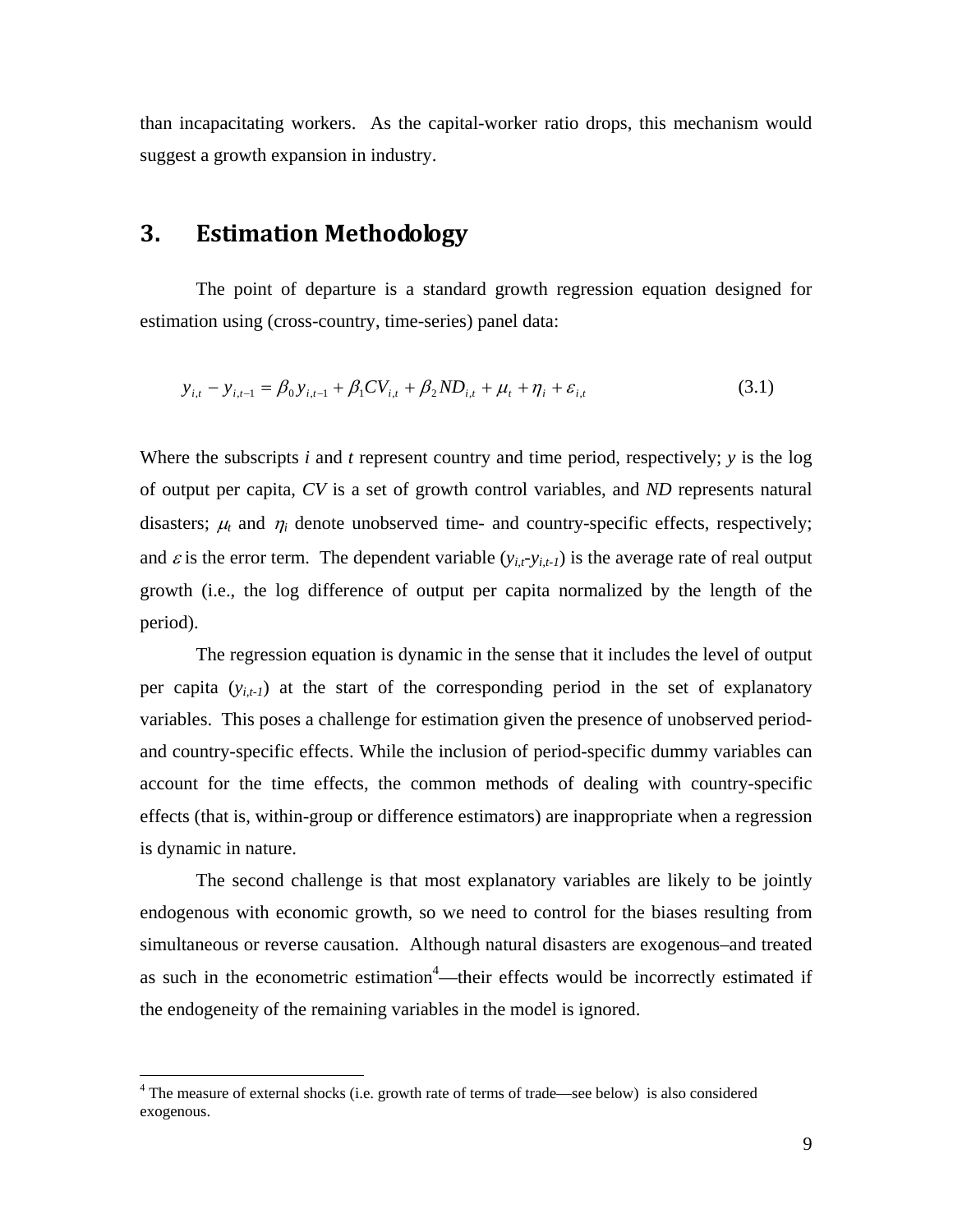Following Levine, Loayza, Beck (2000) and Dollar and Kraay (2004), the generalized method of moments (GMM) estimators developed for dynamic models of panel data introduced by Holtz-Eakin, Newey, and Rosen (1988), Arellano and Bond (1991), and Arellano and Bover (1995) are used to control for country-specific effects and joint endogeneity in this dynamic panel growth regression model. These estimators are based, first, on differencing regressions to control for (time invariant) unobserved effects and, second, on using previous observations of explanatory and lagged-dependent variables as instruments (which are called internal instruments).

After accounting for time-specific effects, equation 3.1 can be rewritten as:

$$
y_{i,t} = \alpha y_{i,t-1} + \beta X_{i,t} + \eta_i + \varepsilon_{i,t}
$$
 (3.2)

with  $X_{i,t}$  including  $CV_{i,t}$  and  $ND_{i,t}$ . To eliminate the country-specific effect, take first differences of equation 3.2:

$$
y_{i,t} - y_{i,t-1} = \alpha \Big( y_{i,t-1} - y_{i,t-2} \Big) + \beta' \Big( X_{i,t} - X_{i,t-1} \Big) + \Big( \varepsilon_{i,t} - \varepsilon_{i,t-1} \Big) \tag{3.3}
$$

 Instruments are required to deal with the likely endogeneity of the explanatory variables and the problem that, by construction, the new error term,  $\varepsilon_{i,t} - \varepsilon_{i,t-1}$ , is correlated with the lagged dependent variable,  $y_{i,t-1} - y_{i,t-2}$ . The instruments take advantage of the panel nature of the data set and consist of previous observations of the explanatory and lagged-dependent variables. Conceptually, this assumes that shocks to economic growth (that is, the regression error term) are unpredictable given past values of the explanatory variables. The method allows, however, for current and future values of the explanatory variables to be affected by growth shocks. It is this type of endogeneity that the method is devised to handle.

Under the assumptions that the error term,  $\varepsilon$ , is not serially correlated, and that the explanatory variables are weakly exogenous (that is, the explanatory variables are assumed to be uncorrelated with future realizations of the error term), the following moment conditions emerge: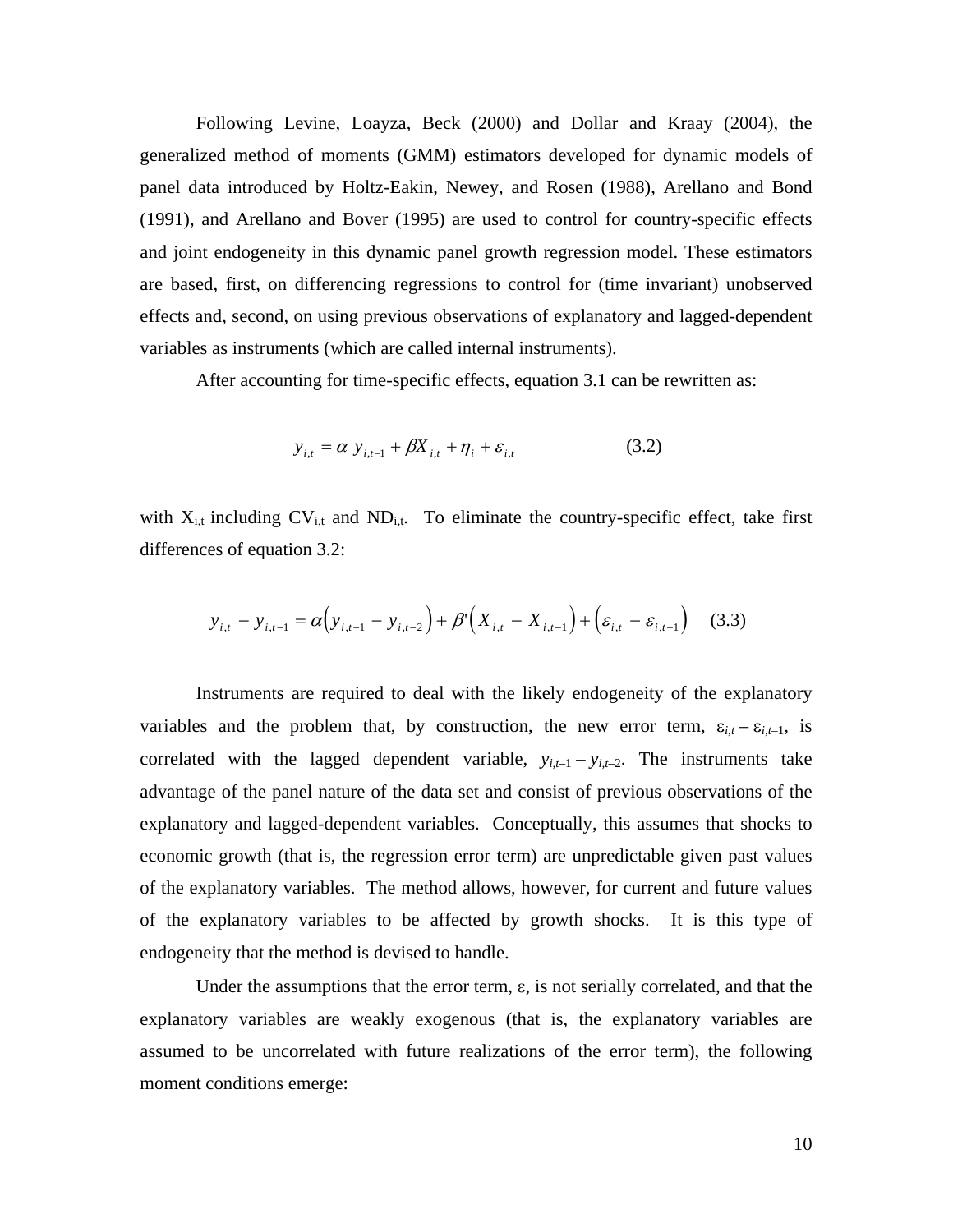$$
E[y_{i,t-s} \cdot (\varepsilon_{i,t} - \varepsilon_{i,t-1})] = 0 \quad \text{for } s \ge 2; t = 3, ..., T \quad (3.4)
$$
  

$$
E[X_{i,t-s} \cdot (\varepsilon_{i,t} - \varepsilon_{i,t-1})] = 0 \quad \text{for } s \ge 2; t = 3, ..., T \quad (3.5)
$$

 The GMM estimator based on the conditions in 3.4 and 3.5 is known as the difference estimator. Notwithstanding its advantages with respect to simpler panel data estimators, the difference estimator has important statistical shortcomings. Blundell and Bond (1998) and Alonso-Borrego and Arellano (1999) show that when the explanatory variables are persistent over time, lagged levels of these variables are weak instruments for the regression equation in differences. Instrument weakness influences the asymptotic and small-sample performance of the difference estimator toward inefficient and biased coefficient estimates, respectively.<sup>5</sup>

 To reduce the potential biases and imprecision associated with the difference estimator, the estimator developed in Arellano and Bover (1995) and Blundell and Bond (1998) is used. It combines the regression equation in differences and the regression equation in levels into one system. For the equation in differences, the instruments are those presented above (i.e. lagged levels of the explanatory variables). For the equation in levels (equation 3.2), the instruments are given by the lagged differences of the explanatory variables.<sup>6</sup> These are appropriate instruments under the assumption that the correlation between the explanatory variables and the country-specific effect is the same for all time periods. That is,

$$
E[y_{i,t+p} \cdot \eta_i] = E[y_{i,t+q} \cdot \eta_i] \quad and
$$
  
\n
$$
E[X_{i,t+p} \cdot \eta_i] = E[X_{i,t+q} \cdot \eta_i] \quad \text{for all } p \text{ and } q
$$
 (3.6)

<u>.</u>

 $<sup>5</sup>$  An additional problem with the simple difference estimator involves measurement error: differencing may</sup> exacerbate the bias stemming from errors in variables by decreasing the signal-to-noise ratio (see Griliches and Hausman, 1986).

 $6$  The timing of the instruments is analogous to that used for the difference regression: for the variables measured as period averages, the instruments correspond to the difference between *t-1* and *t-2*; and for the variables measured at the start of the period, the instruments correspond to the difference between *t* and *t-1*.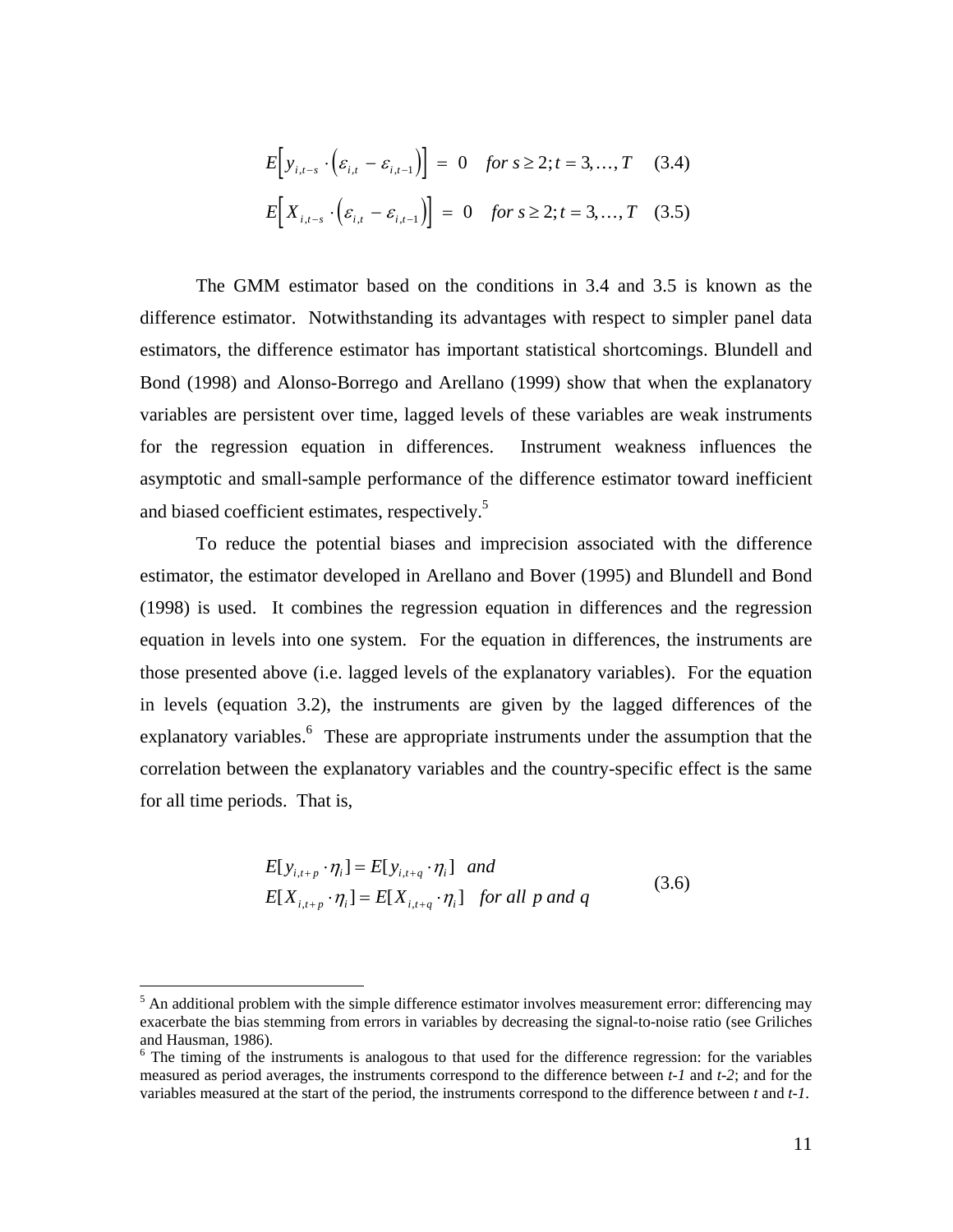Using this stationarity property and the assumption of exogeneity of future growth shocks, the moment conditions for the second part of the system (the regression in levels) are given by:

$$
E[(y_{i,t-1} - y_{i,t-2}) \cdot (\eta_i + \varepsilon_{i,t})] = 0
$$
\n(3.7)

$$
E[(X_{i,t-1} - X_{i,t-2}) \cdot (\eta_i + \varepsilon_{i,t})] = 0
$$
\n(3.8)

 The moment conditions presented in equations 3.4, 3.5, 3.7, and 3.8 are thus used in the GMM procedure to generate consistent and efficient estimates of the parameters of interest and their asymptotic variance-covariance (Arellano and Bond 1991; Arellano and Bover 1995). These are given by the following formulas:

$$
\hat{\theta} = (\overline{X}^{\prime} Z \hat{\Omega}^{-1} Z^{\prime} \overline{X})^{-1} \overline{X}^{\prime} Z \hat{\Omega}^{-1} Z^{\prime} \overline{y}
$$
(3.9)

$$
AVAR(\hat{\theta}) = (\overline{X}^{\top}Z\hat{\Omega}^{-1}Z^{\top}\overline{X})^{-1}
$$
\n(3.10)

where  $\theta$  is the vector of parameters of interest  $(\alpha, \beta)$ ;  $\overline{y}$  is the dependent variable stacked first in differences and then in levels;  $\bar{\mathbf{X}}$  is the explanatory-variable matrix including the lagged dependent variable  $(y_{t-1}, \mathbf{X})$  stacked first in differences and then in levels; **Z** is the matrix of instruments derived from the moment conditions; and  $\hat{\Omega}$  is a consistent estimate of the variance-covariance matrix of the moment conditions.<sup>7</sup>

In theory the potential set of instruments spans all sufficiently lagged observations and, thus, grows with the number of time periods, *T*. However, when the sample size in the cross-sectional dimension is limited, it is recommended to use a smaller set of moment conditions in order to avoid over-fitting bias.<sup>8</sup> (). Two steps are taken to limit the moment conditions. First, only five *appropriate lags* of each endogenous explanatory

 $\overline{a}$ 

 $<sup>7</sup>$  Arellano and Bond (1991) suggest the following two-step procedure to obtain consistent and efficient</sup> GMM estimates. First, assume that the residuals,  $\varepsilon_{i,t}$ , are independent and homoskedastic both across countries and over time; this assumption corresponds to a specific weighting matrix that is used to produce first-step coefficient estimates. Second, construct a consistent estimate of the variance-covariance matrix of the moment conditions with the residuals obtained in the first step, and then use this matrix to re-estimate the parameters of interest (that is, second-step estimates).

<sup>&</sup>lt;sup>8</sup> Roodman (2007) provides a detailed discussion of over-fitting bias in the context of panel-data GMM estimation.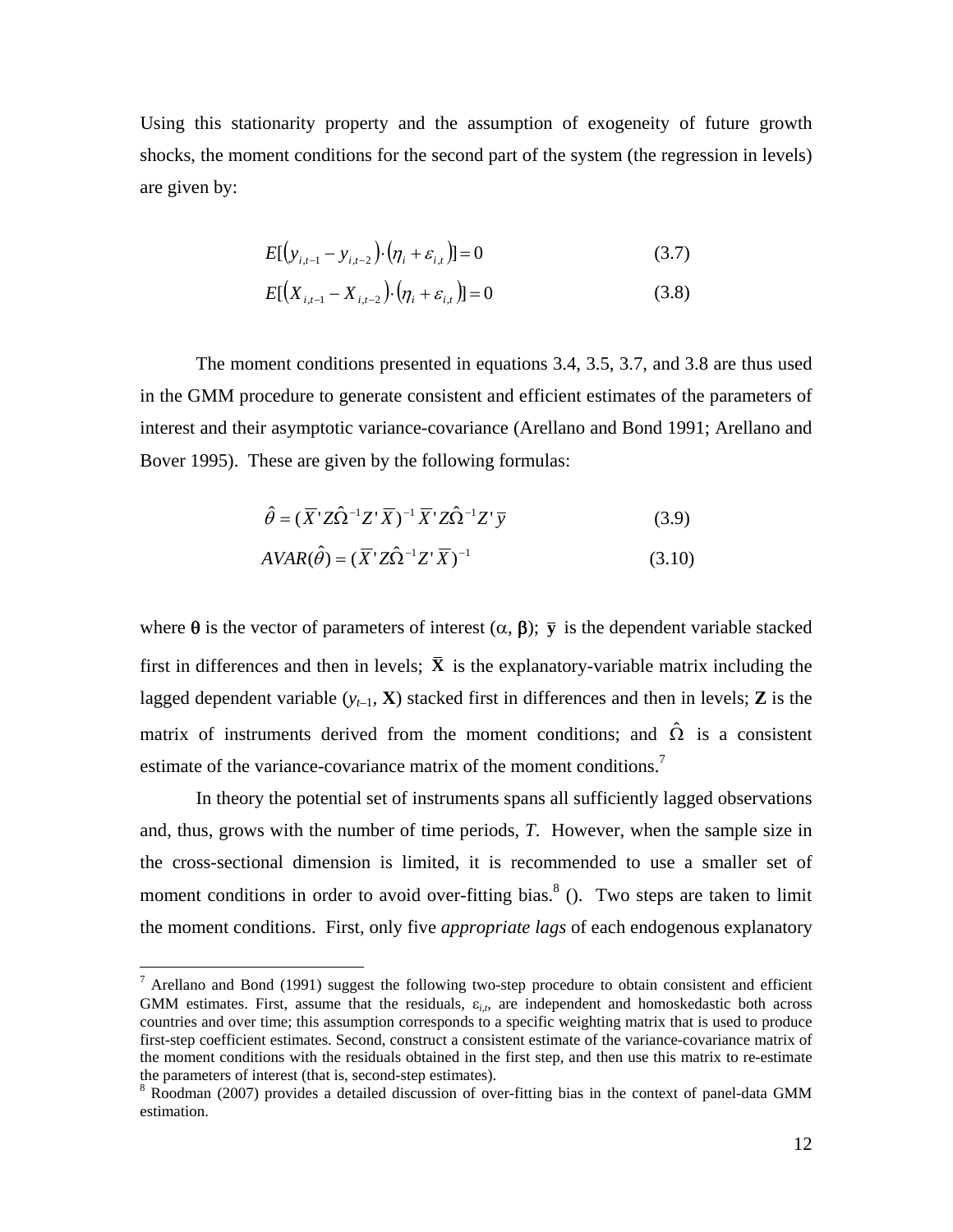variable are used. Second, the procedure uses a common variance-covariance of moment conditions across periods. This results from substituting the assumption that the average (across periods) of moment conditions for a particular instrument be equal to zero for the conventional, but more restrictive, assumption that each of the period moment conditions be equal to zero. $9$  At the cost of reduced efficiency, these two steps decrease over-fitting bias in the presence of small samples by accommodating cases where the unrestricted variance-covariance is too large for estimation and inversion given both a large number of explanatory variables and the presence of several time-series periods.

 The consistency of the GMM estimators depends on whether lagged values of the explanatory variables are valid instruments in the growth regression. Two specification tests are run to verify this. The first is the Hansen test of overidentifying restrictions, which tests the validity of the instruments by analyzing the sample analog of the moment conditions used in the estimation process. Failure to reject the null hypothesis gives support to the model. The second test examines whether the original error term (that is,  $\varepsilon$ <sub>i</sub>, in equation (3.2)) is serially correlated. The model is supported when the null hypothesis is not rejected. $10$ 

### **4. Growth Determinants and Natural Disasters**

To perform the estimations, a pooled cross-country and time-series data panel is compiled covering 94 developing and developed countries over the period 1961-2005. The data are organized in non-overlapping five-year periods, with each country having at most 9 observations. The panel is unbalanced, with some countries having more observations than others. Appendices 1 and 2 provide summary statistics of the variables both for the pooled sample and developing countries only. Appendix 3 presents a matrix

 $\overline{a}$ 

<sup>&</sup>lt;sup>9</sup> The "collapse" option of xtabond2 for STATA is used to do so.

<sup>&</sup>lt;sup>10</sup> In the system specification, it is in fact tested whether the first-differenced error term (that is, the residual of the equation in differences) is second-order serially correlated. First-order serial correlation of the differenced error term is expected even if the original error term (in levels) is uncorrelated, unless the latter follows a random walk. Second-order serial correlation of the differenced residual indicates that the original error term is serially correlated and follows a moving average process of at least order one.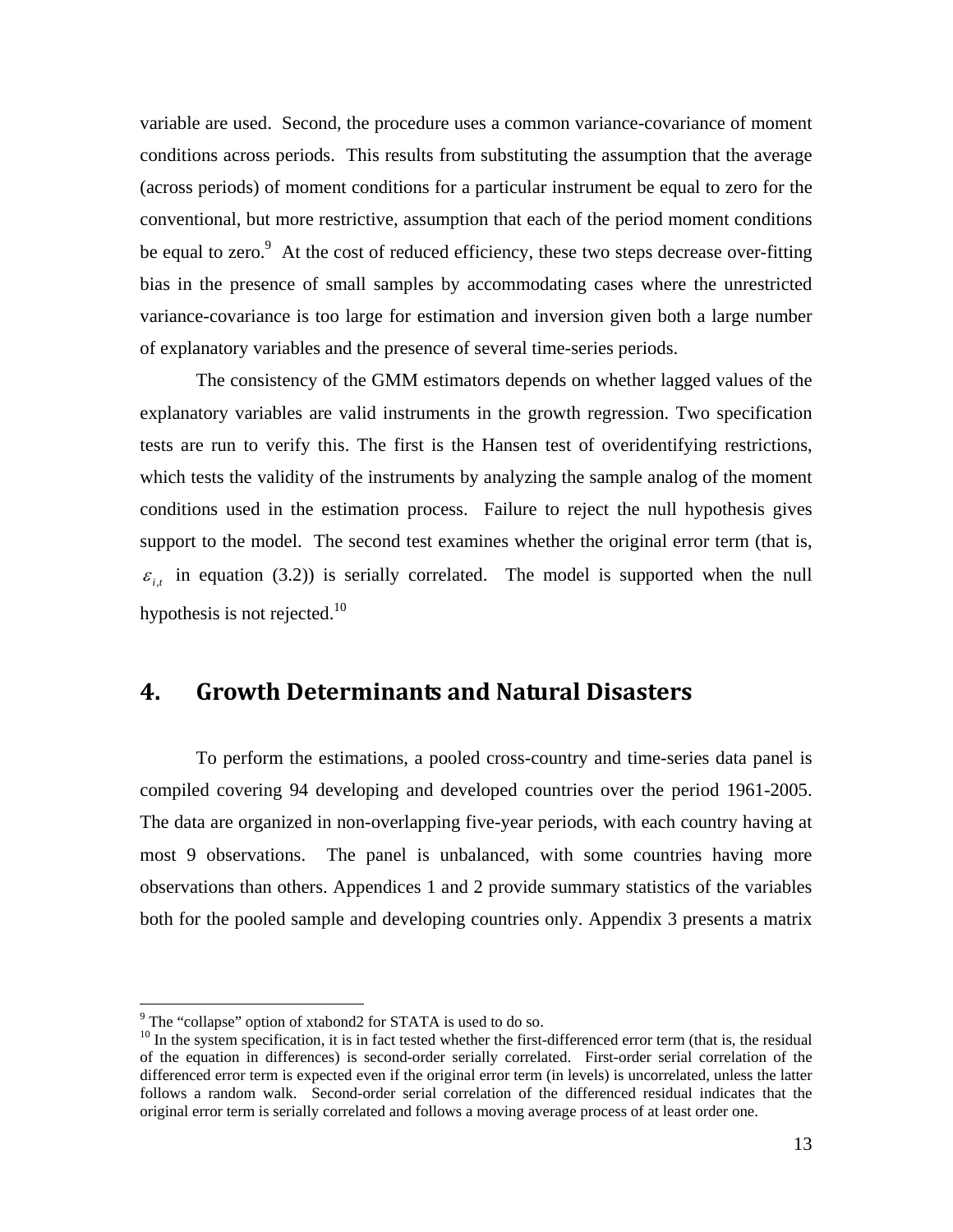of pair-wise correlations of these variables. All data except the data on natural disasters are from World Bank's World Development Indicators, WDI, (2007).

Four dependent variables are considered. For comparison with other studies, regressions are first run using the growth rate of real per capita Gross Domestic Product (GDP) as dependent variable. Subsequently measures of the growth rate of real per capita value added in the three major sector of the economy, that is, agriculture, industry and services are used. All of them are measured as the five-year average of the log differences of per capita output (in 2000 US dollars). Per capita output is obtained by dividing the value added of each sector by the total population.

From Appendix 1 it emerges that the growth performance of different sectors has been diverse: the service sector has grown the fastest (1.83 percent per year), followed by industry (1.73%), and agriculture (0.33%). The disparity across sectoral growth performance would be consistent with the view that natural disasters have diverse effects on the different sectors of the economy.

Three groups of growth determinants are considered: 1) variables that measure transitional convergence, structural and stabilization policies, and institutions; 2) variables that proxy the role of external conditions that may affect the growth performance across countries; and 3) natural disasters, which form the subject matter of the paper. To control for transitional convergence, in each regression the corresponding initial value of output per capita (in logs) for the five-year period is used. This is crucial to test whether the initial position of the economy is important for its subsequent growth, all things equal. A negative sign would suggest that poor economies tend to catch up and grow faster than rich economies.

Similar to the cross-country growth specifications by Levine, Loayza, Beck (2000) and Dollar and Kraay (2004) the areas of education, financial development, monetary and fiscal policy, and trade openness are considered to capture the role of structural and stabilization policies, and institutions. Education is approximated by the log of the gross rate of enrollment in secondary school, which is the ratio of the number of students enrolled in secondary school to the number of persons of the corresponding age. Financial depth is measured by the ratio of private domestic credit supplied by private financial institutions to GDP. The government burden is measured as the ratio of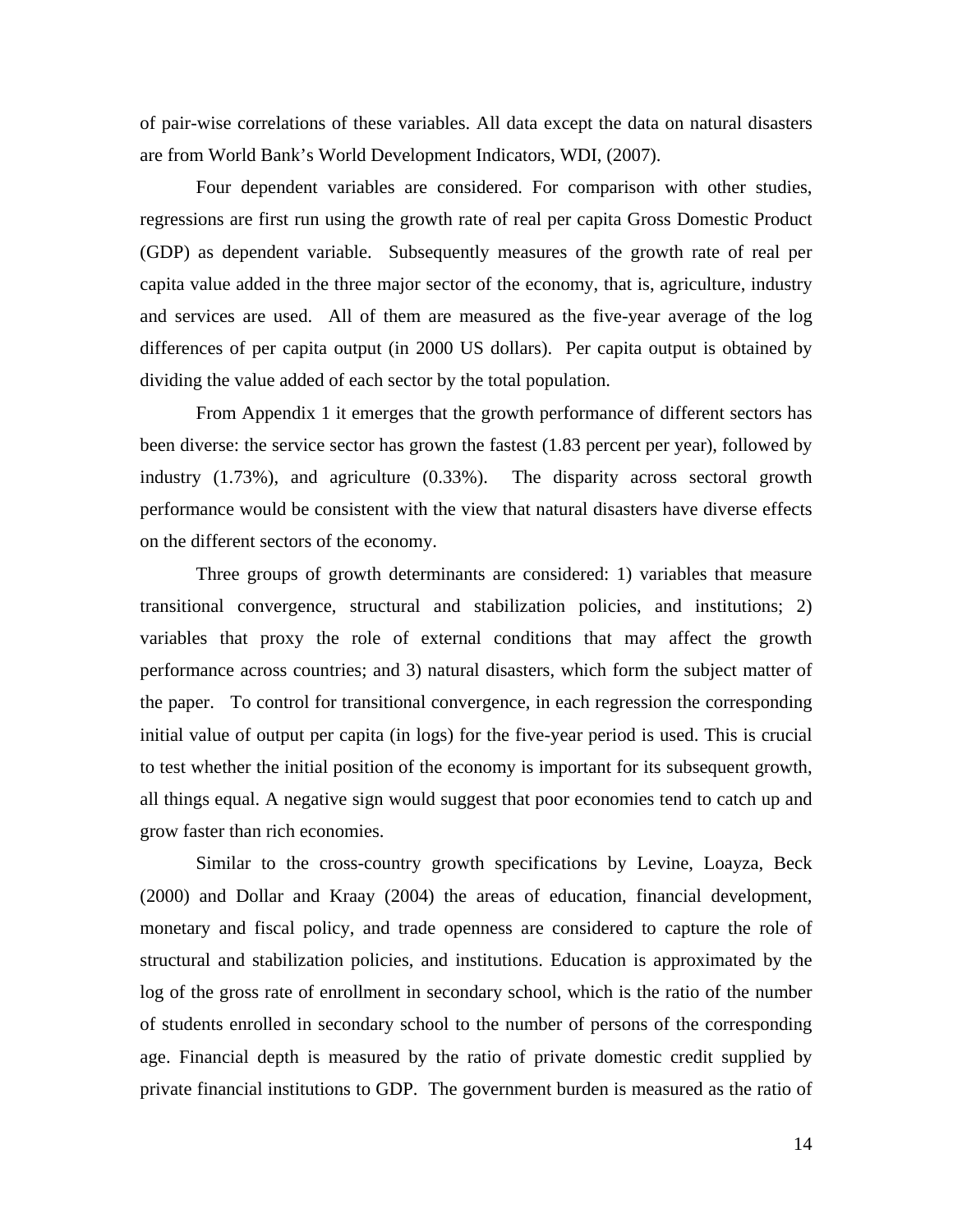general government consumption to GDP. Openness to international trade is proxied by the volume of trade (exports and imports) over GDP.

The consumer price index (CPI) inflation rate is a proxy for macroeconomic stabilization, with high inflation being associated with bad macroeconomic policies. Financial depth, the government consumption ratio, trade openness, and the inflation rate<sup>11</sup> enter the growth regressions as the log of the average for the corresponding fiveyear period. All these control variables are assumed to be either predetermined (independent of current disturbances, but they may be influenced by past ones) or endogenous and thus correlated with current realizations of the error term, one of the main reasons for using the GMM procedure outlined above.  $^{12}$ 

With regard to the second group of growth determinants, the regressions include two variables that are assumed to be strictly exogenous: shocks to the terms of trade and period-specific dummies. Terms of trade shocks are measured by the growth rate of terms of trade (export prices relative to import prices) over each five-year period. The idea is to capture shifts in the demand for a country's exports, and since terms of trade depend mainly on world conditions, it is assumed to be exogenous to contemporaneous growth of per capita GDP of a particular country. We include period-specific dummies to capture the impact of other global shocks to growth across countries.

Finally, to maintain consistency with the literature, data for natural disasters were obtained from the Emergency Disasters Database (EM-DAT). EM-DAT is a worldwide database on disasters maintained by CRED with the sponsorship of the United States Agency for International Development's Office of Foreign Disaster Assistance (OFDA). It contains data on the occurrence and effects of more than 17,000 disasters in the world from 1900 to the present. The database is compiled from various sources, including UN agencies, non-governmental organizations, insurance companies, research institutes and press agencies.

 $\overline{a}$ 

 $11$  Inflation rate enters the regressions as  $log[100+inflation\ rate]$ 

<sup>12</sup> Specifically, regarding the difference regression corresponding to the periods *t* and *t-1*, the following instruments are used: for the variables measured as period averages--financial depth, government spending, inflation, and trade openness-- the instrument corresponds to the average of period *t-2;* for the variables measured as initial values--per capita output and secondary school enrollment-- the instrument corresponds to the observation at the start of period *t-1*.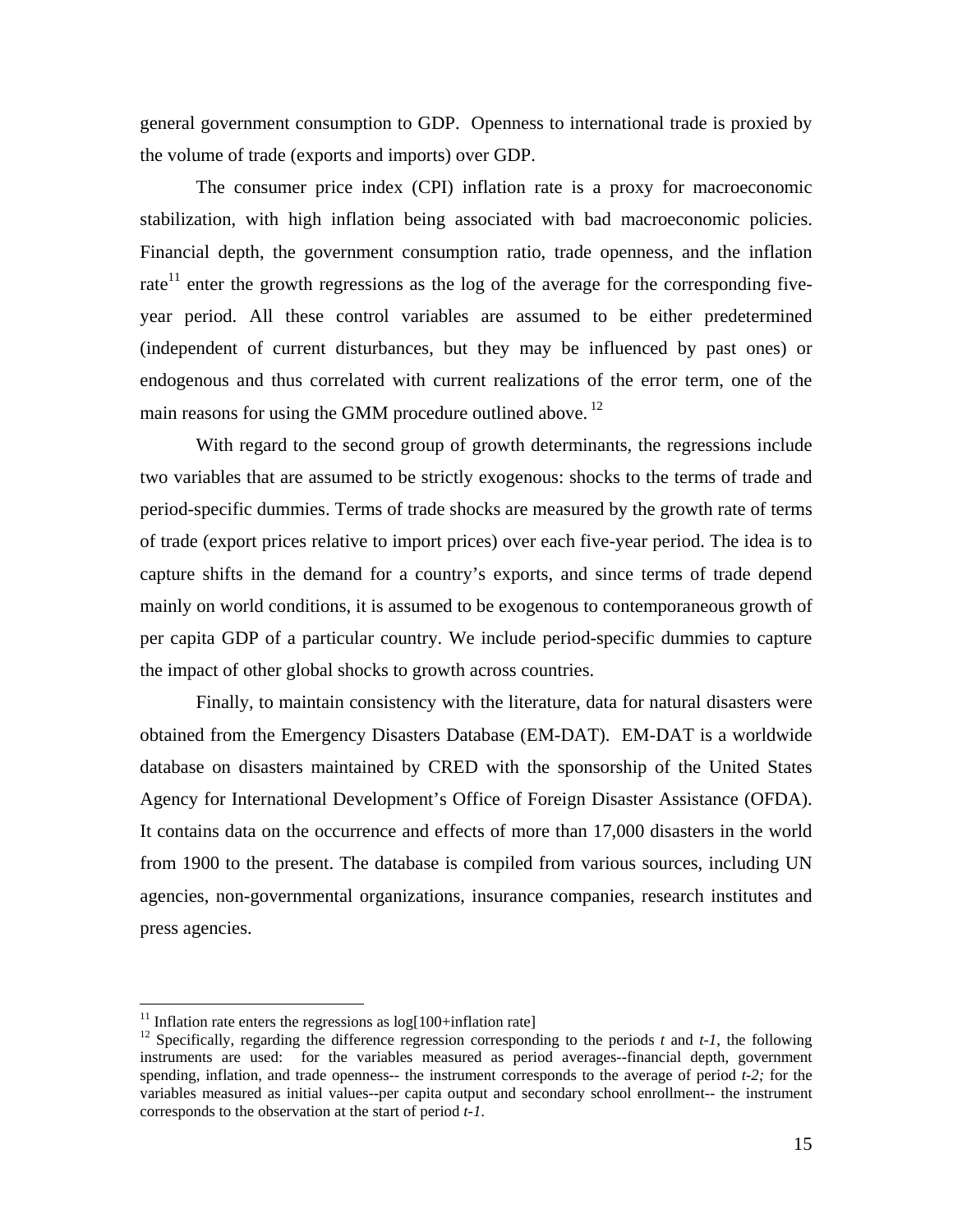CRED defines a disaster as "a situation or event which overwhelms local capacity, necessitating a request to a national or international level for external assistance; an unforeseen and often sudden event that causes great damage, destruction and human suffering." For a disaster to be entered into the database, at least one of the following criteria must be fulfilled: 10 or more people reported killed; 100 or more people reported affected; declaration of a state of emergency; or call for international assistance.

CRED divides disasters according to type (for example: drought, flood, etc), and provides the dates when the disaster occurred and ended; the number of casualties (people confirmed dead and number missing and presumed dead); the number of people injured (suffering from physical injuries, trauma or an illness requiring immediate medical treatment as a direct result of a disaster), and the number of people affected. People affected are those requiring immediate assistance during a period of emergency (i.e. requiring basic survival assistance such as food, water, shelter, sanitation and immediate medical help). People reported injured or homeless are aggregated with those affected to produce the "total number of people affected".

Finally, EM-DAT also provides an estimate of "economic damage". Although "economic damage" could be a good indicator of the gravity of a disaster, it has important drawbacks both from a measurement and estimation perspective. First, CRED admits that there is no standard procedure to determine economic impact. Second, economic losses are reported for only one third of the disasters, with the proportion differing substantially across the types of disasters.<sup>13</sup> Third, such a measure would make the exogeneity assumption tenuous, as the amount of damage may be correlated with the growth during the period under consideration.

 $\overline{a}$ 

<sup>&</sup>lt;sup>13</sup> For example, economic losses are reported for nearly 50% of all the windstorms entered in EM-DAT and 40% of the earthquakes. This is most likely due to the infrastructure damage that is directly and clearly attributable to these events. Floods are the third largest category, with losses reported for about one-third of the total events. For droughts, on the other hand, less than 25% of the events have losses reported. There may be several factors for this. In particular, CRED recognizes that droughts may only draw the international attention in terms of lives lost, with little consideration for economic costs. Droughts do not result in infrastructure or shelter damage but in heavy crop and livestock losses, therefore, most economic losses are of an indirect or secondary nature and difficult to quantify.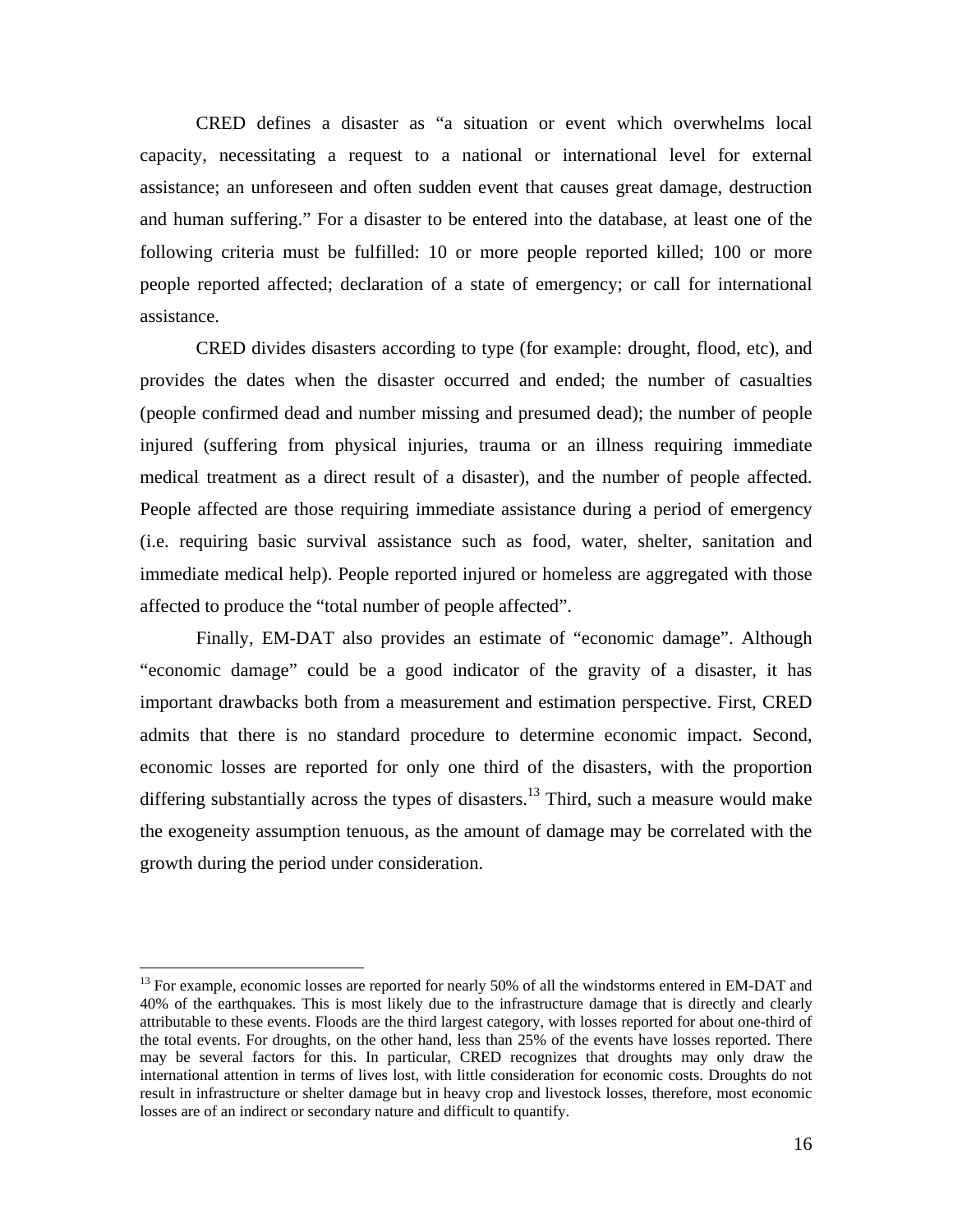| <b>Disaster Type</b> | Number of Events* | <b>Total Affected</b> | <b>Economic Damage Total Affected 2**</b> |           | <b>Economic Damage /</b><br><b>Total Affected 2</b> |  |  |
|----------------------|-------------------|-----------------------|-------------------------------------------|-----------|-----------------------------------------------------|--|--|
| Drought              | 717/216           | 3,583,535             | \$321,346,900                             | 6,572,660 | \$48.89                                             |  |  |
| Flood                | 756/367           | 1.190.734             | \$328,332,200                             | 2,406,117 | \$136.46                                            |  |  |
| Earthquake           | 2545/1107         | 142,374               | \$977,841,000                             | 263.830   | \$3,706.32                                          |  |  |
| Storm                | 2279/1074         | 330,873               | \$513,861,100                             | 514.482   | \$998.79                                            |  |  |

**Chart 1: Average costs of natural disasters per reported event (1961-2005)** 

\* Number of Events / Number of events for which Economic Damage is reported

\*\* Total Affected 2 is average of Total Affected for events where Economic Damage is reported

Source: author's own calculations using data from CRED- EMDAT.

 $\overline{a}$ 

From Chart 1 it becomes clear that each type of disaster leaves a very different impression on the economy and its population. For example, the number of people affected by earthquakes (about 142,000 per event) pales in comparison with the number of people affected by droughts (almost 3.6 million per reported event). However, the picture reverses when looking at the estimated economic damage. Earthquakes are by far the most devastating of all the disaster types considered (almost one billion dollar estimated damage per event) compared with US\$ 321,000 per drought<sup>14</sup>. The contrast is even sharper when expressed in terms of damage per person affected (dK/dL) which is 75 times larger for earthquakes (estimated at \$3,706 per person affected) than for droughts (estimated at \$49 per person affected). In light of the Solow-Swan model, these figures suggest that it is quite plausible to expect a positive effect of earthquakes (and also storms) on (industrial) growth (which happens if  $\frac{K}{L} < \frac{dK}{dL}\Big|_{\text{earthquake}}$ *L*  $\frac{K}{K} < \frac{dK}{K}$  ) and a negative

effect of droughts on (agricultural) growth (which happens if L  $\lt \frac{K}{I}$ *dL drought*  $\frac{dK}{dt}$   $\lt \frac{K}{t}$   $\lt \frac{15}{t}$ 

Four types of disasters will be considered: droughts, floods, storms and earthquakes. In particular, for each of these disasters the log of the sum of the total number of people affected in each event over the five -year period, divided by the total

<sup>15</sup> According to the Solow-Swan model, growth is negative if  $d\left(\frac{K}{L}\right) = \frac{L dK - K dL}{L^2} > 0$ *L*  $d\left(\frac{K}{s}\right) = \frac{LdK - KdL}{s^2} > 0$  which happens if  $\frac{dE}{dL} < \frac{1}{L}$ K dL  $\frac{dK}{dL} < \frac{K}{L}$  (note that dL<0), and vice versa, growth is positive if  $\frac{K}{L} < \frac{dK}{dL}$ L  $\frac{K}{I} < \frac{dK}{I}$ .

 $14$  This is likely even an overestimate as economic damage has only been reported for 25 percent of the droughts, arguably the more damaging ones.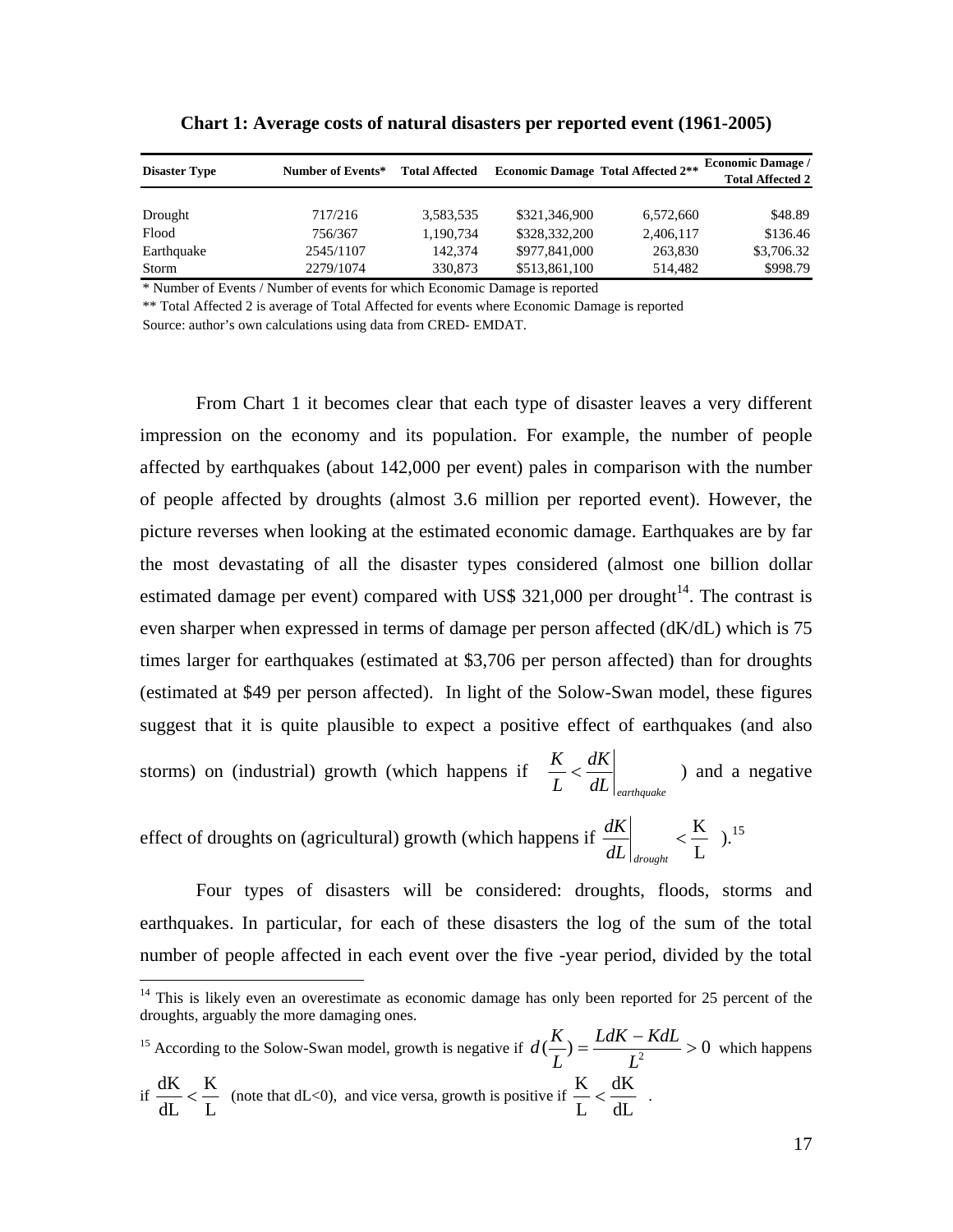population, is taken as measure of disaster, or formally,  $ND_{i,j} = Log \left[ \sum_{i} \frac{Total}{Population} \right]$ J  $\setminus$  $\overline{\phantom{a}}$  $I = Log \left( \sum_j \frac{Total \ Affected}{Population_{i,j}} \right)$  $i,t,j$  $\sum_{i,j}^{i,j}$  *Population*  $ND_{ij} = Log\left(\sum_{n=1}^{Total\ Affected}\right)$ , ,, ,

where *j* indexes the number of events that took place in country *i* during (five-year) period *t*. By considering the sum of the number of people affected per event, the measure explicitly accounts for both the *frequency* and the *intensity* of the shock, contrary to many of the measures used in the literature. To enable comparison across countries, further normalization by the total population is undertaken to correct for differences in population size.

Inspection of the distribution of the weighted sum of natural disasters shows that it is positively skewed. Consequently the log is taken to avoid that the empirical results are driven by extreme values. Not to lose too many observations (observations for which no event has been reported result in an undefined value of the log of the disaster measure), these observations are assigned a value of to -20, which is just below the lowest observation for which an event was reported.<sup>16</sup> Finally, natural disasters such as storms and floods often occur in tandem—Appendix 3 indicates a correlation of 0.22 between floods and storms, and a correlation of 0.24 between floods and earthquakes. To isolate the effects of each natural disaster, the four natural disaster measures are included simultaneously in the regressions.

### **5. Empirical Results**

 $\overline{a}$ 

 Table 1 presents the basic estimation results using the full sample. The results in the first two columns pertain to the growth rate of GDP per capita, while those in the last three columns pertain to per capita valued added output growth rates in agriculture, industry, and services, respectively. The same set of set of explanatory variables is included as control variables across all regressions, except that initial output corresponds to the initial valued-added of the respective sector. The Hansen specification and serialcorrelation tests indicate that the null hypothesis of correct specification cannot be

<sup>&</sup>lt;sup>16</sup> This number has been (arbitrarily) chosen to be low enough not to affect the distribution of the natural disaster indicator.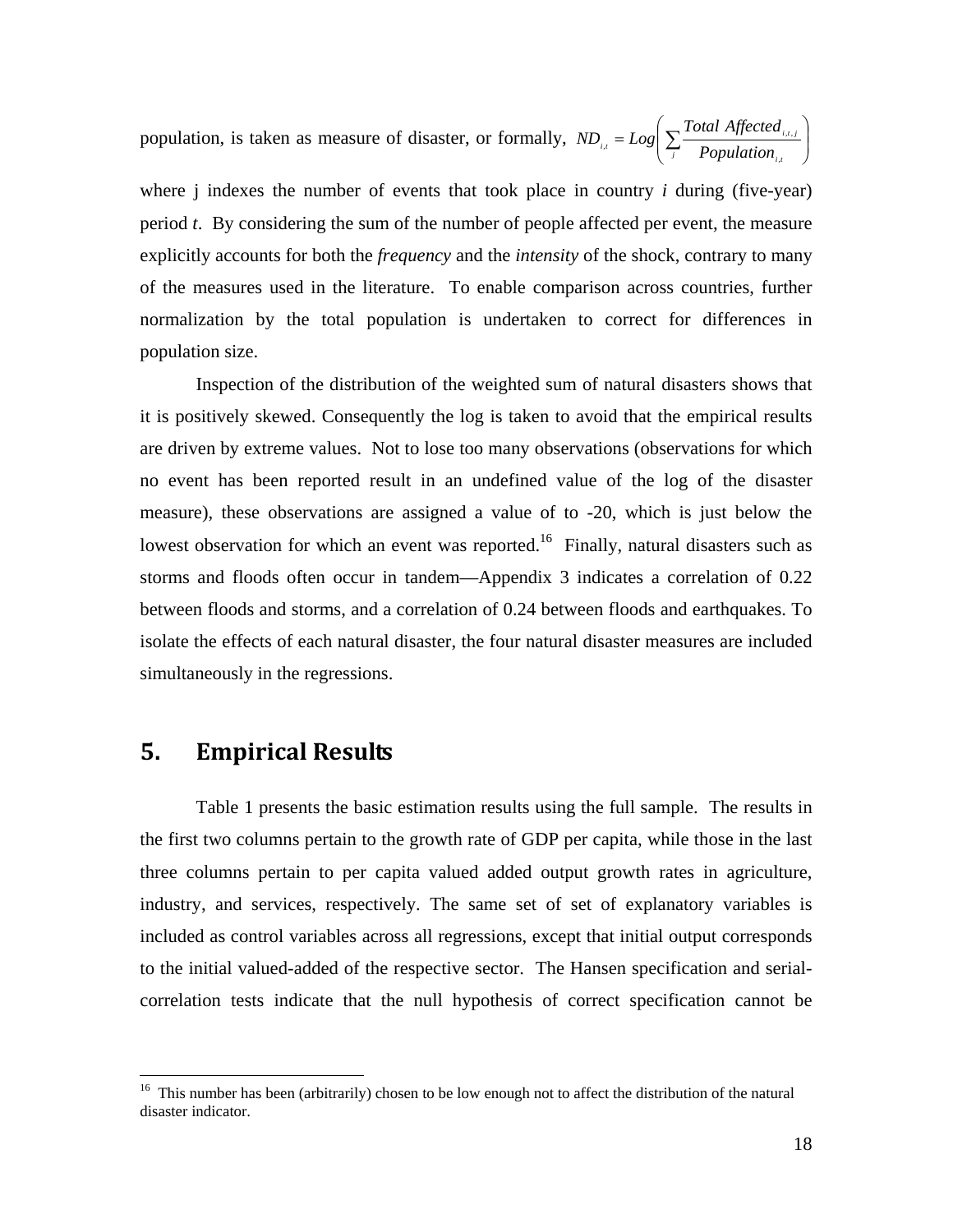rejected, lending support to the findings. This also holds across the different follow up regressions presented in Tables 2-5.

The empirical results corresponding to the standard growth determinants (see Table 1, columns 1 and 2) are broadly consistent with the literature. Suggesting a beneficial impact on economic growth, the proxies of educational investment, depth of financial intermediation, and trade openness have positive coefficients, though they are not statistically significant for the first two variables. Government consumption and price inflation, on the other hand, carry negative coefficients, indicating the harmful consequence of a large fiscal burden and macroeconomic price instability. More favorable terms of trade (representing external shocks) tend to improve economic growth performance.

Representing global conditions, the period shifts (not shown in the tables to save space) indicate that the international trend in economic growth experienced a declining drift over 1960-2000, resulting in a less favorable external environment in the 1980s and 1990s than in the previous decades. Perhaps surprisingly, initial output per capita shows a positive though not significant coefficient (which tends to change in sign and significance for different samples and growth specifications). It is conjectured that the important changes that have occurred in the most recent decade regarding the roles of macroeconomic volatility and public infrastructure may explain why some of the results appear to differ from the previous literature (see footnote for a more elaborate explanation).<sup>17</sup> Most importantly, the results regarding the growth effects of natural

1

 $17$  Using data up to 1995 or 2000 (as most previous studies have done), secondary school enrollment and private credit ratio do carry positive and statistically significant coefficients, and the initial level of output per capita has a negative and significant coefficient. So it seems that in the last decade, the relationship of these variables with economic growth has changed in important ways. In preliminary exercises (not reported here), it was found that accounting for macroeconomic volatility and infrastructure provision may be important to understand the role of education, financial intermediation, and initial output. Financial depth, particularly since 1995, has a positive and a negative effect. On the one hand, it represents better intermediation from savings to investment; but on the other, it may be a source of banking crisis. Therefore, controlling for volatility would isolate the beneficial effect. In the case of education and initial output, since both are highly correlated, they would tend to partially capture the convergence effect (negative coefficient) and the better initial conditions effect (positive coefficient). It seems that when an infrastructure proxy is included in the explanatory set, these effects are duly separated: initial output carries a negative (convergence) coefficient, while education and infrastructure capture a positive coefficient. However, most importantly, the results concerning the growth effects of natural disasters are robust to the inclusion of these additional controls. For this reason, the simpler specification is maintained to keep sample size (country coverage and time span) as large as possible.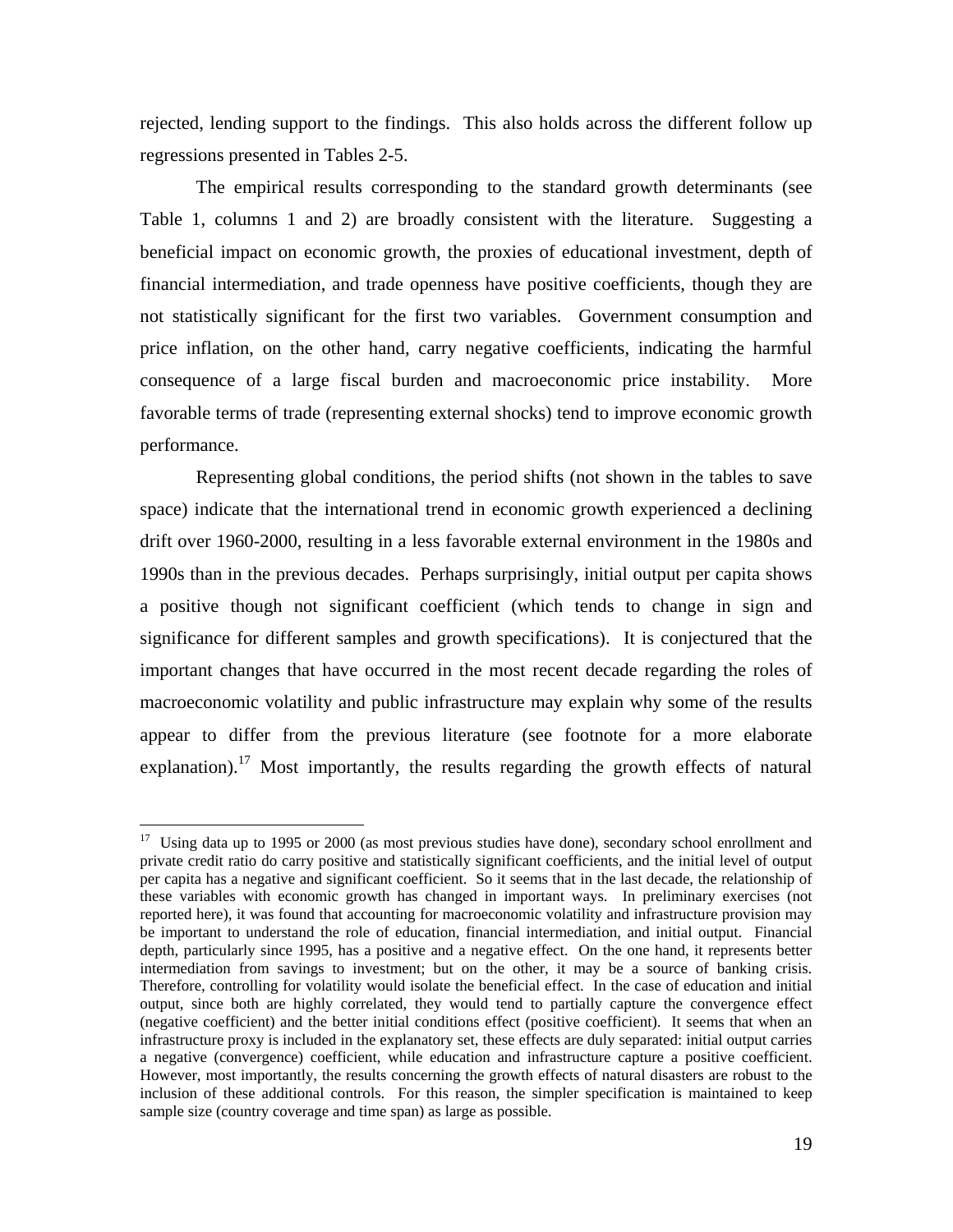disasters are robust to these alternative specifications of the traditional growth control variables.

 Turning to the growth effects of natural disasters, natural disasters are found not to affect GDP growth when using a combined index of natural disasters—the sign of the coefficient is positive but statistically insignificant (Col. 1). The lack of a significant effect reflects well the theoretical ambiguity and the diverging empirical findings reported in the literature to date. Indeed, when disaggregating by type of natural disaster (col 2), coefficients of contrasting signs emerge (negative for droughts and earthquakes, and positive for floods and storms). However, except for floods, they fail to be statistically significant. To better understand how the different disaster affect growth (and also poverty), further disaggregation of growth by economic activity is warranted.

In contrast to the weak effects on overall GDP growth, three types of natural disasters appear statistically relevant for the growth of agricultural output (Col. 3): droughts and storms carry negative coefficients, while floods a positive one. On the other hand, the effects on industrial and service output growth are rather weak for the sample of all countries. In the case of industrial growth (Col. 4) no coefficient appears to be statistically significant. For service growth, floods are the only natural disaster that carries a significant coefficient, with a positive sign that starts to become robust.

When looking at the sample of developing countries only (Table 2), the growth effects of natural disasters are stronger in significance and, in some cases, also magnitude. When neither GDP growth nor the index of natural disasters is disaggregated by sector or type (Table 2, Col. 1), the coefficient on natural disasters is positive but not statistically significant. As before, the results gain significance and diversity once disaggregated. When the four types of natural disasters are considered individually but jointly in the regression, both droughts and floods appear to have a significant effect on per capita GDP growth, with droughts decreasing and floods raising growth (Col. 2).

The effects on agricultural growth are given in Col. 3. As in the full sample, droughts and floods have the largest but opposite effects. . The impact of droughts is clearly negative on agricultural growth while that of floods is positive, though somewhat smaller than that for the sample as a whole. Interestingly, holding constant droughts and floods, the effect of storms is negative and significant for agricultural growth. This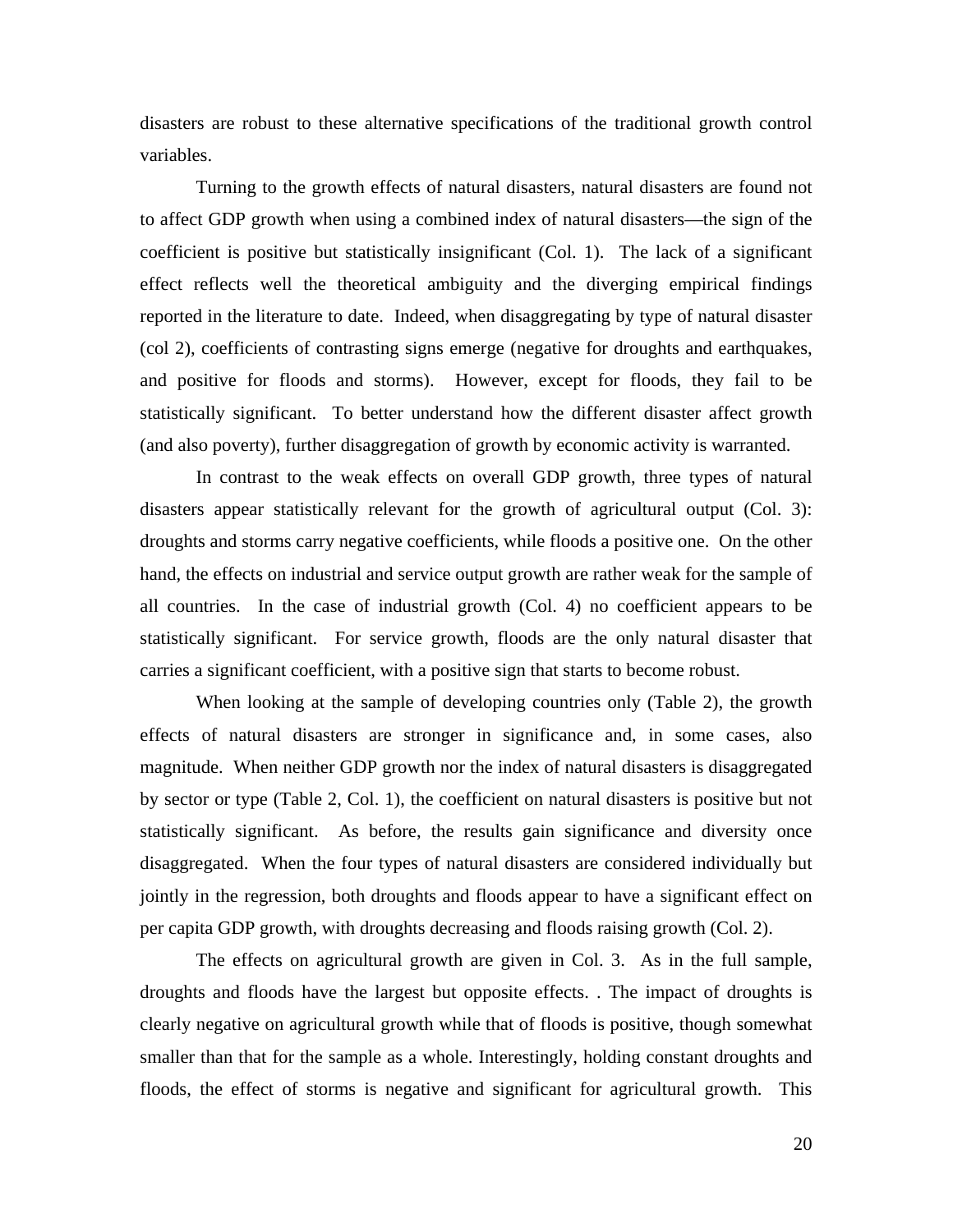would imply that when the provision of water is controlled for, the plant destruction borne by storms can only harm agriculture.

Although the empirical analysis does not allow discerning the mechanisms through which the growth effects of natural disasters are realized as such, two channels identified in the Solow-Swan model seem especially relevant in interpreting the contrasting effects of natural disasters on agricultural growth. The first channel through which the natural disasters affect agricultural growth relates to the provision of raw materials and intermediate inputs (m): if an event decreases the availability of this resource (such as water, seedlings or unharvested plants/fruits on the fields for farming), it is likely to have a negative growth effect, and *vice versa.* The second key is related to total factor productivity (A): if an event destroys public infrastructure (say, water dams or irrigation canals) or any other productivity determinant, its growth effect is likely to be negative.

Given the critical importance of water for agriculture, the strong negative effect of droughts on agricultural growth does not come as a surprise and is consistent with the evidence from growth studies based on micro-household data (Dercon, 2004; Christiaensen and Subbarao, 2005). Similarly, storms can have devastating effects on harvests by destroying seedlings and/or unharvested products on the field as well as irrigation infrastructure. While storms cause substantial economic damage (especially infrastructure and buildings), their effect on agricultural capital (which consists largely of tools and machinery) is likely more muted, thereby leaving the capital/labor largely unaffected (or decreasing it if anything).

Within this perspective, the positive effect of floods on growth comes a bit as a surprise. Too much water is clearly damaging. Yet, when floods are localized, and if they are also associated with plentiful supply of water nationwide which would positively affect agriculture including through the collection of irrigation water, the latter effect may well outweigh the former, resulting in a positive overall effect of floods on agricultural growth, or no effect or a small negative one if floods are more widespread and severe.<sup>18</sup> Given much larger frequency of reported flood events (30 percent) compared to drought

1

<sup>&</sup>lt;sup>18</sup> Both Pooled OLS and Fixed-Effects regressions (whose results are available upon request) confirm the positive and significant association between annual rainfall (relative to the corresponding country average) and the flood intensity measure used in the paper.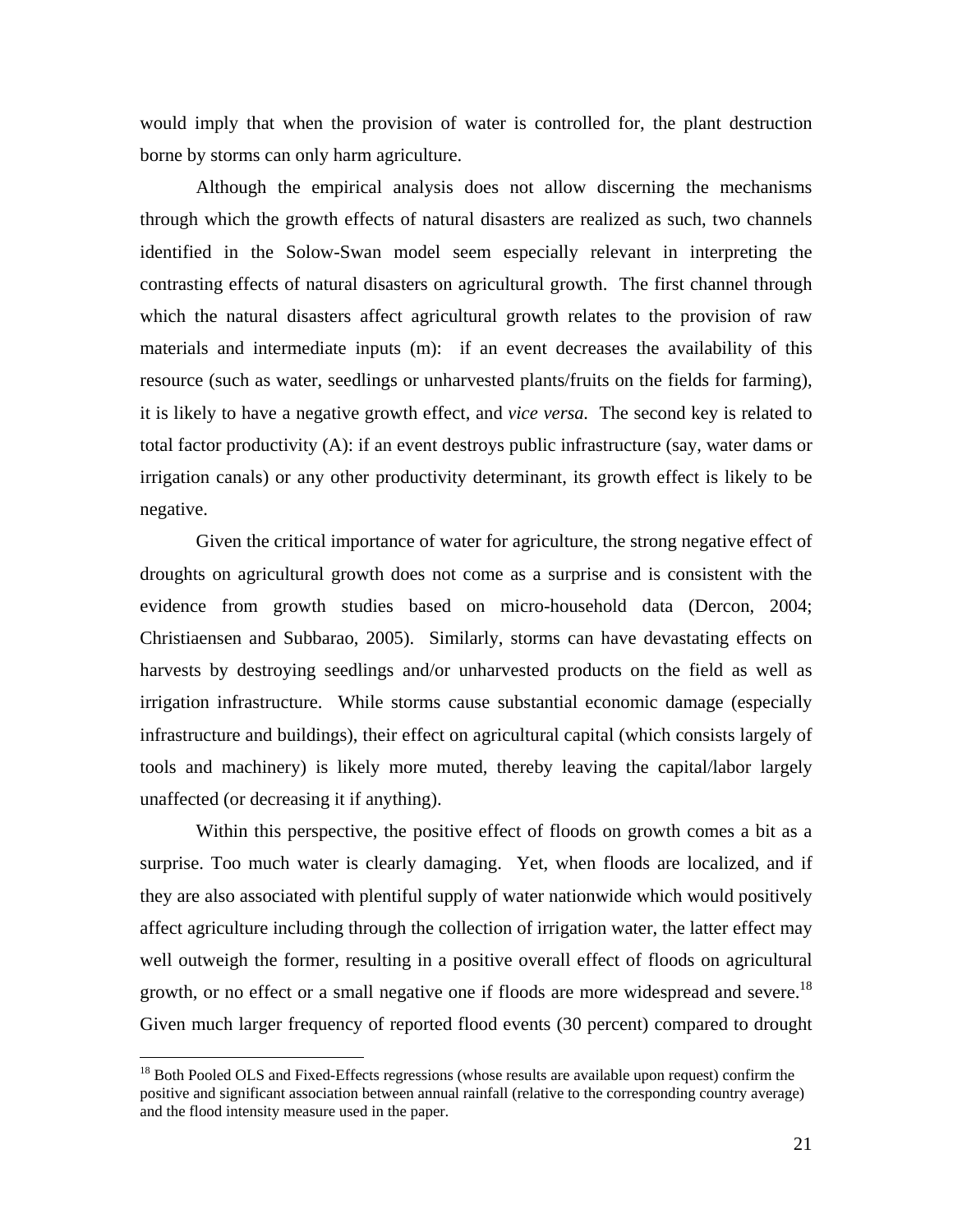events (only 8 percent) (Appendix 2B), it is indeed quite plausible that the reported floods are often moderate floods and also associated with abundant rainfall nationwide.

The impacts on the growth of industrial output are evaluated in Col. 4. Unlike for the full sample, droughts and floods have again significant and opposite effects on industrial growth. Although the effects are analogous to the case of agriculture, their mechanisms are likely different. First, the provision of water (or lack thereof) is often also a crucial input in industrial growth but for a different reason: it often determines the electricity generating capacity of the country. A second mechanism through which droughts and floods affect industrial growth relates to the inter-sector linkages between agriculture and industry. These (forward and backward) linkage effects are typically stronger from agriculture to nonagriculture and they are also stronger in agriculture based developing than in industry and service based developed economies, consistent with the observed absence of an effect of droughts and floods on industrial growth when looking at the full sample.

 In developing countries agricultural sectors make up a larger share of the economy and industrial production is often more dependent on agro-processing and thus inputs from agriculture (for example, cotton for textiles and grapes for wines). Similarly, robust agricultural growth fosters the demand for intermediate inputs (such as tools and fertilizer) produced by the industry (so-called forward linkages). Yet, backward linkages, which happen through the increased/decreased demand for (income elastic) locally produced goods and services following a widely shared increase/decline in income, are typically the more important channel through which agricultural growth affects growth outside agriculture (Tiffin and Irz, 2006; Haggblade, Hazell, and Dorosh, 2007). The importance of hydropower and the existence of intersectoral linkages, explains why natural disasters that improve or harm agricultural growth are likely to operate in the same direction for industrial growth, at least in developing countries.

Perhaps surprisingly, both earthquakes and storms seem to lead to higher industrial growth. In terms of damage resulting from natural disasters, earthquakes and storms are different from the rest in that their impact on physical capital is the strongest, relative to population affected (see Chart 1). Particularly in developing countries the damage to infrastructure inflicted by earthquakes and storms can be substantial due to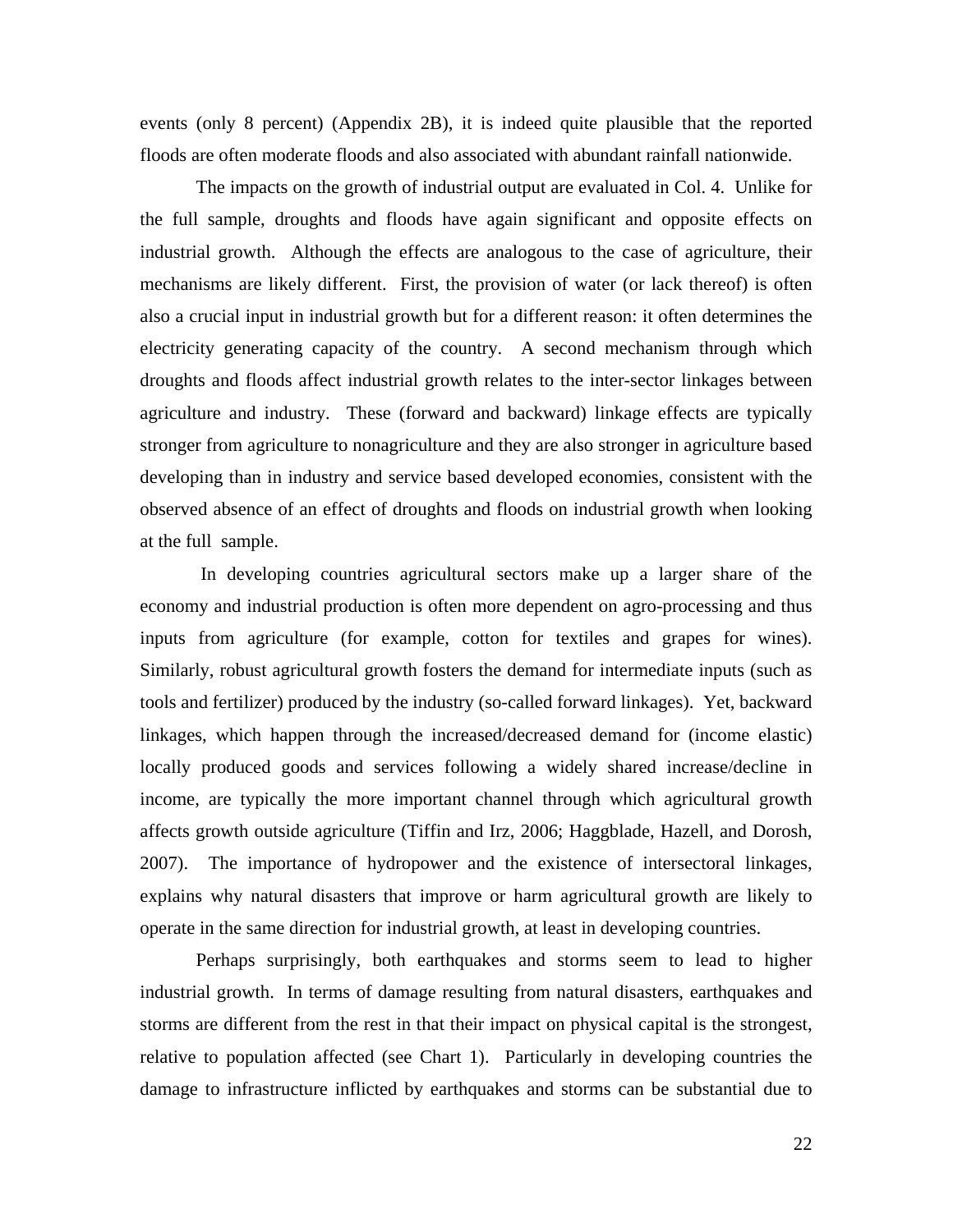lack of preparation. As discussed above, if an event produces a sharp reduction in the capital-labor ratio, it is likely to be followed by higher growth, and *vice versa*. The industrial sector further stands to receive a growth boost from the demand for capital reconstruction that follows earthquakes and storms in areas including housing, infrastructure, and manufacturing.

 Lastly, the effects on the growth of service output are assessed (Col. 5). In this case, only floods carry a significant coefficient, indicating a positive effect of floods on services output growth. Given that this sector includes commerce and retailing, among other cross-cutting economic activities, services have strong links with both agriculture and industry, especially in developing countries, as suggested by the larger coefficient for the sample of developing countries than for the full sample. Therefore, the positive impact of floods may be partly the result of its beneficial impact on agricultural and industrial outputs.

Another mechanism through which service growth may be affected by natural disasters is that relief resources and activities increase the demand for service-related sectors, such as transport and communications, banking, and government. This effect will complement the effects coming through other mechanisms, adding size to the positive ones and reducing the magnitude of the negative ones. Thus, in the case of floods, the positive effect of relief activities increases the beneficial spill-over of agriculture and industry. This may also be the reason why the effect of droughts on service output growth is not statistically significant: the positive relief effect counteracts the negative spill-over effect coming from agriculture and industry. Finally, unlike industry, services tend to be less intensive in physical capital, and more intensive in telecommunication and infrastructure. As a result, it is less likely to receive growth support from a decline in its capital/labor ratio, and more likely to suffer from a decline in its total factor productivity following an earthquake or a storm.

Two further robustness tests were conducted using the sample of developing countries only. The first exercise concerns the estimation methodology and re-estimates the growth regressions using a standard least-squares (LS) methodology, rather than the more complex GMM estimator (see Table 3). In this case, the statistically significant results are a subset of those under the preferred GMM methodology. That is, there is no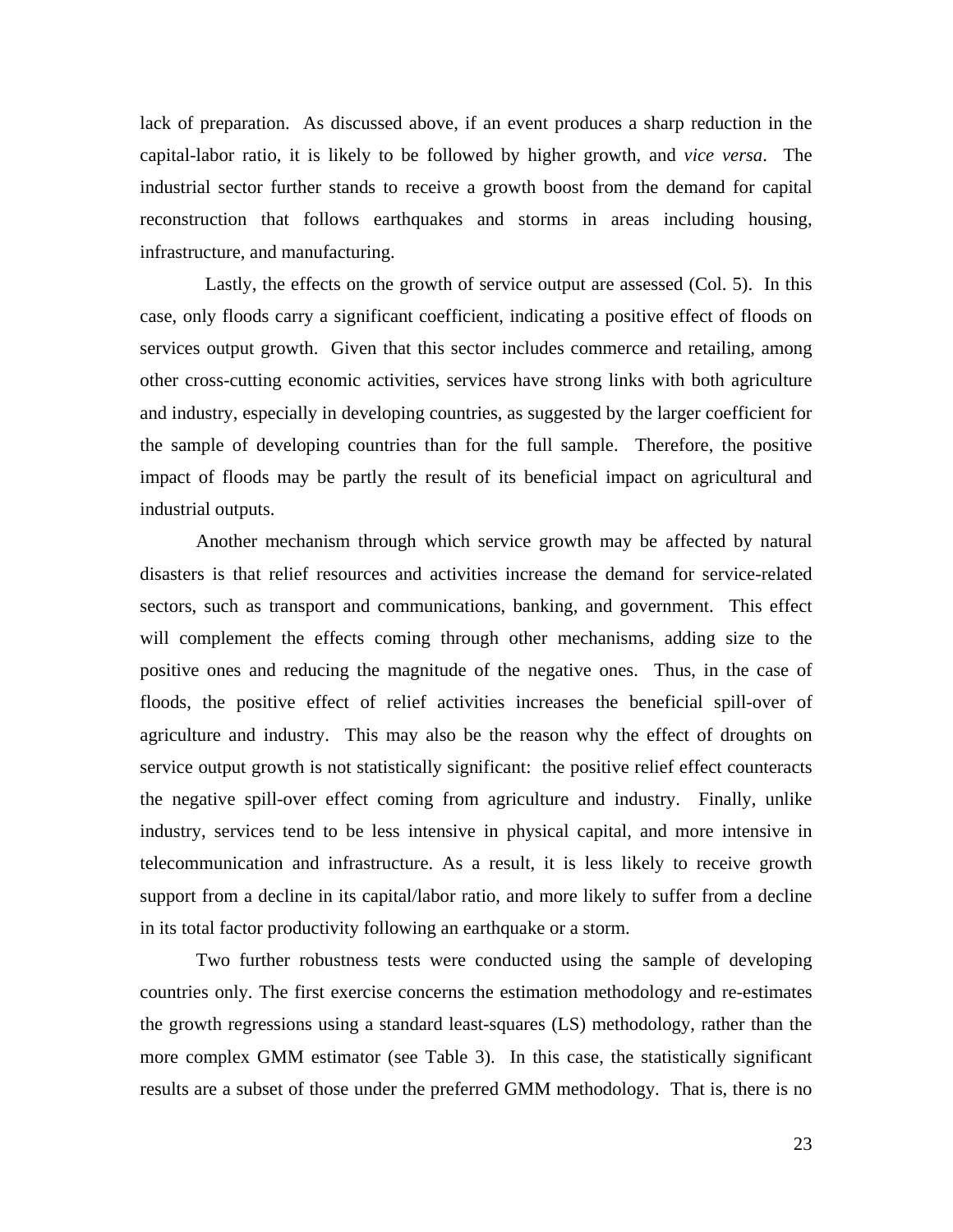contradiction between the LS and GMM results, but the latter are more precise particularly in the cases of earthquakes and storms. Under LS, only droughts and floods carry statistically significant coefficients, with droughts producing a substantial drop in agricultural growth and floods causing an increase in growth of all major sectors and, thus, aggregate GDP.

The second exercise checks the robustness of the findings against the disaster measurement method. In particular, a count (incidence) variable commonly used in the literature (e.g. IMF, 2003; Becker and Mauro, 2006) is taken to measure natural disasters, rather than the continuous (intensity) variable used in the main specification. The count variable used is the average number of events in the corresponding country and five-year window. A natural disaster qualifies as an "event" if the number of people affected times 0.3 plus the number of casualties is greater than 0.01% of the population.<sup>19</sup>

The results (Table 4) are remarkably similar to those obtained with the continuous measure of natural disasters. In fact, for droughts and floods the results are the same, in terms of sign and statistical significance. For earthquakes and storms, the count or incidence variable fails to identify a significant effect on industrial growth. As will be seen below, this reflects in a sense, the tension of the industrial growth effects of these two variables, i.e. they are positive only if earthquakes and storms are not severe. The count variable does not contain enough information to discern the positive effects that apply to the majority of these natural disasters.

### *Are the effects of natural disasters linear?*

 $\overline{a}$ 

So far, the analysis has focused on the average effect of a disaster. Yet, their intensity differs substantially, and there is a priori no reason to believe that their effects should be linear. The simple specification used so far may be a good representation of the effects of the majority of natural disasters, but it may also distort the true effects of the most severe ones. To examine this issue, the corresponding natural disaster measure is interacted with a dummy variable that has the value of 1 for the top 10% of natural disasters according to intensity, and 0 for the rest. One interaction term per natural

 $19$  The IMF also considers disasters that cause damages of at least half a percent of national GDP.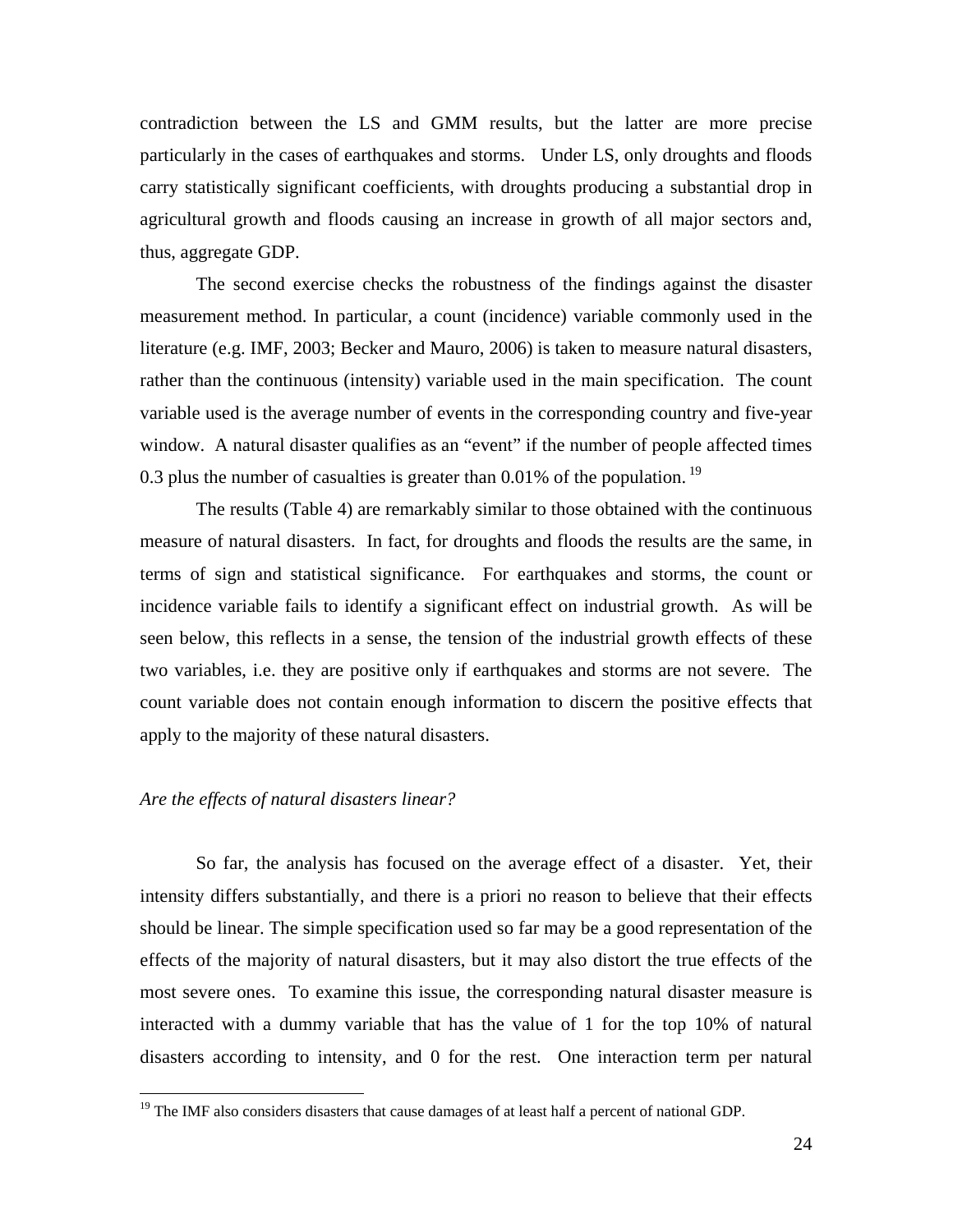disaster is then added to the basic regression equation, which is estimated with the same methodology as before (Table 5, where the interaction terms are called "Droughts Severe", "Floods Severe", etc.). The coefficients on the simple disaster measures ("Droughts", "Floods", etc.) denote the effects of moderate disasters, and the sum of the coefficients of the simple measure and the interaction term indicate the effects of severe disasters.

The results are revealing. Severe events intensify the negative effect of droughts on agricultural growth by a factor of two. In the case of floods, the positive effect estimated above seems to apply only to moderate events. In fact, the potential gains for aggregate GDP, agriculture, industry, and services growth disappear when floods are severe (the positive coefficient on the simple measure of floods is about the same size as the negative coefficient on the interaction term). Something similar happens with earthquakes and storms in the case of industrial growth. Both of them carried significantly positive coefficients in the basic specification. Now, the simple measures of earthquakes and storms retain those positive coefficients, but their corresponding interaction terms are negative (and significantly so in the case of storms). This implies that while moderate earthquakes and storms can have a beneficial "reconstruction" effect on industrial growth, severe events are so devastating that the loss of capital cannot be compensated by increasing capacity, thus dissipating the potential gains. Overall, any potential positive effects on growth from natural disasters appear to disappear when natural disasters are extreme.

### *Is the effect quantitatively important?*

 Finally, the question remains whether the effect of the natural disasters also matters quantitatively, both in terms of their effects on growth and their likely effects on the distribution of that growth. To explore this, Chart 2 presents the estimates of the growth effect of a natural disaster of "typical" or median intensity, disaggregated by type of disaster and sector of economic activity. The calculations are made using the point estimates of the coefficients, presented in Table 2, and the median intensities in the sample of developing countries, as reported in Appendix 2C.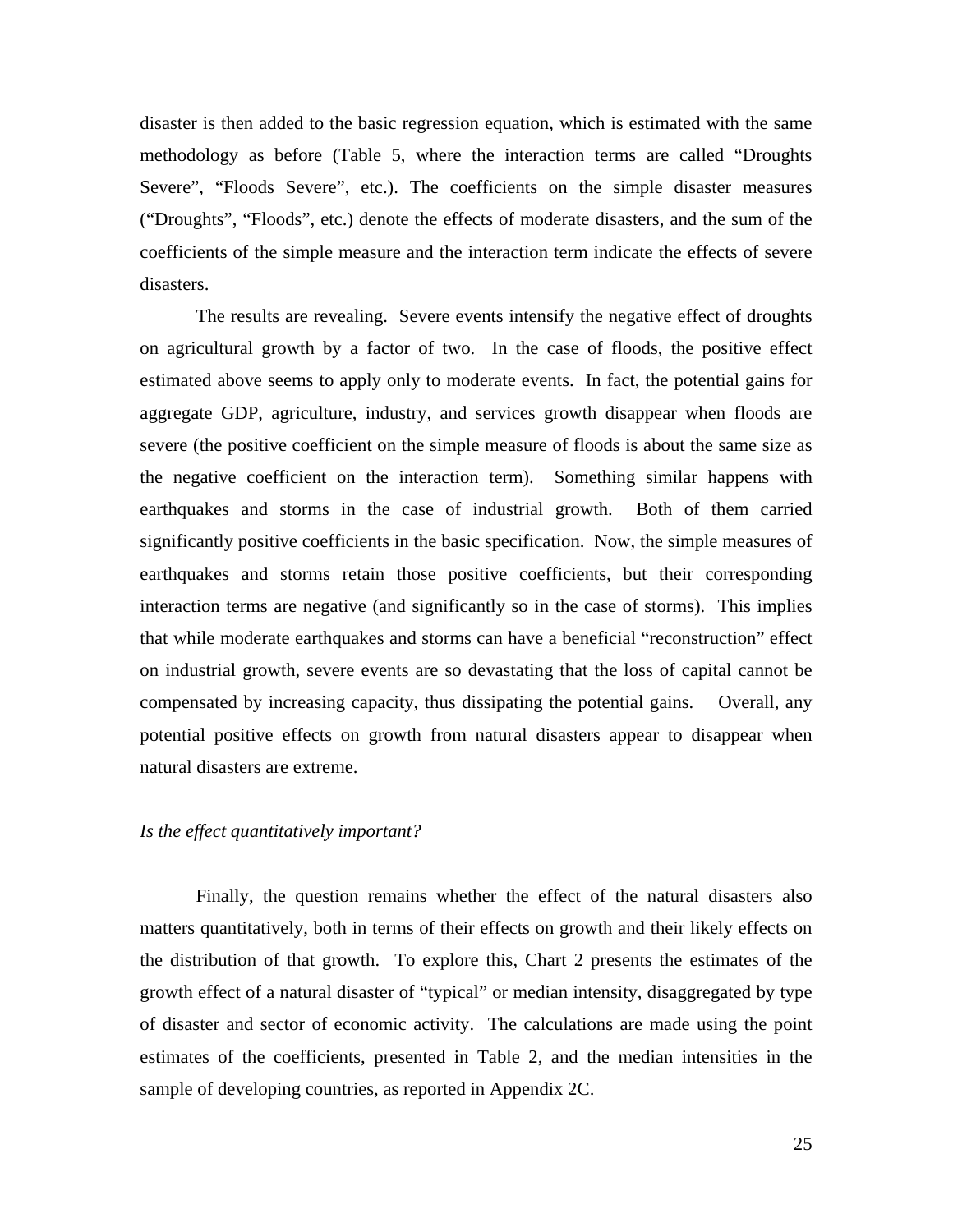|                   |             |                      | Effect on:             |                      |                   |
|-------------------|-------------|----------------------|------------------------|----------------------|-------------------|
|                   |             | <b>GDP</b><br>Growth | Agricultural<br>Growth | Industrial<br>Growth | Service<br>Growth |
|                   | Drou ghts   | $-0.606$ ***         | $-1.071$<br>***        | $-1.029$ **          | $-0.127$          |
| Floods<br>Median  | $0.996$ *** | $0.802$ ***          | $0.935$ ***            | 0.911<br>***         |                   |
| <i>intensity:</i> | Earthquakes | $-0.091$             | 0.091                  | $0.938*$             | $-0.071$          |
|                   | Storms      | $-0.093$             | $-0.559$ ***           | $0.838*$             | $-0.207$          |

**Chart 2: Growth effect of a "typical" (median) natural disaster** 

Note: The effects on growth are calculated using the coefficients reported in Table 2.

*\* significant at 10%; \*\* significant at 5%; \*\*\* significant at 1%*

In developing countries, a typical drought produces a reduction of agricultural and industrial annual growth rate of the order of 1 percentage point, leading to a decline of GDP growth by 0.6 percentage points per year or 3 percentage points over a period of 5 years.<sup>20</sup> This compares with an average annual per capita growth in developing countries of 1.35 percent during the 1961-2005 period. A typical flood increases growth in each major sector by about 0.8-0.9 percentage points, producing an increase of GDP growth by around 1 percentage point. A typical earthquake leads to a rise in industrial growth of about 0.9 percentage points, which, however, does not translate into an increase in aggregate growth. Finally, a typical storm has a dual effect, reducing agricultural growth by 0.6 percentage points and increasing industrial growth by 0.8 percentage points, which given the larger share of agriculture in developing economies results in a zero net effect on overall growth.

 Clearly, the negative effects of droughts on aggregate and sectoral growth in developing countries can be substantial, while reports of moderate floods would in effect correspond to positive aggregate growth experiences (related to nationwide abundant rainfall). Moreover, given that the poverty to GDP elasticity is much larger for growth originating in agriculture (Christiaensen and Demery, 2007; Ligon and Sadoulet, 2007) and labor intensive (industrial) sectors (Loayza and Raddatz, 2006), the poor stand to be

 $\overline{a}$ 

<sup>&</sup>lt;sup>20</sup> Note:  $y_{\text{median dropout}} - y_{\text{no dropout}} = -0.076*(-5.90 - (-20)) = -1.071$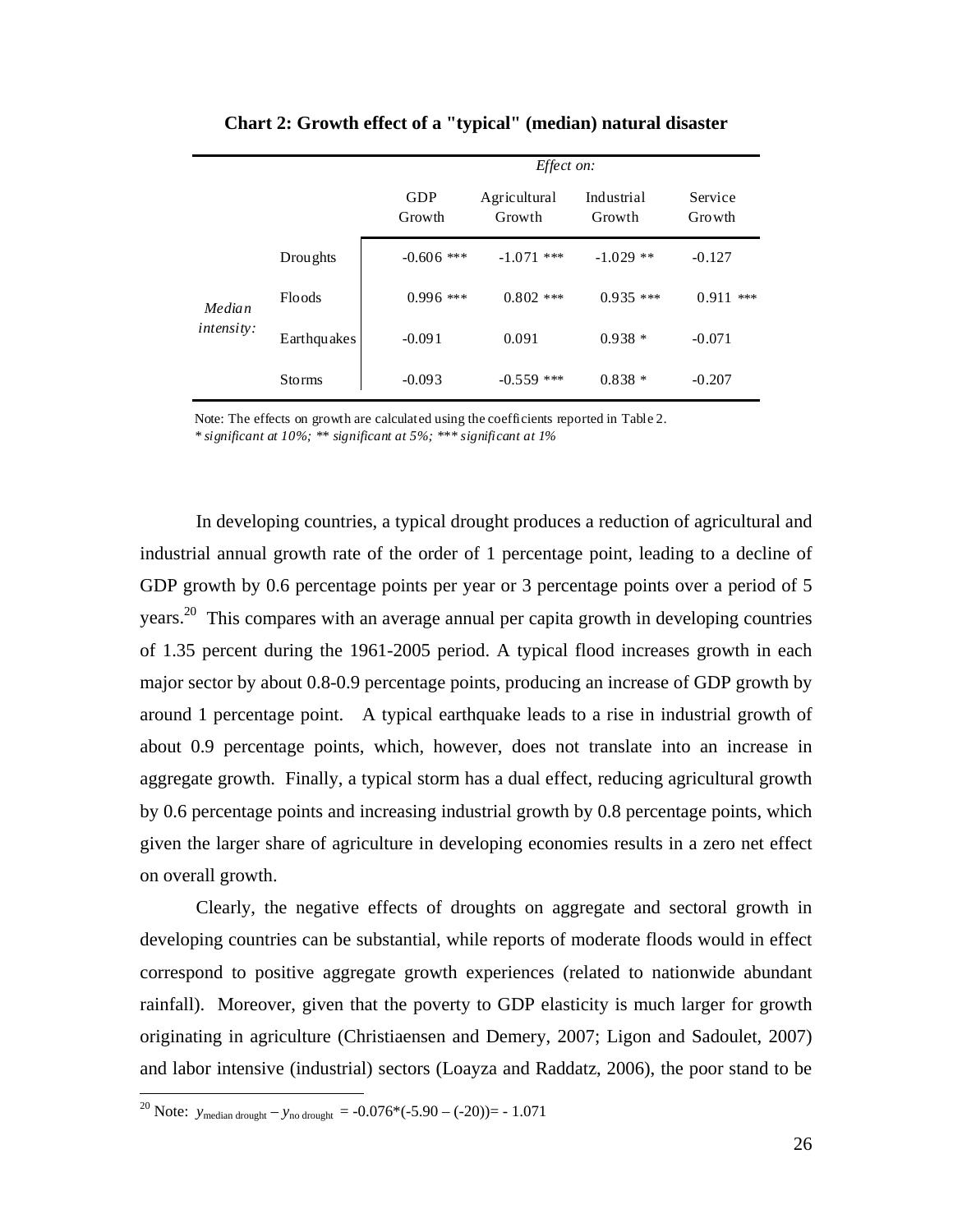especially affected by natural disasters. In particular, Christiaensen and Demery (2007) estimate that 1 percentage point of (aggregate) GDP growth originating in agriculture is on average about twice as effective in reducing 1\$-day poverty than 1 percentage point of GDP growth originating outside agriculture, with the difference in poverty reducing performance further increasing for less developed countries. As a result, the poor are likely to suffer disproportionately from droughts and storms, with their effects often felt many years thereafter, especially in case of severe droughts as in the 1984-85 Ethiopian famine (Dercon, 2004). On the other hand, nationwide, the poor may also be benefitting disproportionately when *moderate* floods are reported. To the extent that earthquakes and storms result in labor intensive reconstruction efforts, the poorer segments of the population could benefit as well. While informative, these preliminary insights regarding the distributional effects of natural disasters must be tested further against the poverty data, an important agenda for future research.

## **6. Concluding Remarks**

Over the past couple of decades there has been a steady increase in the occurrence of natural disasters. This has instigated an interest in a better understanding of their effects on economic growth to inform policymakers of the benefits from disaster risk reduction and mitigation. The literature has so far remained inconclusive regarding the effects of natural disasters on growth. While several studies point to negative effects, others also report no effects or even positive effects of natural disasters on growth. Guided by insights from the traditional Solow-Swan growth model on the channels through which natural disasters may affect economic growth as well as the extensive literature on intersectoral linkages, this study went beyond the averages and explored the effects of natural disasters separately by disaster and economic sector in both developed and developing countries.

Three major insights emerged. First, disasters do affect economic growth – but not always negatively, and the effects differ substantially across disaster and economic sector, confirming the gains from a richer disaggregated analysis that looks beyond the averages. In particular, droughts are found to have a negative impact that is mainly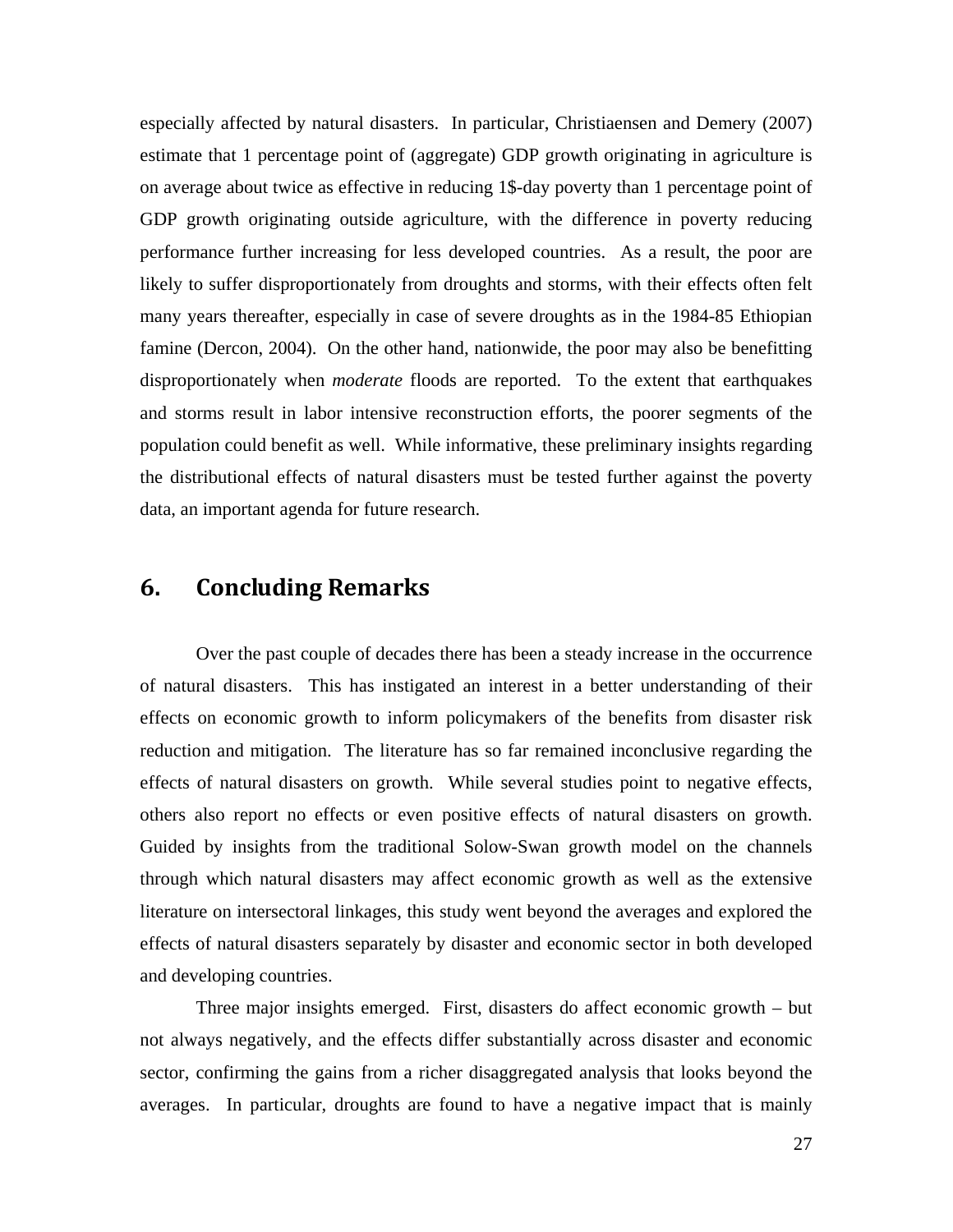observed on agricultural growth (and also industry in developing countries). Storms also lower agricultural growth, but in developing countries, they also increase industrial growth. Similarly, earthquakes are found to bring about higher industrial growth in developing countries. In contrast, moderate (though not severe) floods have on average a positive effect on agricultural growth, and even other sectors of the economy, likely because localized flooding reflects broader nationwide abundance of rainfall.

Second, further underscoring the importance of disaggregation, while moderate disasters can have a positive growth effect on certain sectors, severe disasters don't. The impact of the 10 percent largest disasters in any category is found to be either insignificant or negative. When a natural disaster is severe enough, all the mechanisms that would potentially make it positive for growth are likely weakened. This also holds for severe floods and clarifies the seemingly surprising positive effect of floods. To the extent that reported floods are localized and reflective of more abundant national rainfall patterns, they would foster agriculture. Otherwise, the disruptions and damage caused by floods would cancel or outweigh the positive effects derived from plentiful rainfall.

Third, growth in developing countries is more sensitive to natural disasters—more sectors are affected and the magnitudes are non-trivial. This is consistent with the more marked presence of inter-sectoral linkages, following the more prominent role that agriculture plays in developing countries. Simulations indicate that a typical (median) drought reduces the annual per capita agricultural and industrial growth rate in developing countries by about 1 percentage point, together resulting in a reduction of annual per capital overall growth of 0.6 percentage points. A typical earthquake and storm increase industrial growth by about 1 percentage point each, consistent with the growth pattern predicted by theory when the capital labor ratio declines substantially, and further supported by the need for reconstruction following earthquakes and storms. As the elasticity of poverty to growth generated in agriculture and labor intensive sectors (such as construction and manufacturing) is substantially higher than the elasticity of poverty to growth generated outside agriculture in more capital intensive sectors, these results also suggest that the poor stand to be disproportionately affected.

Clearly, the time path of recovery and adjustment varies by shock and sector – and will likely be further affected by country-dependant institutional factors. Our findings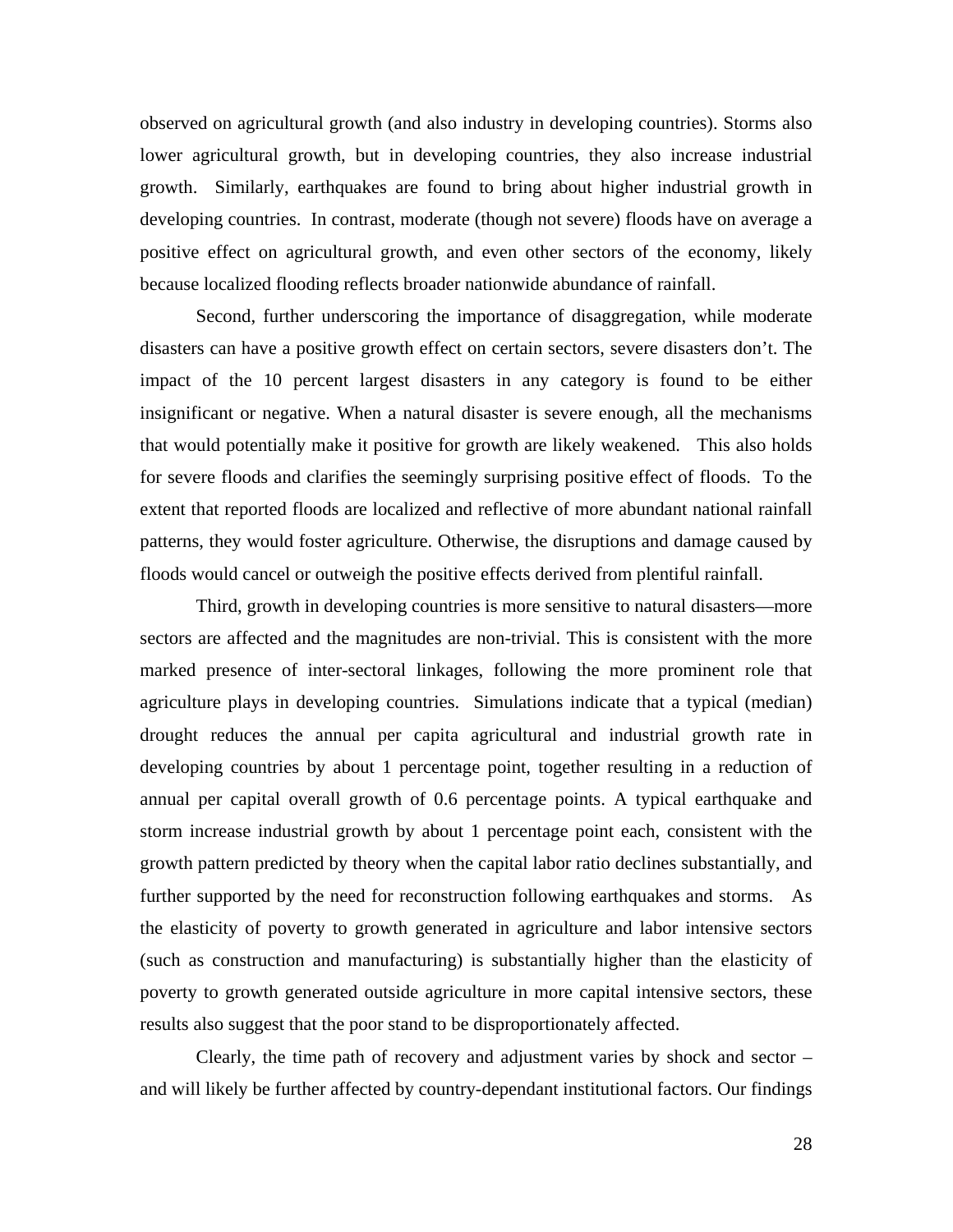also suggest the presence of linkages transmitting shocks across sectors (in particular in developing countries), but cross-country regressions are not able to isolate these transmission mechanisms. While the cross-country analysis presented here provides estimates of the loss (or gains) of economic growth associated with different natural disasters, country case-studies will be needed to develop detailed policy actions that would ease recovery and adjustment. Such analysis would also help shed further light on the distributional impact of disasters (both in terms of geographic impact, and impact across income categories) and thus the optimal targeting of natural disaster related interventions.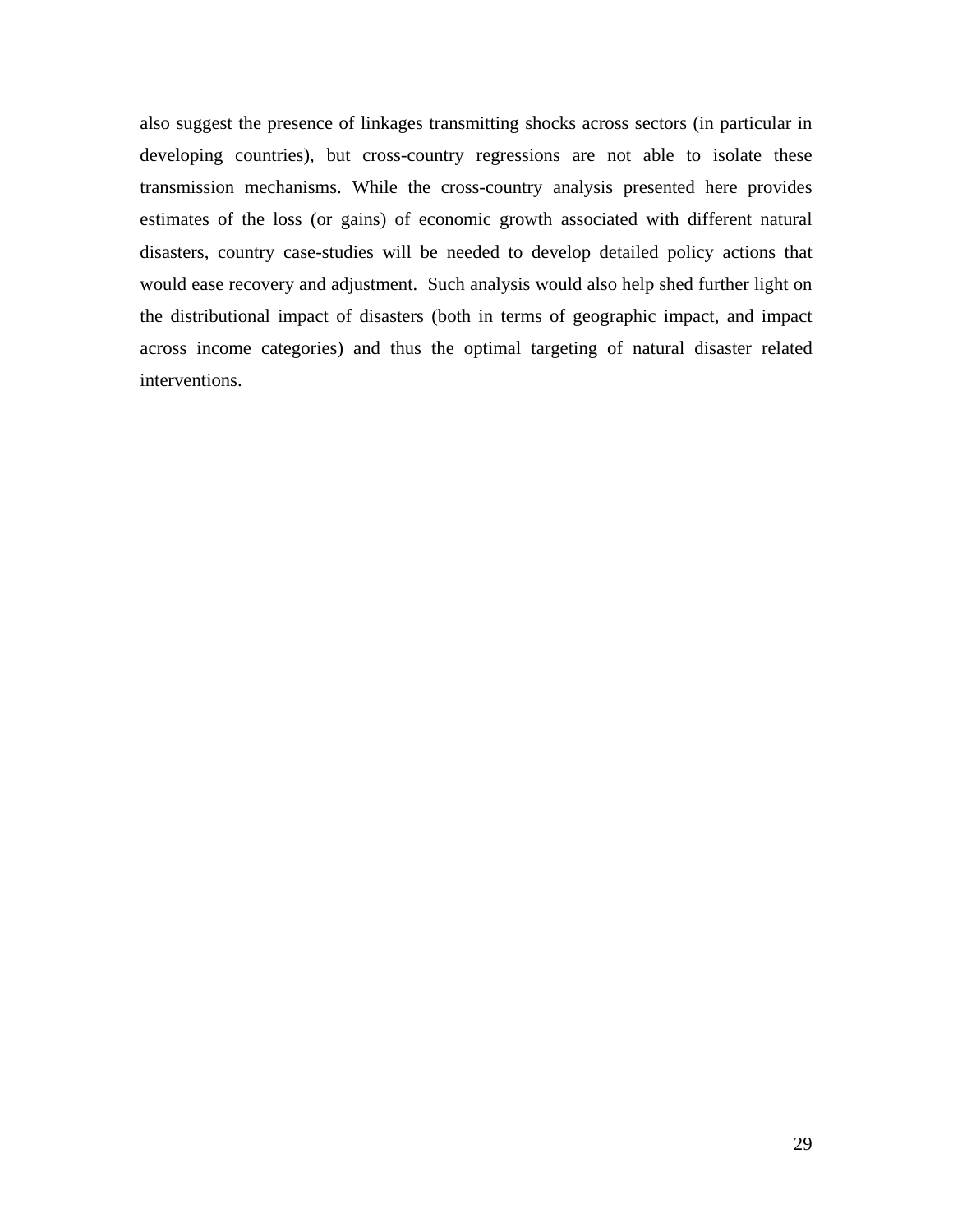### **References**

Alonso-Borrego, C. and M. Arellano (1999). "Symmetrically Normalized Instrumental-Variable Estimation Using Panel Data." *Journal of Business and Economic Statistics* 17(1): 36-49.

Annan, Kofi, A. "An Increasing Vulnerability to Natural Disasters," *International Herald Tribune,* September 10, 1999; www.un.org/News/ossg/sg/stories/annan\_press.html.

Arellano, M., and S. Bond (1991). "Some Tests of Specification for Panel Data: Montecarlo Evidence and an Application to Employment Equations." *Review of Economic Studies* 58(2): 277-97.

Arellano, M., and S. Bond (1998). "Dynamic Panel Data Estimation Using DPD98 for Gauss: A Guide for Users." Mimeo. CEMFI. ftp://ftp.cemfi.es/pdf/papers/ma/dpd98.pdf

Arellano, M., and O. Bover (1995). "Another Look at the Instrumental-Variable Estimation of Error-Components Models." *Journal of Econometrics* 68(1): 29-52.

Becker, T. and P. Mauro (2006), "Output Drops and the Shocks That Matter," *IMF Working Paper WP/06/172*.

Benson, C., Clay, E. (2004). "Understanding the economic and financial impacts of natural disasters." Disaster Risk Management Series No.4. World Bank, Washington DC.

Blundell, R. and S. Bond (1998). "Initial Conditions and Moment Restrictions in Dynamic Panel Data Models." *Journal of Econometrics* 87(1): 115-143.

Calderon, Cesar, Loayza Norman and Schmidt-Hebbel, Klaus (2005), "Does Openness Imply Greater Exposure?". *World Bank Policy Research Working Paper No. 3733*. Available at SSRN: http://ssrn.com/abstract=822865

Caselli, F., Malhotra, P., 2004. "Natural disasters and growth: from thought experiment to natural experiment." (unpublished).

Christiaensen, L., and K., Subbarao, 2005, Towards an Understanding of Household Vulnerability in Rural Kenya, Journal of African Economies, 14-4: 520-558.

Christiaensen, L., and L., Demery, 2007, Down to Earth: Agriculture and Poverty Reduction in Africa, Directions in Development, World Bank: Washington D.C.

Cuaresma, J.C., Hlouskova, J., Obersteiner, M., 2008. "Natural disasters as creative destruction? Evidence from developing countries." *Economic Inquiry* 46 (2), 214-226.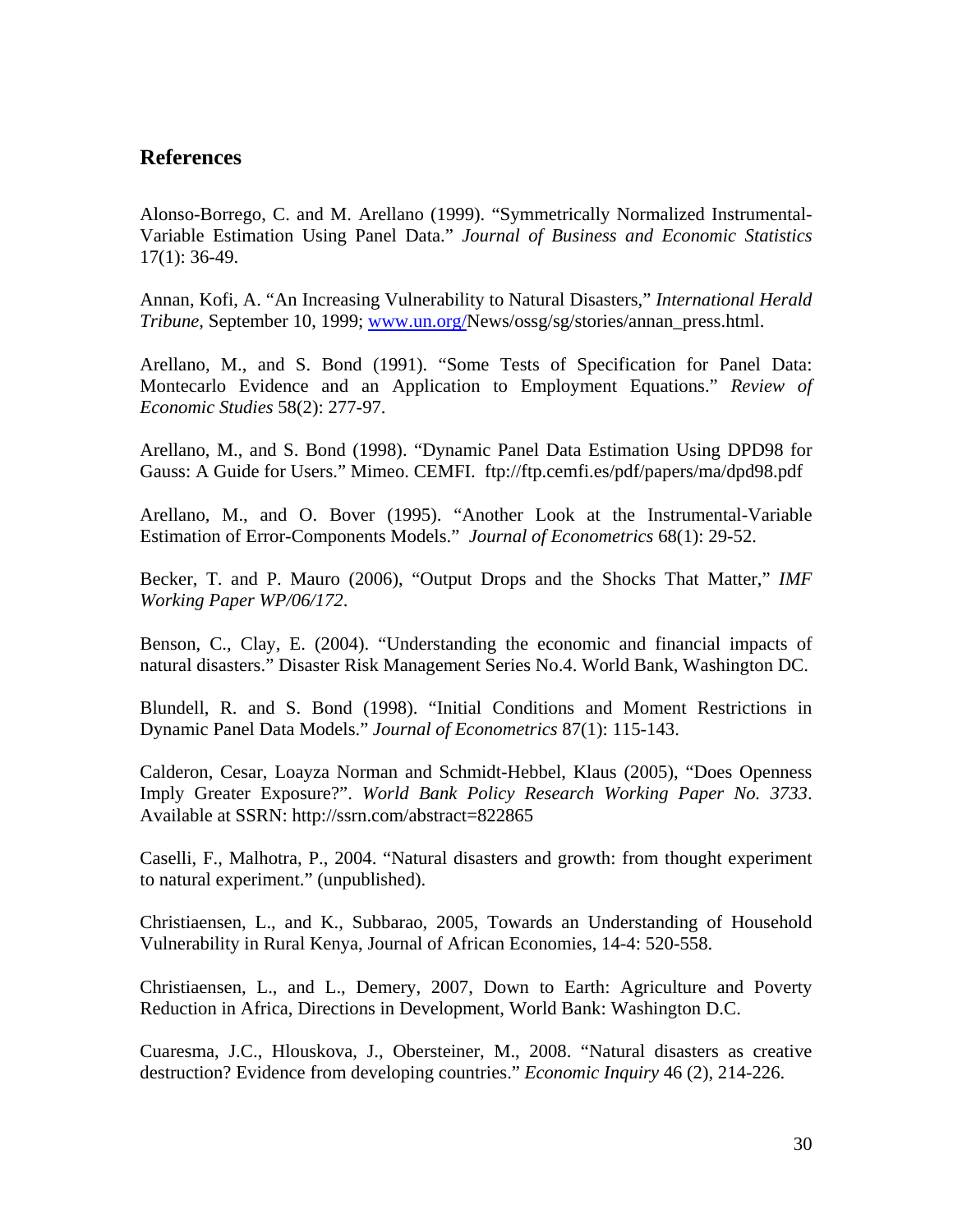Dercon, S., 2004b, Growth and Shocks: Evidence from Rural Ethiopia, *Journal of Development Economics*, 74-2: 309-329.

Dollar, D. and A. Kraay (2004). "Trade, Growth, and Poverty." *Economic Journal* 114(493): F22-49.

Griliches, Z. and J. Hausman (1986). "Errors in Variables in Panel Data." *Journal of Econometrics* 31(1): 93-118.

Haggblade, S., P., Hazell, and P., Dorosh, 2007, Sectoral Growth Linkages between Agriculture and the Rural Nonfarm Economy, in Haggblade, S., P., Hazell, and T., Reardon, eds., *Transforming the Rural Nonfarm Economy – Opportunities and Threats in the Developing World*, John Hopkins University Press: Baltimore

Hallegatte, S., Ghil, M., 2007. "Endogenous business cycles and the economic response to exogenous shocks." *FEEM Working Paper No. 20.*

Heger, M., Julca, A., Paddison, O., 2008. "Analysing the impact of natural hazards in small economies." *UNU-WIDER Research Paper No.2008/25*.

Hochrainer, S., 2006. "*Macroeconomic risk management against natural disasters.*" German University Press (DUV), Wiesbaden.

Hoffmaister, Alexander W., Jorge E. Roldós, and Peter Wickham, 1998. "Macroeconomic Fluctuations in Sub-Saharan Africa." *IMF Staff Papers*, 45(1).

Holtz-Eakin, D. W. Newey, and H. S. Rosen (1988). "Estimating Vector Autoregressions with Panel Data." *Econometrica* 56(6): 1371-95

IMF, 2003, "*Fund Assistance for Countries Facing Exogenous Shocks*", Policy Development and Review Department, International Monetary Fund.

Jaramillo H., C.R., 2007. "Natural disasters and growth: evidence using a wide panel of countries." *Documento CEDE 2007-14*.

Kahn, Matthew E. "The death toll from natural disasters: The role of Income, Geography and Institutions." *The Review of Economics and Statistics*, May 2005, 87(2): 271-284

Levine, R., N. Loayza, and T. Beck (2000). "Financial Intermediation and Growth: Causality and Causes." *Journal of Monetary Economics* 46(1): 31-77.

Loayza, N., and C., Raddatz, 2006, The Composition of Growth Matters for Poverty Alleviation, *World Bank Policy Research Papers* 4077, World Bank: Washington D.C.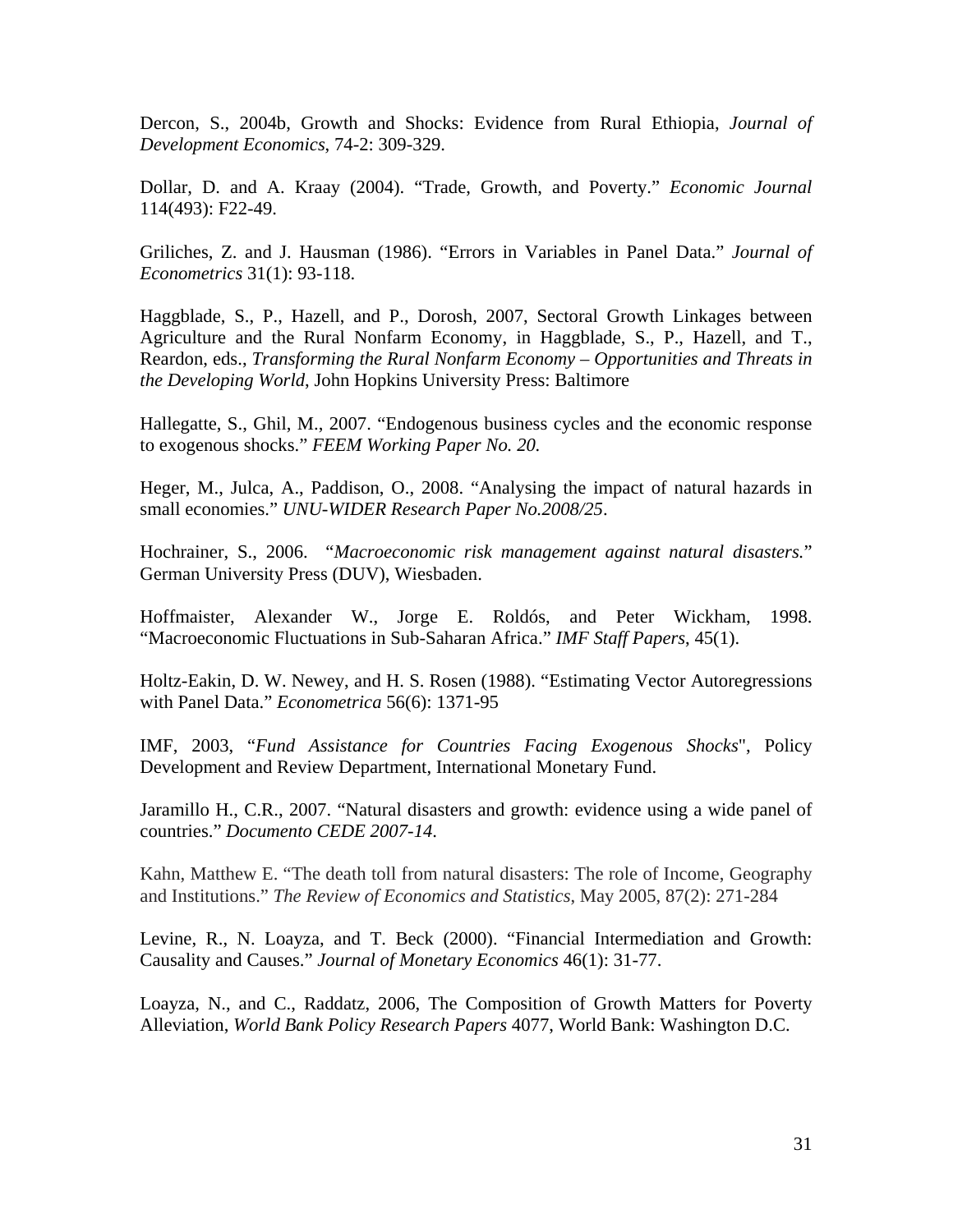Mankiw, N. Gregory, David Romer and David N. Weil. "A Contribution to the Empirics of Economic Growth." *The Quarterly Journal of Economics*, Vol. 107, No. 2 (May, 1992), pp. 407-437

Noy, I., 2009. "The Macroeconomic Consequences of Disasters." *Journal of Development Economics* 88, 221-231.

Raddatz, C., 2007. Are external shocks responsible for the instability of output in lowincome countries? *Journal of Development Economics* 84, 155-187.

Rasmussen, T.N., 2004. "Macroeconomic implications of natural disasters in the Caribbean." *IMF Working Paper WP/04/224*.

Skidmore, M., Toya, H., 2002. "Do natural disasters promote long-run growth?" *Economic Inquiry* 40 (4), 664-687.

Skidmore, M., Toya, H., 2007. "Economic development and the impacts of natural disasters." *Economics Letters* 94, 20-25.

Schwartz, E., 2006. A Needless Toll of Natural Disasters. Boston Globe. 3/23/.

Tiffin, R. , and X., Irz, 2006, Is Agriculture the Engine of Growth? *Agricultural Economics* 35(1), 79–89.

World Development Indicators (2007), www.worldbank.org.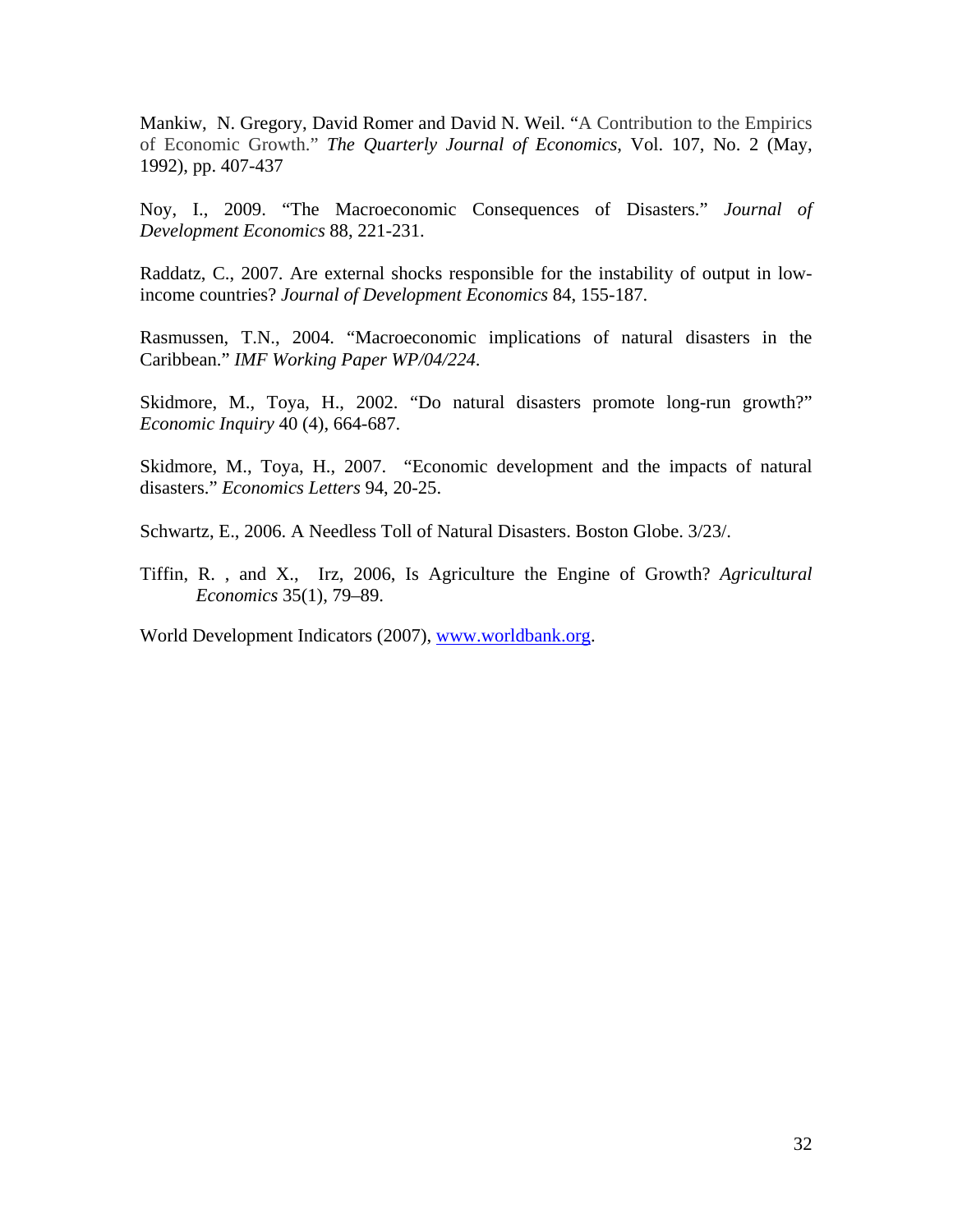#### **Table 1 Growth and Major Natural Disasters**

*Sample: 94 countries, 1961-2005 (5-year period observations) Estimation Method: System GMM*

|                                                   |              |              | <b>Dependent Variable:</b> |                   |                |
|---------------------------------------------------|--------------|--------------|----------------------------|-------------------|----------------|
|                                                   | $[1]$        | $[2]$        | $[3]$                      | $\boxed{4}$       | $[5]$          |
|                                                   | <b>GDP</b>   | <b>GDP</b>   | <b>Agricultural</b>        | <b>Industrial</b> | <b>Service</b> |
|                                                   | Growth       | Growth       | Growth                     | Growth            | Growth         |
| <b>Natural Disaster Variables:</b>                |              |              |                            |                   |                |
| <b>All Disasters</b>                              | 0.025        |              |                            |                   |                |
| intensity: log(avg. affected/population)          | [1.166]      |              |                            |                   |                |
| Droughts                                          |              | $-0.024$     | $-0.080$ ***               | 0.008             | 0.005          |
| intensity: log(avg. affected/population)          |              | $[-1.505]$   | $[-3.874]$                 | [0.297]           | [0.273]        |
| Floods                                            |              | $0.075$ ***  | $0.094$ ***                | 0.034             | $0.048$ **     |
| intensity: log(avg. affected/population)          |              | [4.045]      | [4.787]                    | [1.165]           | [2.351]        |
| Earthquakes                                       |              | $-0.002$     | $-0.018$                   | 0.007             | $-0.012$       |
| intensity: log(avg. affected/population)          |              | $[-0.098]$   | $[-0.747]$                 | [0.173]           | $[-0.566]$     |
| Storms                                            |              | 0.011        | $-0.051$ **                | $-0.012$          | $-0.021$       |
| intensity: log(avg. affected/population)          |              | [0.425]      | $[-2.321]$                 | $[-0.291]$        | $[-0.776]$     |
| Control Variables                                 |              |              |                            |                   |                |
| Initial Output per capita <sup>1</sup>            | 0.560        | 0.575        | $-0.590$                   | 0.637             | $-0.141$       |
| in logs                                           | [1.541]      | [1.641]      | $[-0.948]$                 | [1.147]           | $[-0.598]$     |
| Education                                         | 0.596        | 0.280        | $2.302$ ***                | $-0.791$          | $2.712$ ***    |
| secondary school enrollment rate, in logs         | [0.887]      | [0.434]      | [3.758]                    | $[-0.701]$        | [5.461]        |
| <b>Financial Depth</b>                            | 0.142        | 0.119        | $-0.519$                   | $0.668*$          | 0.064          |
| private credit/GDP, in logs                       | [0.719]      | [0.644]      | $[-1.490]$                 | [1.652]           | [0.241]        |
| Government Burden                                 | $-4.267$ *** | $-4.007$ *** | $-1.008*$                  | $-4.736$ ***      | $-4.307$ ***   |
| government consumption/GDP, in logs               | $[-7.303]$   | $[-6.604]$   | $[-1.663]$                 | $[-5.087]$        | $[-6.536]$     |
| Inflation                                         | $-6.840$ *** | $-5.961$ *** | $-3.240$ ***               | $-6.390$ ***      | $-5.633$ ***   |
| $100 + %$ Growth rate of CPI, in logs             | $[-5.247]$   | $[-4.729]$   | $[-2.825]$                 | $[-2.950]$        | $[-4.211]$     |
| <b>Trade Openness</b>                             | 1.494 ***    | $2.025$ ***  | 0.524                      | $1.859*$          | $1.379*$       |
| (exports+imports)/GDP, in logs                    | [2.621]      | [3.222]      | [0.760]                    | [1.945]           | [1.910]        |
| Growth rate of Terms of Trade                     | $0.046$ ***  | $0.042$ ***  | $0.067$ ***                | 0.033             | $0.076$ ***    |
| log differences of terms of trade index           | [2.849]      | [2.980]      | [3.105]                    | [1.197]           | [4.747]        |
| Constant                                          | 33.288 ***   | 28.142 ***   | 12.507 **                  | 35.992 ***        | 27.026 ***     |
|                                                   | [4.361]      | [3.749]      | [2.012]                    | [3.114]           | [3.443]        |
| Observations                                      | 545          | 545          | 545                        | 545               | 545            |
| Number of Countries                               | 94           | 94           | 94                         | 94                | 94             |
| Number of Instruments                             | 47           | 50           | 50                         | 50                | 50             |
| Arellano-Bond test for AR(1) in first differences | 0.000        | 0.000        | 0.000                      | 0.000             | 0.000          |
| Arellano-Bond test for AR(2) in first differences | 0.385        | 0.277        | 0.139                      | 0.354             | 0.453          |
| Hansen test of overidentifying restrictions       | 0.490        | 0.569        | 0.263                      | 0.245             | 0.453          |

*Numbers in brackets are the corresponding t-statistics.* 

*\* significant at 10%; \*\* significant at 5%; \*\*\* significant at 1%*

*Period fixed effects were included (coefficients not reported).*

 $^{\rm 1}$  Output corresponds to GDP, agricultural value added, industrial value added, and service value added, respectively.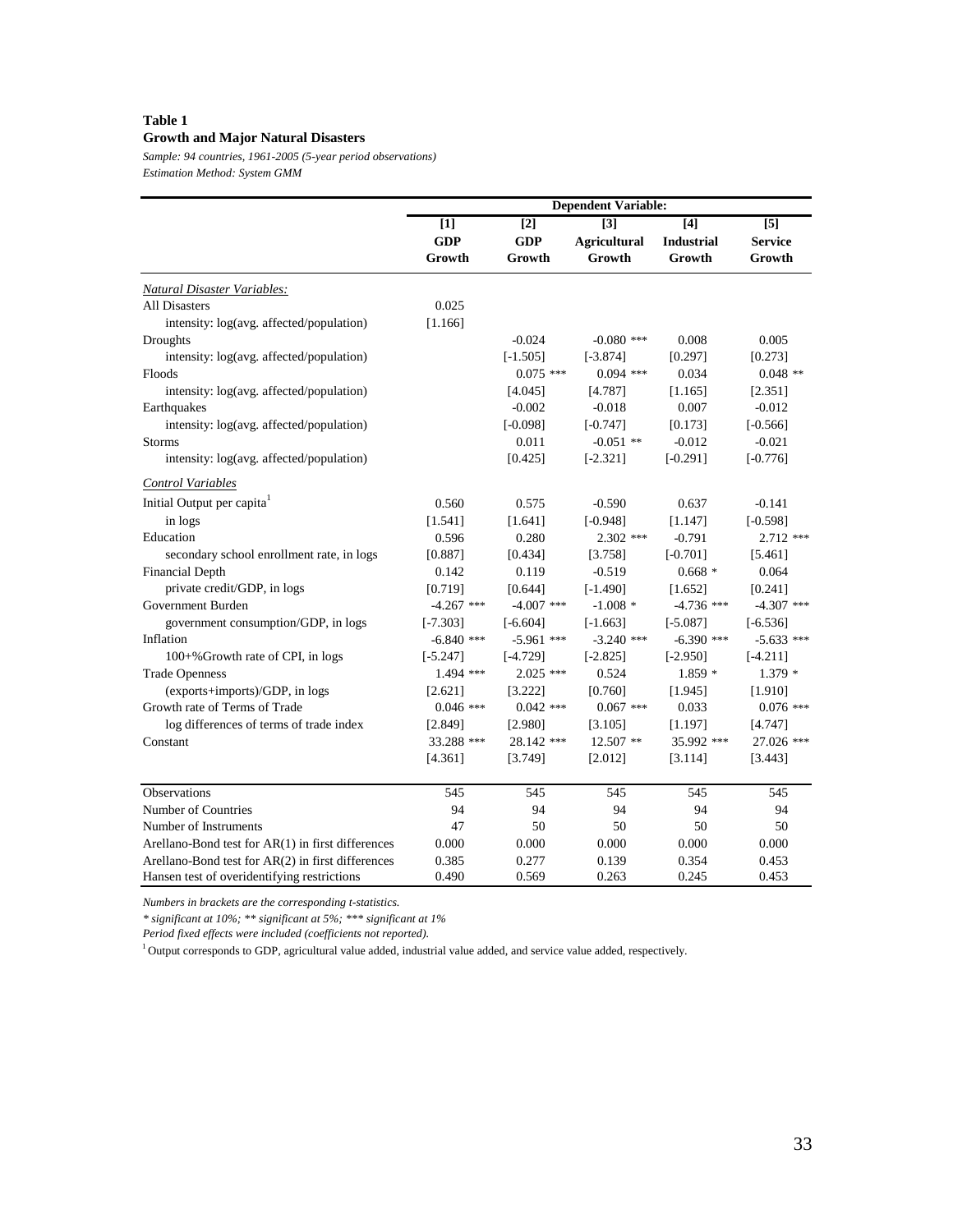#### **Table 2 Growth and Major Natural Disasters: Developing Countries**

*Sample: 68 developing countries, 1961-2005 (5-year period observations) Estimation Method: System GMM*

|                                                   |                                           |                                           | <b>Dependent Variable:</b>           |                                    |                                               |
|---------------------------------------------------|-------------------------------------------|-------------------------------------------|--------------------------------------|------------------------------------|-----------------------------------------------|
|                                                   | $\lceil 1 \rceil$<br><b>GDP</b><br>Growth | $\lceil 2 \rceil$<br><b>GDP</b><br>Growth | [3]<br><b>Agricultural</b><br>Growth | [4]<br><b>Industrial</b><br>Growth | $\lceil 5 \rceil$<br><b>Service</b><br>Growth |
| Natural Disaster Variables:                       |                                           |                                           |                                      |                                    |                                               |
| <b>All Disasters</b>                              | 0.002                                     |                                           |                                      |                                    |                                               |
| intensity: log(avg. affected/population)          | [0.085]                                   |                                           |                                      |                                    |                                               |
| Droughts                                          |                                           | $-0.043$ ***                              | $-0.076$ ***                         | $-0.073$ **                        | $-0.009$                                      |
| intensity: log(avg. affected/population)          |                                           | $[-2.947]$                                | $[-4.331]$                           | $[-2.270]$                         | $[-0.457]$                                    |
| Floods                                            |                                           | $0.082$ ***                               | $0.066$ ***                          | $0.077$ ***                        | $0.075$ ***                                   |
| intensity: log(avg. affected/population)          |                                           | [4.627]                                   | [3.570]                              | [2.737]                            | [4.015]                                       |
| Earthquakes                                       |                                           | $-0.009$                                  | 0.009                                | $0.093*$                           | $-0.007$                                      |
| intensity: log(avg. affected/population)          |                                           | $[-0.350]$                                | [0.389]                              | [1.750]                            | $[-0.249]$                                    |
| <b>Storms</b>                                     |                                           | $-0.009$                                  | $-0.054$ ***                         | $0.081*$                           | $-0.020$                                      |
| intensity: log(avg. affected/population)          |                                           | $[-0.346]$                                | $[-2.579]$                           | [1.656]                            | $[-0.638]$                                    |
| Control Variables:                                |                                           |                                           |                                      |                                    |                                               |
| Initial Output per capita <sup>1</sup>            | 0.480                                     | 0.207                                     | 0.201                                | $-2.280$ **                        | 0.159                                         |
| in logs                                           | [0.964]                                   | [0.377]                                   | [0.261]                              | $[-2.438]$                         | [0.324]                                       |
| Education                                         | 0.006                                     | 0.011                                     | $1.292$ **                           | $-0.344$                           | $1.651$ ***                                   |
| secondary school enrollment rate, in logs         | [0.010]                                   | [0.019]                                   | [2.264]                              | $[-0.350]$                         | [2.807]                                       |
| <b>Financial Depth</b>                            | $0.706$ ***                               | $0.409*$                                  | $-0.141$                             | $0.693*$                           | $0.485*$                                      |
| private credit/GDP, in logs                       | [3.187]                                   | [1.807]                                   | $[-0.483]$                           | [1.738]                            | [1.795]                                       |
| Government Burden                                 | $-3.545$ ***                              | $-3.49$ ***                               | $-1.040*$                            | $-6.311$ ***                       | $-3.612$ ***                                  |
| government consumption/GDP, in logs               | $[-5.749]$                                | $[-5.876]$                                | $[-1.798]$                           | $[-6.584]$                         | $[-5.596]$                                    |
| Inflation                                         | $-6.304$ ***                              | $-5.536$ ***                              | $-3.712$ ***                         | $-4.929$ ***                       | $-3.234$ ***                                  |
| 100+% Growth rate of CPI, in logs                 | $[-5.328]$                                | $[-4.864]$                                | $[-5.317]$                           | $[-2.860]$                         | $[-2.852]$                                    |
| <b>Trade Openness</b>                             | $1.151*$                                  | $1.857$ ***                               | $-0.214$                             | 4.998 ***                          | 2.474 ***                                     |
| (exports+imports)/GDP, in logs                    | [1.888]                                   | [2.695]                                   | $[-0.379]$                           | [4.829]                            | [2.874]                                       |
| Growth rate of Terms of Trade                     | $0.046$ ***                               | $0.046$ ***                               | $0.074$ ***                          | $0.057$ ***                        | $0.068$ ***                                   |
| log differences of terms of trade index           | [3.054]                                   | [3.457]                                   | [4.032]                              | [2.640]                            | [3.079]                                       |
| Constant                                          | 30.254 ***                                | 26.985 ***                                | 15.548 ***                           | 36.394 ***                         | 10.466                                        |
|                                                   | [4.226]                                   | [3.750]                                   | [3.170]                              | [3.634]                            | [1.577]                                       |
| <b>Observations</b>                               | 407                                       | 407                                       | 407                                  | 407                                | 407                                           |
| Number of Countries                               | 68                                        | 68                                        | 68                                   | 68                                 | 68                                            |
| Number of Instruments                             | 47                                        | 50                                        | 50                                   | 50                                 | 50                                            |
| Arellano-Bond test for AR(1) in first differences | 0.000                                     | 0.000                                     | 0.000                                | 0.000                              | 0.001                                         |
| Arellano-Bond test for AR(2) in first differences | 0.386                                     | 0.198                                     | 0.172                                | 0.710                              | 0.216                                         |
| Hansen test of overidentifying restrictions       | 0.333                                     | 0.498                                     | 0.272                                | 0.417                              | 0.308                                         |

*Numbers in brackets are the corresponding t-statistics.* 

*\* significant at 10%; \*\* significant at 5%; \*\*\* significant at 1%*

*Period fixed effects were included (coefficients not reported).*

 $1$  Output corresponds to GDP, agricultural value added, industrial value added, and service value added, respectively.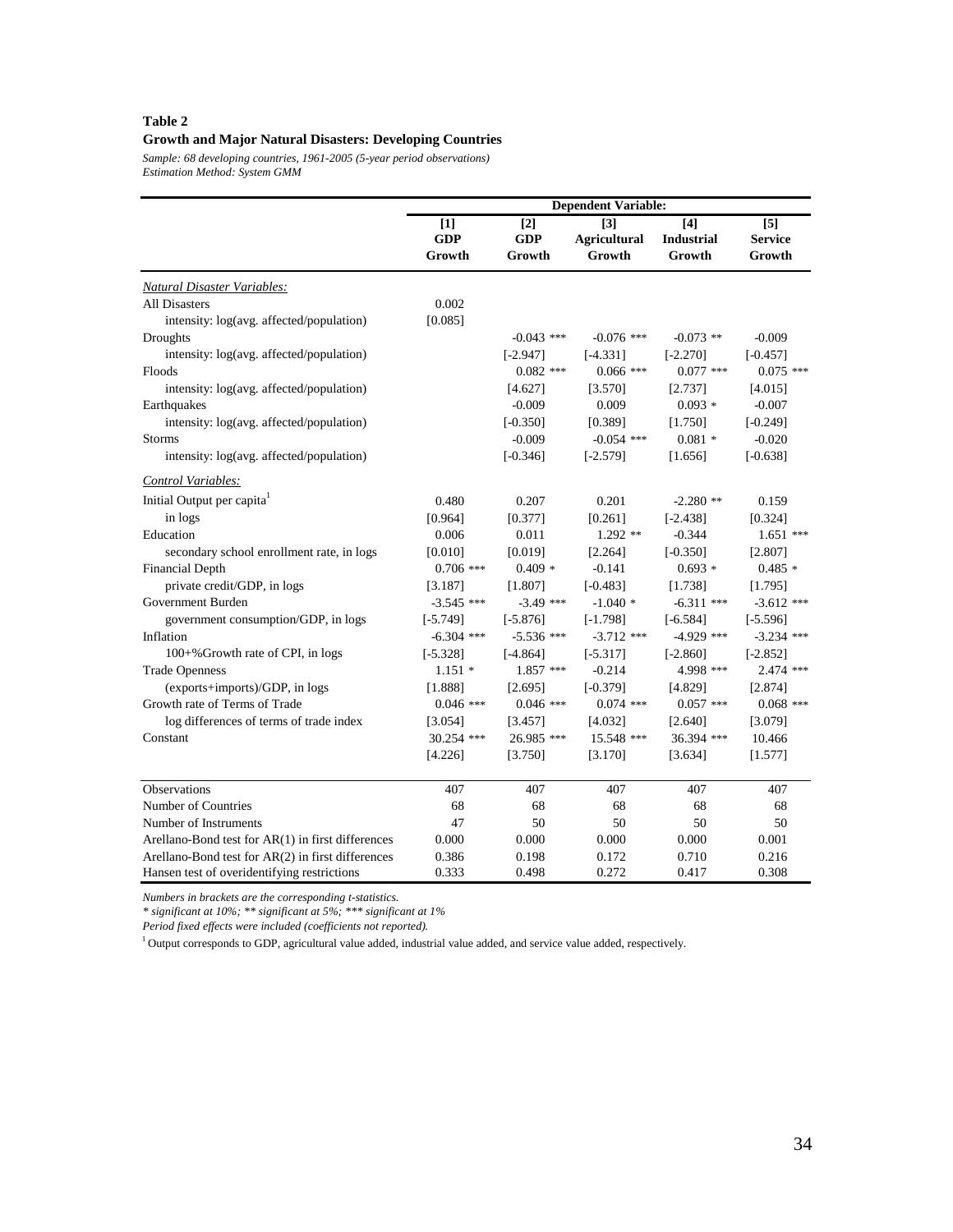#### **Table 3 Ordinary Least Squares: Developing Countries**

*Sample: 68 developing countries, 1961-2005 (5-year period observations) Estimation Method: OLS Robust Regression*

|                                            |                   |                                 | <b>Dependent Variable:</b>               |                          |                       |
|--------------------------------------------|-------------------|---------------------------------|------------------------------------------|--------------------------|-----------------------|
|                                            | [1]<br><b>GDP</b> | $\lceil 2 \rceil$<br><b>GDP</b> | $\lceil 3 \rceil$<br><b>Agricultural</b> | [4]<br><b>Industrial</b> | [5]<br><b>Service</b> |
|                                            | Growth            | Growth                          | Growth                                   | Growth                   | Growth                |
| Natural Disaster Variables:                |                   |                                 |                                          |                          |                       |
| <b>All Disasters</b>                       | 0.021             |                                 |                                          |                          |                       |
| intensity: log(avg. affected/population)   | [0.721]           |                                 |                                          |                          |                       |
| Droughts                                   |                   | $-0.017$                        | $-0.070$ ***                             | $-0.007$                 | 0.000                 |
| intensity: log(avg. affected/population)   |                   | $[-0.806]$                      | $[-2.959]$                               | $[-0.196]$               | [0.009]               |
| Floods                                     |                   | $0.092$ ***                     | $0.083$ ***                              | $0.087$ **               | $0.081$ **            |
| intensity: log(avg. affected/population)   |                   | [3.632]                         | [2.828]                                  | [2.032]                  | [2.566]               |
| Earthquakes                                |                   | $-0.027$                        | 0.005                                    | $-0.018$                 | $-0.022$              |
| intensity: $log(avg.$ affected/population) |                   | $[-1.158]$                      | [0.180]                                  | $[-0.463]$               | $[-0.813]$            |
| Storms                                     |                   | $-0.032$                        | $-0.008$                                 | $-0.055$                 | $-0.022$              |
| intensity: log(avg. affected/population)   |                   | $[-1.362]$                      | $[-0.329]$                               | $[-1.416]$               | $[-0.800]$            |
| Control Variables                          |                   |                                 |                                          |                          |                       |
| Initial Output per capita <sup>1</sup>     | $-0.269$          | $-0.212$                        | $-0.251$                                 | $-0.537$ **              | $-0.524$ ***          |
| in logs                                    | $[-1.601]$        | $[-1.160]$                      | $[-0.735]$                               | $[-2.336]$               | $[-2.620]$            |
| Education                                  | $0.911$ ***       | $0.875$ ***                     | 0.368                                    | $0.944$ **               | $1.206$ ***           |
| secondary school enrollment rate, in logs  | [4.058]           | [3.791]                         | [1.267]                                  | [2.194]                  | [3.938]               |
| <b>Financial Depth</b>                     | $0.781$ ***       | $0.720$ ***                     | 0.131                                    | $0.951$ ***              | $1.002$ ***           |
| private credit/GDP, in logs                | [3.464]           | [3.046]                         | [0.589]                                  | [2.684]                  | [3.498]               |
| Government Burden                          | $-1.470$ ***      | $-1.372$ ***                    | $-0.099$                                 | $-2.218$ ***             | $-1.288$ **           |
| government consumption/GDP, in logs        | $[-3.827]$        | $[-3.450]$                      | $[-0.210]$                               | $[-3.431]$               | $[-2.552]$            |
| Inflation                                  | $-3.464$ ***      | $-3.620$ ***                    | $-0.992$                                 | $-4.886$ ***             | $-3.017$ ***          |
| 100+% Growth rate of CPI, in logs          | $[-4.254]$        | $[-4.295]$                      | $[-1.443]$                               | $[-3.656]$               | $[-3.042]$            |
| <b>Trade Openness</b>                      | 0.358             | $0.478*$                        | $-0.574$ *                               | $1.021$ **               | 0.226                 |
| (exports+imports)/GDP, in logs             | [1.534]           | [1.909]                         | $[-1.823]$                               | [2.479]                  | [0.732]               |
| Growth rate of Terms of Trade              | $0.059$ **        | $0.060$ **                      | $0.086$ ***                              | 0.033                    | $0.100$ ***           |
| log differences of terms of trade index    | [2.399]           | [2.461]                         | [3.199]                                  | [0.658]                  | [3.555]               |
| Constant                                   | 17.861 ***        | 17.890 ***                      | $7.346$ **                               | 25.890 ***               | 16.204 ***            |
|                                            | [4.564]           | [4.375]                         | [2.024]                                  | [3.865]                  | [3.362]               |
| Observations                               | 407               | 407                             | 407                                      | 407                      | 407                   |
| Number of Countries                        | 68                | 68                              | 68                                       | 68                       | 68                    |
| R-squared                                  | 0.276             | 0.308                           | 0.128                                    | 0.223                    | 0.258                 |

*Numbers in brackets are the corresponding t-statistics.* 

*\* significant at 10%; \*\* significant at 5%; \*\*\* significant at 1%*

*Period fixed effects were included (coefficients not reported).*

 $1$  Output corresponds to GDP, agricultural value added, industrial value added, and service value added, respectively.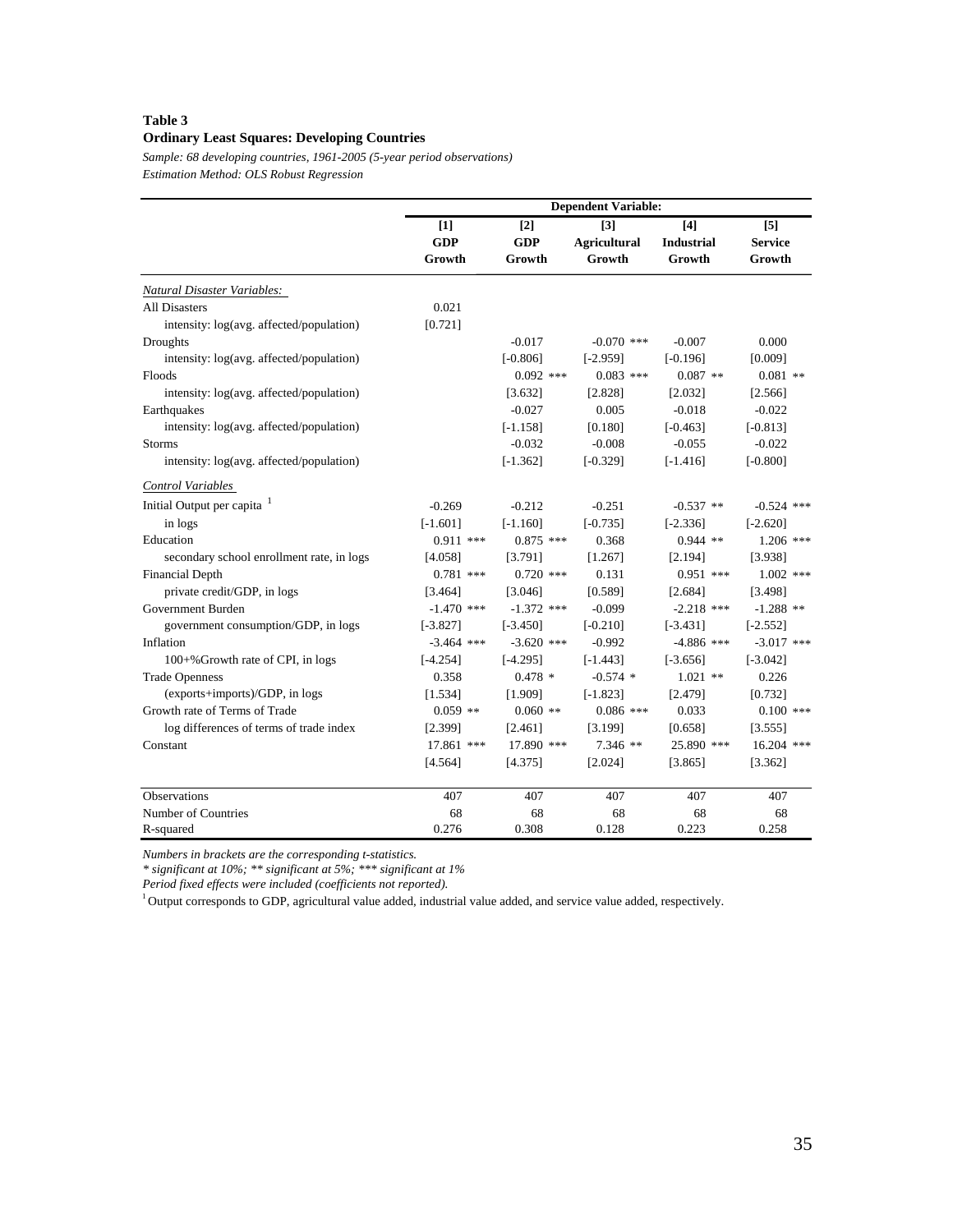### **Table 4**

#### **Incidence of Natural Disasters: Developing Countries**

*Sample: 68 developing countries, 1961-2005 (5-year period observations) Estimation Method: System GMM*

|                                                     |                               |                               | <b>Dependent Variable:</b>                         |                                    |                                   |
|-----------------------------------------------------|-------------------------------|-------------------------------|----------------------------------------------------|------------------------------------|-----------------------------------|
|                                                     | $[1]$<br><b>GDP</b><br>Growth | $[2]$<br><b>GDP</b><br>Growth | $\lceil 3 \rceil$<br><b>Agricultural</b><br>Growth | [4]<br><b>Industrial</b><br>Growth | $[5]$<br><b>Service</b><br>Growth |
| Natural Disaster Variables:                         |                               |                               |                                                    |                                    |                                   |
| <b>All Disasters</b>                                | $-0.090$                      |                               |                                                    |                                    |                                   |
| avg. number of events <sup>1</sup>                  | $[-0.383]$                    |                               |                                                    |                                    |                                   |
| Droughts                                            |                               | $-2.084$ ***                  | $-2.966$ ***                                       | $-2.733$ ***                       | $-0.737$                          |
| avg. number of events $\frac{1}{1}$                 |                               | $[-4.045]$                    | $[-3.716]$                                         | $[-2.587]$                         | $[-1.118]$                        |
| Floods                                              |                               | $1.048$ ***                   | $1.254$ ***                                        | $1.078$ **                         | $1.627$ ***                       |
| avg. number of events <sup>1</sup>                  |                               | [3.674]                       | [4.025]                                            | [2.202]                            | [6.235]                           |
| Earthquakes                                         |                               | $-0.890$                      | 0.717                                              | 1.035                              | $-1.190$                          |
| avg. number of events <sup>1</sup>                  |                               | $[-1.264]$                    | [0.745]                                            | [0.632]                            | $[-1.516]$                        |
| <b>Storms</b>                                       |                               | $-0.754$ ***                  | $-0.778$ ***                                       | $-0.279$                           | $-0.819$ ***                      |
| avg. number of events $1$                           |                               | $[-3.766]$                    | $[-4.910]$                                         | $[-0.604]$                         | $[-2.839]$                        |
| Control Variables:                                  |                               |                               |                                                    |                                    |                                   |
| Initial Output per capita <sup>2</sup>              | 0.551                         | 0.265                         | 0.207                                              | $-1.561$ *                         | 0.110                             |
| in logs                                             | [1.069]                       | [0.488]                       | [0.305]                                            | $[-1.807]$                         | [0.221]                           |
| Education                                           | 0.002                         | 0.079                         | $1.807$ **                                         | $-1.451$                           | $1.597$ ***                       |
| secondary school enrollment rate, in logs           | [0.004]                       | [0.123]                       | [2.483]                                            | $[-1.361]$                         | [2.934]                           |
| <b>Financial Depth</b>                              | $0.769$ ***                   | $0.641$ ***                   | $-0.389$                                           | $1.131$ **                         | $0.523$ **                        |
| private credit/GDP, in logs                         | [3.685]                       | [3.293]                       | $[-1.296]$                                         | [2.397]                            | [2.178]                           |
| Government Burden                                   | $-3.495$ ***                  | $-3.366$ ***                  | $-0.512$                                           | $-5.869$ ***                       | $-3.200$ ***                      |
| government consumption/GDP, in logs                 | $[-5.857]$                    | $[-5.355]$                    | $[-0.990]$                                         | $[-5.792]$                         | $[-5.028]$                        |
| Inflation                                           | $-6.308$ ***                  | $-5.626$ ***                  | $-3.553$ ***                                       | $-4.833$ ***                       | $-2.692$ ***                      |
| 100+%Growth rate of CPI, in logs                    | $[-5.340]$                    | $[-5.611]$                    | $[-5.669]$                                         | $[-3.073]$                         | $[-3.089]$                        |
| <b>Trade Openness</b>                               | $1.102*$                      | 1.138                         | $-0.833$                                           | 4.363 ***                          | 2.171 ***                         |
| (exports+imports)/GDP, in logs                      | [1.695]                       | [1.585]                       | $[-1.479]$                                         | [4.021]                            | [2.897]                           |
| Growth rate of Terms of Trade                       | $0.048$ ***                   | $0.037$ **                    | $0.066$ ***                                        | 0.043                              | $0.066$ ***                       |
| log differences of terms of trade index             | [3.179]                       | [2.466]                       | [3.249]                                            | [1.571]                            | [3.413]                           |
| Constant                                            | 29.693 ***                    | 28.094 ***                    | 16.364 ***                                         | 32.030 ***                         | 7.771                             |
|                                                     | [4.061]                       | [4.214]                       | [3.589]                                            | [3.213]                            | [1.412]                           |
| Observations                                        | 407                           | 407                           | 407                                                | 407                                | 407                               |
| Number of Countries                                 | 68                            | 68                            | 68                                                 | 68                                 | 68                                |
| Number of Instruments                               | 47                            | 50                            | 50                                                 | 50                                 | 50                                |
| Arellano-Bond test for AR(1) in first differences   | 0.000                         | 0.000                         | 0.000                                              | 0.000                              | 0.000                             |
| Arellano-Bond test for $AR(2)$ in first differences | 0.371                         | 0.144                         | 0.167                                              | 0.758                              | 0.391                             |
| Hansen test of overidentifying restrictions         | 0.328                         | 0.388                         | 0.497                                              | 0.485                              | 0.314                             |

*Numbers in brackets are the corresponding t-statistics.* 

*\* significant at 10%; \*\* significant at 5%; \*\*\* significant at 1%*

*Period fixed effects were included (coefficients not reported).*

 $^{\rm 1}$  An event counts as 1 if affected  $>0.01\%$  of population.

 $^2$  Output corresponds to GDP, agricultural value added, industrial value added, and service value added, respectively.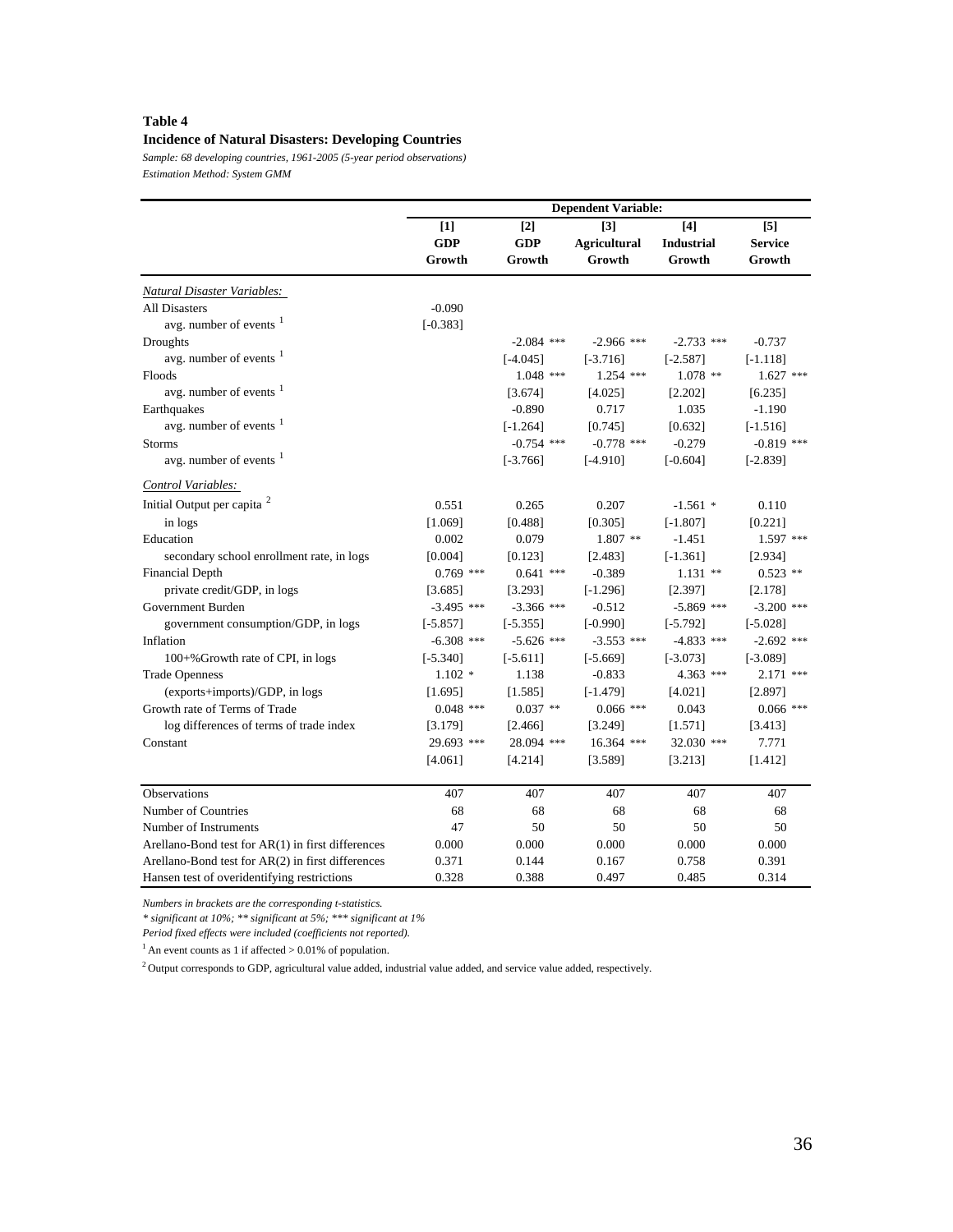### **Table 5**

#### **Severe Natural Disasters: Developing Countries**

*Sample: 68 developing countries, 1961-2005 (5-year period observations) Estimation Method: System GMM*

|                                                   |                               |                               | <b>Dependent Variable:</b>                         |                                      |                                 |
|---------------------------------------------------|-------------------------------|-------------------------------|----------------------------------------------------|--------------------------------------|---------------------------------|
|                                                   | $[1]$<br><b>GDP</b><br>Growth | $[2]$<br><b>GDP</b><br>Growth | $\lceil 3 \rceil$<br><b>Agricultural</b><br>Growth | $[4]$<br><b>Industrial</b><br>Growth | [5]<br><b>Service</b><br>Growth |
| Natural Disaster Variables:                       |                               |                               |                                                    |                                      |                                 |
| <b>All Disasters</b>                              | 0.002                         |                               |                                                    |                                      |                                 |
| intensity: log(avg. affected/population)          | [0.0931]                      |                               |                                                    |                                      |                                 |
| All Disasters Severe                              | $-0.043$ *                    |                               |                                                    |                                      |                                 |
| All Disasters*Top 10% drought dummy               | $[-1.673]$                    |                               |                                                    |                                      |                                 |
| Droughts                                          |                               | $-0.035$ **                   | $-0.049$ ***                                       | $-0.035$                             | $-0.016$                        |
| intensity: log(avg. affected/population)          |                               | $[-2.361]$                    | $[-2.896]$                                         | $[-1.147]$                           | $[-0.797]$                      |
| <b>Droughts Severe</b>                            |                               | $-0.025$                      | $-0.086$ ***                                       | $-0.026$                             | 0.037                           |
| Droughts*Top 10% drought dummy                    |                               | $[-0.973]$                    | $[-2.793]$                                         | $[-0.714]$                           | [1.332]                         |
| Floods                                            |                               | $0.105$ ***                   | $0.073$ ***                                        | $0.100$ ***                          | $0.099$ ***                     |
| intensity: log(avg. affected/population)          |                               | [5.488]                       | [4.252]                                            | [3.376]                              | [4.581]                         |
| Floods Severe                                     |                               | $-0.083$ ***                  | $-0.038*$                                          | $-0.091$ **                          | $-0.075$ **                     |
| Floods*Top 10% flood dummy                        |                               | $[-3.072]$                    | $[-1.739]$                                         | $[-2.222]$                           | $[-2.048]$                      |
| Earthquakes                                       |                               | $-0.028$                      | 0.005                                              | $0.081 *$                            | $-0.003$                        |
| intensity: log(avg. affected/population)          |                               | $[-1.139]$                    | $[0.171]$                                          | [1.685]                              | $[-0.119]$                      |
| <b>Earthquakes Severe</b>                         |                               | 0.026                         | $-0.012$                                           | $-0.058$                             | 0.005                           |
| Earthquakes*Top 10% earthquake dummy              |                               | [0.905]                       | $[-0.427]$                                         | $[-1.210]$                           | [0.150]                         |
| <b>Storms</b>                                     |                               | $-0.002$                      | $-0.062$ ***                                       | $0.084$ **                           | $-0.010$                        |
| intensity: log(avg. affected/population)          |                               | $[-0.0625]$                   | $[-2.893]$                                         | [2.021]                              | $[-0.280]$                      |
| <b>Storms Severe</b>                              |                               | $-0.054$ *                    | 0.011                                              | $-0.143$ **                          | $-0.050$                        |
| Storms*Top 10% storm dummy                        |                               | $[-1.662]$                    | [0.527]                                            | $[-2.410]$                           | $[-1.370]$                      |
| <b>Control Variables:</b>                         |                               |                               |                                                    |                                      |                                 |
| Initial Output per capita                         | 0.216                         | 0.290                         | 0.191                                              | $-1.411*$                            | 0.195                           |
| in logs                                           | [0.409]                       | [0.591]                       | [0.244]                                            | $[-1.883]$                           | [0.505]                         |
| Education                                         | 0.315                         | 0.333                         | $1.539**$                                          | 0.134                                | $1.607$ ***                     |
| secondary school enrollment rate, in logs         | [0.456]                       | [0.548]                       | [2.526]                                            | [0.127]                              | [3.020]                         |
| <b>Financial Depth</b>                            | $0.629$ ***                   | 0.373                         | $-0.176$                                           | 0.316                                | $0.497*$                        |
| private credit/GDP, in logs                       | [2.867]                       | [1.488]                       | $[-0.593]$                                         | [0.657]                              | [1.695]                         |
| Government Burden                                 | $-3.579$ ***                  | $-3.380$ ***                  | $-0.563$                                           | $-5.922$ ***                         | $-3.514$ ***                    |
| government consumption/GDP, in logs               | $[-5.891]$                    | $[-5.827]$                    | $[-0.981]$                                         | $[-6.450]$                           | $[-5.443]$                      |
| Inflation                                         | $-6.356$ ***                  | $-4.977$ ***                  | $-3.067$ ***                                       | $-5.991$ ***                         | $-2.933$ **                     |
| 100+% Growth rate of CPI, in logs                 | $[-5.635]$                    | $[-4.842]$                    | $[-4.270]$                                         | $[-3.244]$                           | $[-2.224]$                      |
| <b>Trade Openness</b>                             | $1.228**$                     | $1.832***$                    | $-0.520$                                           | 4.486 ***                            | $2.632$ ***                     |
| (exports+imports)/GDP, in logs                    | [2.021]                       | [2.804]                       | $[-0.962]$                                         | [4.648]                              | [2.792]                         |
| Growth rate of Terms of Trade                     | $0.041$ ***                   | $0.046$ ***                   | $0.074$ ***                                        | 0.025                                | $0.065$ ***                     |
| log differences of terms of trade index           | [2.671]                       | [3.366]                       | [3.882]                                            | [1.010]                              | [2.829]                         |
| Constant                                          | 31.305 ***                    | 22.427 ***                    | 13.460 ***                                         | 34.401 ***                           | 7.343                           |
|                                                   | [4.604]                       | [3.510]                       | [2.741]                                            | [3.203]                              | [0.949]                         |
| Observations                                      | 407                           | 407                           | 407                                                | 407                                  | 407                             |
| Number of Countries                               | 68                            | 68                            | 68                                                 | 68                                   | 68                              |
| Number of Instruments                             | 48                            | 54                            | 54                                                 | 54                                   | 54                              |
| Arellano-Bond test for AR(1) in first differences | 0.000                         | 0.000                         | 0.000                                              | 0.000                                | 0.001                           |
| Arellano-Bond test for AR(2) in first differences | 0.332                         | 0.247                         | 0.204                                              | 0.663                                | 0.229                           |
| Hansen test of overidentifying restrictions       | 0.394                         | 0.669                         | 0.322                                              | 0.444                                | 0.311                           |

*Numbers in brackets are the corresponding t-statistics.* 

*\* significant at 10%; \*\* significant at 5%; \*\*\* significant at 1%*

*Period fixed effects were included (coefficients not reported).*

 $1$  Output corresponds to GDP, agricultural value added, industrial value added, and service value added, respectively.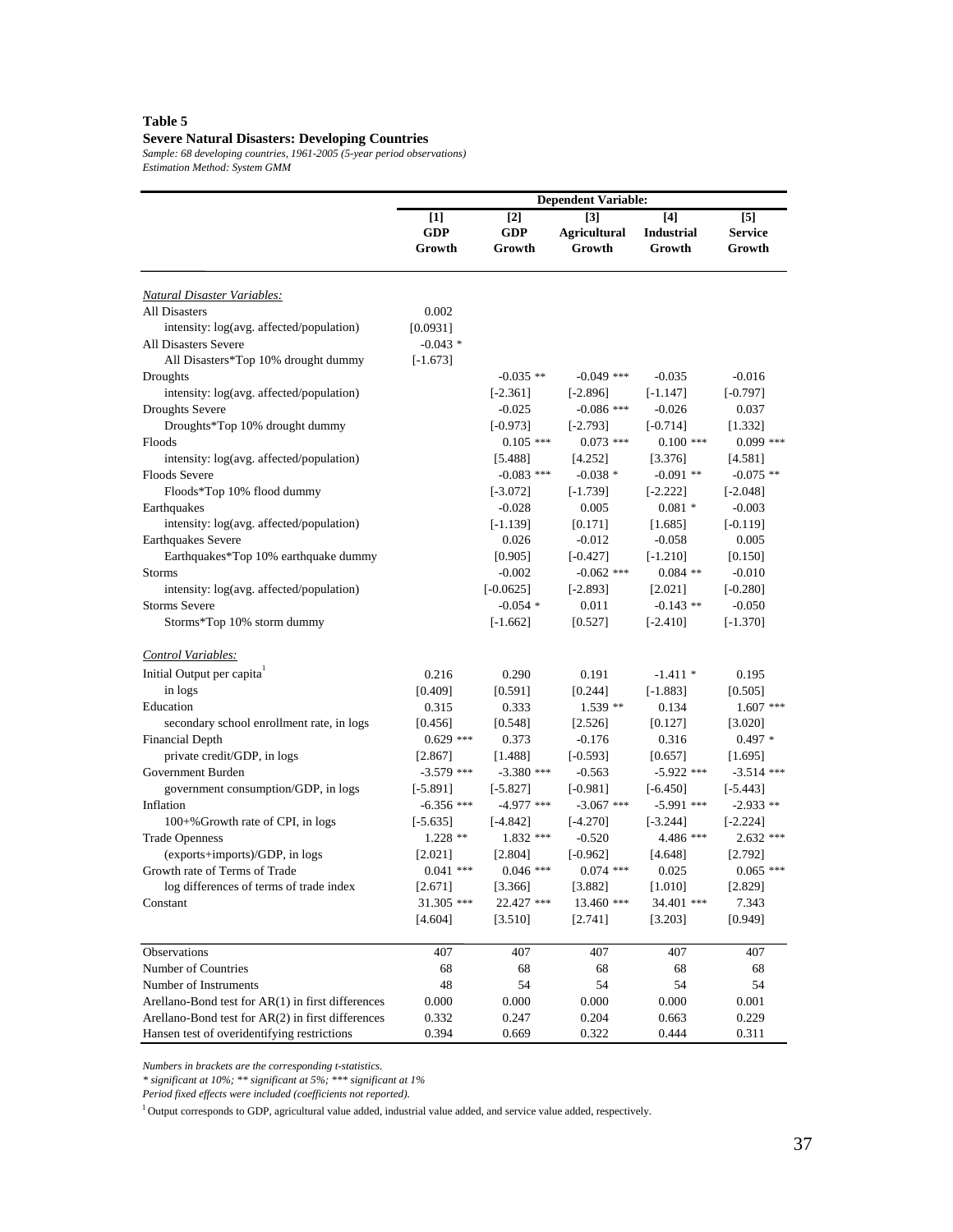#### **Appendix 1 Descriptive Statistics**

*Sample: 94 countries, 1961-2005 (5-year period observations)*

#### **A) Economic Growth & Basic Determinants**

| Obs | Mean    | <b>Median</b> | Std. Dev. | Min      | Max     |
|-----|---------|---------------|-----------|----------|---------|
|     |         |               |           |          |         |
|     |         |               |           |          | 9.86    |
| 545 | 0.33    | 0.41          | 2.83      | $-13.17$ | 11.49   |
| 545 | 1.73    | 1.62          | 3.84      | $-13.43$ | 19.10   |
| 545 | 1.83    | 2.12          | 2.90      | $-13.14$ | 12.33   |
| 545 | 7.61    | 7.48          | 1.55      | 4.44     | 10.53   |
| 545 | 5.25    | 5.26          | 0.79      | 2.87     | 7.97    |
| 545 | 6.28    | 6.20          | 1.70      | 2.79     | 9.53    |
| 545 | 6.92    | 6.82          | 1.69      | 3.22     | 10.09   |
| 545 | 3.62    | 3.80          | 0.90      | 0.11     | 4.97    |
| 545 | 3.42    | 3.38          | 0.87      | 0.14     | 5.40    |
| 545 | 2.62    | 2.61          | 0.37      | 1.42     | 3.36    |
| 545 | 4.71    | 4.67          | 0.14      | 4.57     | 5.78    |
| 545 | 4.00    | 4.01          | 0.58      | 2.21     | 6.00    |
| 545 | $-0.38$ | $-0.36$       | 4.74      | $-18.86$ | 21.42   |
|     | 545     | 1.58          | 1.74      | 2.52     | $-5.75$ |

| Variable                                       | <b>Obs</b> | Mean     |          | Median Std. Dev. | Min      | Max     | <b>Variable</b>                                | <b>Obs</b> | Mean     |          | Median Std. Dev. | Min      | Max     |
|------------------------------------------------|------------|----------|----------|------------------|----------|---------|------------------------------------------------|------------|----------|----------|------------------|----------|---------|
|                                                |            |          |          |                  |          |         |                                                |            |          |          |                  |          |         |
| All Disasters (intensity in logs)              | 545        | $-9.81$  | $-8.09$  | 5.34             | $-20.00$ | $-2.74$ | All Disasters (intensity in logs)              | 454        | $-7.76$  | $-7.33$  | 3.03             | $-17.66$ | $-2.74$ |
| Droughts (intensity in logs)                   | 545        | $-16.89$ | $-20.00$ | 5.84             | $-20.00$ | $-2.74$ | Droughts (intensity in logs)                   | 125        | $-6.45$  | $-5.90$  | 2.63             | $-16.43$ | $-2.74$ |
| Floods (intensity in logs)                     | 545        | $-12.31$ | $-10.09$ | 5.73             | $-20.00$ | $-3.52$ | Floods (intensity in logs)                     | 374        | $-8.79$  | $-8.47$  | 2.88             | $-19.09$ | $-3.52$ |
| Earthquakes (intensity in logs)                | 545        | $-17.19$ | $-20.00$ | 4.65             | $-20.00$ | $-3.04$ | Earthquakes (intensity in logs)                | 163        | $-10.60$ | $-10.22$ | 3.23             | $-18.97$ | $-3.04$ |
| Storms (intensity in logs)                     | 545        | $-15.66$ | $-20.00$ | 5.28             | $-20.00$ | $-3.53$ | Storms (intensity in logs)                     | 254        | $-10.70$ | $-10.39$ | 3.67             | $-19.50$ | $-3.53$ |
| All Disasters (incidence: avg. num. of events) | 545        | 0.47     | 0.20     | 0.66             | 0.00     | 5.40    | All Disasters (incidence: avg. num. of events) | 375        | 0.68     | 0.40     | 0.69             | 0.20     | 5.40    |
| Droughts (incidence: avg. num. of events)      | 545        | 0.06     | 0.00     | 0.14             | 0.00     | 0.80    | Droughts (incidence: avg. num. of events)      | 114        | 0.30     | 0.20     | 0.16             | 0.20     | 0.80    |
| Floods (incidence: avg. num. of events)        | 545        | 0.24     | 0.20     | 0.36             | 0.00     | 2.20    | Floods (incidence: avg. num. of events)        | 284        | 0.47     | 0.40     | 0.38             | 0.20     | 2.20    |
| Earthquakes (incidence: avg. num. of events)   | 545        | 0.04     | 0.00     | 0.11             | 0.00     | 0.80    | Earthquakes (incidence: avg. num. of events)   | 88         | 0.25     | 0.20     | 0.13             | 0.20     | 0.80    |
| Storms (incidence: avg. num. of events)        | 545        | 0.12     | 0.00     | 0.37             | 0.00     | 3.40    | Storms (incidence: avg. num. of events)        | 132        | 0.50     | 0.20     | 0.60             | 0.20     | 3.40    |
|                                                |            |          |          |                  |          |         |                                                |            |          |          |                  |          |         |

#### **B) Natural Disasters: Unconditional summary statistics C) Natural Disasters: Conditional on the occurrence of natural disasters**

| <b>Variable</b>                                | Obs | Mean     | <b>Median</b> | Std. Dev. | Min      | Max     |
|------------------------------------------------|-----|----------|---------------|-----------|----------|---------|
|                                                |     |          |               |           |          |         |
| All Disasters (intensity in logs)              | 454 | $-7.76$  | $-7.33$       | 3.03      | $-17.66$ | $-2.74$ |
| Droughts (intensity in logs)                   | 125 | $-6.45$  | $-5.90$       | 2.63      | $-16.43$ | $-2.74$ |
| Floods (intensity in logs)                     | 374 | $-8.79$  | $-8.47$       | 2.88      | $-19.09$ | $-3.52$ |
| Earthquakes (intensity in logs)                | 163 | $-10.60$ | $-10.22$      | 3.23      | $-18.97$ | $-3.04$ |
| Storms (intensity in logs)                     | 254 | $-10.70$ | $-10.39$      | 3.67      | $-19.50$ | $-3.53$ |
| All Disasters (incidence: avg. num. of events) | 375 | 0.68     | 0.40          | 0.69      | 0.20     | 5.40    |
| Droughts (incidence: avg. num. of events)      | 114 | 0.30     | 0.20          | 0.16      | 0.20     | 0.80    |
| Floods (incidence: avg. num. of events)        | 284 | 0.47     | 0.40          | 0.38      | 0.20     | 2.20    |
| Earthquakes (incidence: avg. num. of events)   | 88  | 0.25     | 0.20          | 0.13      | 0.20     | 0.80    |
| Storms (incidence: avg. num. of events)        | 132 | 0.50     | 0.20          | 0.60      | 0.20     | 3.40    |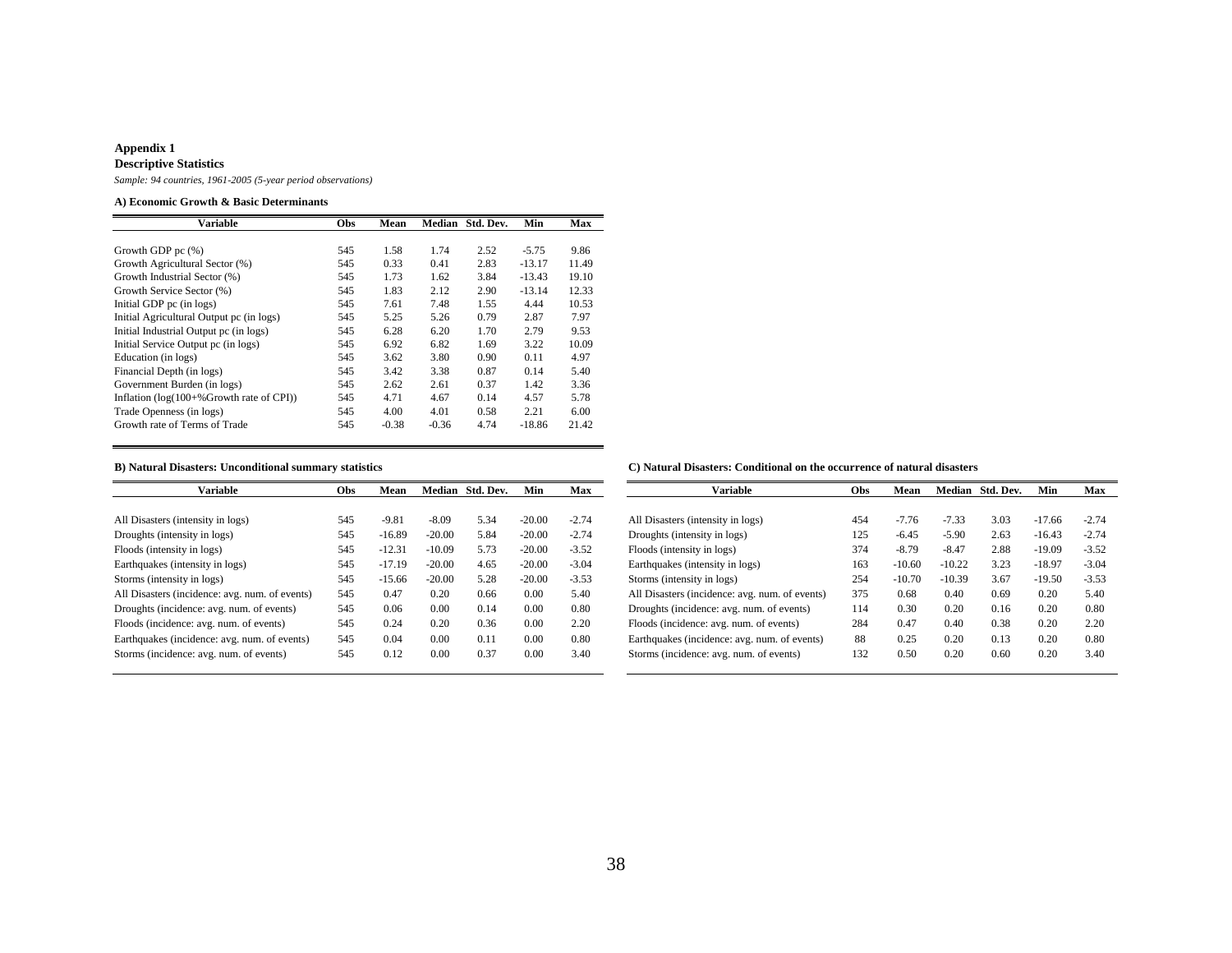#### **Appendix 2 Descriptive Statistics: Developing Countries**

*Sample: 68 developing countries, 1961-2005 (5-year period observations)*

#### **A) Economic Growth & Basic Determinants**

| Obs | Mean    | <b>Median</b> | Std. Dev. | Min      | Max   |
|-----|---------|---------------|-----------|----------|-------|
|     |         |               |           |          |       |
| 407 | 1.35    | 1.46          | 2.71      | $-5.75$  | 8.49  |
| 407 | 0.12    | 0.30          | 2.83      | $-13.17$ | 8.76  |
| 407 | 1.68    | 1.68          | 4.19      | $-13.43$ | 19.10 |
| 407 | 1.58    | 1.90          | 3.18      | $-13.14$ | 12.33 |
| 407 | 6.92    | 6.92          | 1.12      | 4.44     | 10.14 |
| 407 | 4.95    | 4.98          | 0.60      | 2.87     | 6.20  |
| 407 | 5.58    | 5.69          | 1.35      | 2.79     | 9.35  |
| 407 | 6.17    | 6.18          | 1.24      | 3.22     | 9.94  |
| 407 | 3.32    | 3.47          | 0.84      | 0.11     | 4.73  |
| 407 | 3.15    | 3.16          | 0.78      | 0.14     | 5.27  |
| 407 | 2.52    | 2.49          | 0.35      | 1.42     | 3.32  |
| 407 | 4.73    | 4.69          | 0.16      | 4.57     | 5.78  |
| 407 | 4.00    | 3.99          | 0.60      | 2.21     | 6.00  |
| 407 | $-0.58$ | $-0.61$       | 5.27      | $-18.86$ | 21.42 |
|     |         |               |           |          |       |

| <b>Variable</b>                                | Obs | Mean     |          | Median Std. Dev. | Min      | Max     | <b>Variable</b>                                | Obs | Mean     |         | Median Std. Dev. | Min      | Max     |
|------------------------------------------------|-----|----------|----------|------------------|----------|---------|------------------------------------------------|-----|----------|---------|------------------|----------|---------|
|                                                |     |          |          |                  |          |         |                                                |     |          |         |                  |          |         |
| All Disasters (intensity in logs)              | 407 | $-8.76$  | $-7.27$  | 5.02             | $-20.00$ | $-2.74$ | All Disasters (intensity in logs)              | 354 | $-7.07$  | $-6.76$ | 2.67             | $-16.38$ | $-2.74$ |
| Droughts (intensity in logs)                   | 407 | $-15.95$ | $-20.00$ | 6.37             | $-20.00$ | $-2.74$ | Droughts (intensity in logs)                   | 122 | $-6.48$  | $-5.91$ | 2.65             | $-16.43$ | $-2.74$ |
| Floods (intensity in logs)                     | 407 | $-11.42$ | $-8.95$  | 5.77             | $-20.00$ | $-3.52$ | Floods (intensity in logs)                     | 292 | $-8.03$  | $-7.85$ | 2.43             | $-16.38$ | $-3.52$ |
| Earthquakes (intensity in logs)                | 407 | $-17.09$ | $-20.00$ | 4.77             | $-20.00$ | $-3.04$ | Earthquakes (intensity in logs)                | 122 | $-10.31$ | $-9.91$ | 3.16             | $-18.97$ | $-3.04$ |
| Storms (intensity in logs)                     | 407 | $-15.55$ | $-20.00$ | 5.51             | $-20.00$ | $-3.53$ | Storms (intensity in logs)                     | 181 | $-10.00$ | $-9.65$ | 3.56             | $-18.83$ | $-3.53$ |
| All Disasters (incidence: avg. num. of events) | 407 | 0.57     | 0.40     | 0.72             | 0.00     | 5.40    | All Disasters (incidence: avg. num. of events) | 318 | 0.73     | 0.40    | 0.74             | 0.20     | 5.40    |
| Droughts (incidence: avg. num. of events)      | 407 | 0.08     | 0.00     | 0.16             | 0.00     | 0.80    | Droughts (incidence: avg. num. of events)      | 111 | 0.30     | 0.20    | 0.15             | 0.20     | 0.80    |
| Floods (incidence: avg. num. of events)        | 407 | 0.30     | 0.20     | 0.39             | 0.00     | 2.20    | Floods (incidence: avg. num. of events)        | 252 | 0.49     | 0.40    | 0.40             | 0.20     | 2.20    |
| Earthquakes (incidence: avg. num. of events)   | 407 | 0.04     | 0.00     | 0.10             | 0.00     | 0.80    | Earthquakes (incidence: avg. num. of events)   | 71  | 0.25     | 0.20    | 0.11             | 0.20     | 0.80    |
| Storms (incidence: avg. num. of events)        | 407 | 0.14     | 0.00     | 0.41             | 0.00     | 3.40    | Storms (incidence: avg. num. of events)        | 107 | 0.54     | 0.20    | 0.66             | 0.20     | 3.40    |

#### **B) Natural Disasters: Unconditional summary statistics C) Natural Disasters: Conditional on the occurrence of natural disasters**

| <b>Variable</b>                                | Obs | Mean     |         | Median Std. Dev. | Min      | Max     |  |
|------------------------------------------------|-----|----------|---------|------------------|----------|---------|--|
| All Disasters (intensity in logs)              | 354 | $-7.07$  | $-6.76$ | 2.67             | $-16.38$ | $-2.74$ |  |
| Droughts (intensity in logs)                   | 122 | $-6.48$  | $-5.91$ | 2.65             | $-16.43$ | $-2.74$ |  |
| Floods (intensity in logs)                     | 292 | $-8.03$  | $-7.85$ | 2.43             | $-16.38$ | $-3.52$ |  |
| Earthquakes (intensity in logs)                | 122 | $-10.31$ | $-9.91$ | 3.16             | $-18.97$ | $-3.04$ |  |
| Storms (intensity in logs)                     | 181 | $-10.00$ | $-9.65$ | 3.56             | $-18.83$ | $-3.53$ |  |
| All Disasters (incidence: avg. num. of events) | 318 | 0.73     | 0.40    | 0.74             | 0.20     | 5.40    |  |
| Droughts (incidence: avg. num. of events)      | 111 | 0.30     | 0.20    | 0.15             | 0.20     | 0.80    |  |
| Floods (incidence: avg. num. of events)        | 252 | 0.49     | 0.40    | 0.40             | 0.20     | 2.20    |  |
| Earthquakes (incidence: avg. num. of events)   | 71  | 0.25     | 0.20    | 0.11             | 0.20     | 0.80    |  |
| Storms (incidence: avg. num. of events)        | 107 | 0.54     | 0.20    | 0.66             | 0.20     | 3.40    |  |